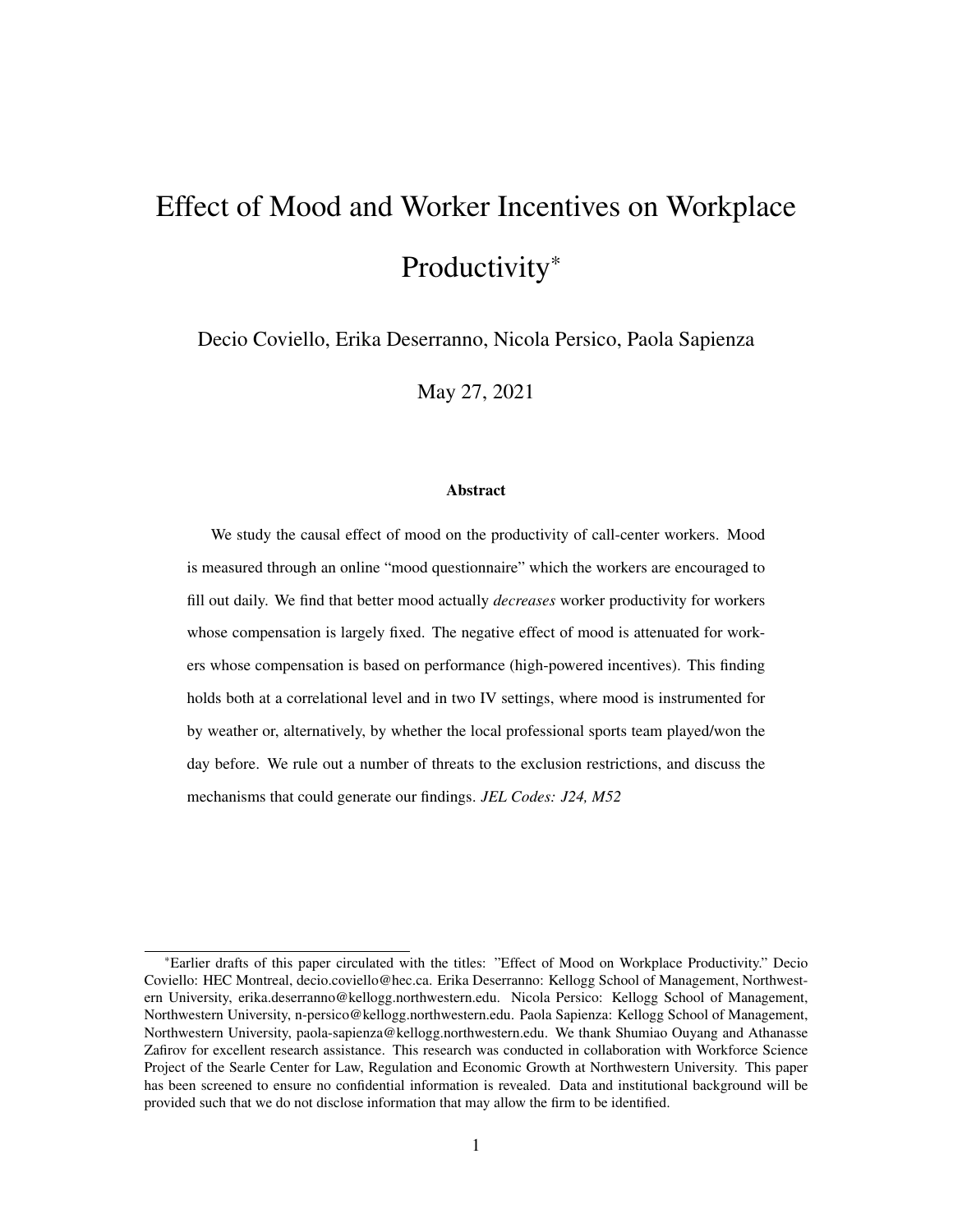# 1 Introduction

This paper studies the relationship between good mood and productivity in an observational setting. We find that the relationship is mediated by the incentive scheme: the relationship is negative for fixed-wage workers, but it is attenuated for workers whose pay depends majorly on performance.

Documenting that the effect of mood varies by incentive scheme is important because the best-identified studies in the prior literature (Oswald et al. 2015, Bellet et al. 2019) focus specifically on workers who are paid for performance. But only a small fraction of US workers are paid based on their performance – most are paid a fixed wage.<sup>[1]</sup> If the relationship between mood and productivity differs by incentive scheme, perhaps the existing literature is less informative than might at first appear about the effect of mood in the "average job."

We observe the workers of nine call centers located in different US states. Daily productivity is measured by the number of calls per worker/hour, and by other measures including downtime. Mood is measured through an online "mood questionnaire" which the workers are encouraged to fill out daily: see Figure  $1^2$  We use two instrumental variables for mood: local weather, and win/loss of a local sports team. The panel structure of the data (i.e., workers observed in different locations for many days) allows us to use worker fixed effects, leveraging within-worker variation in mood. Our call-center setting is especially suitable for our purposes because variation in call-center demand (a likely confounder of productivity) is national, and thus independent of local shocks to mood.

In the entire sample, we find that better mood is *negatively* correlated with productivity. We instrument for mood with local rain on the same day and, separately, with whether a local professional sports team won or lost the day before. The IV first-stage estimates are as expected: rain worsens mood, and the local sports team losing worsens mood too. Using these two instruments we estimate that positive mood has a very sizable, and similarly-sized for both

<sup>&</sup>lt;sup>1</sup>Using data from the U.S. Bureau of Labor Statistics' Employer Costs for Employee Compensation (ECEC), Gittleman and Pierce (2013) report that less than 20% of hours are worked in incentive pay jobs or are rewarded with "types of non-production bonuses that seem to be specifically designed to align pay with performance" (page R5).

 $2$ The mood questionnaire arises from the company's desire to measure worker engagement.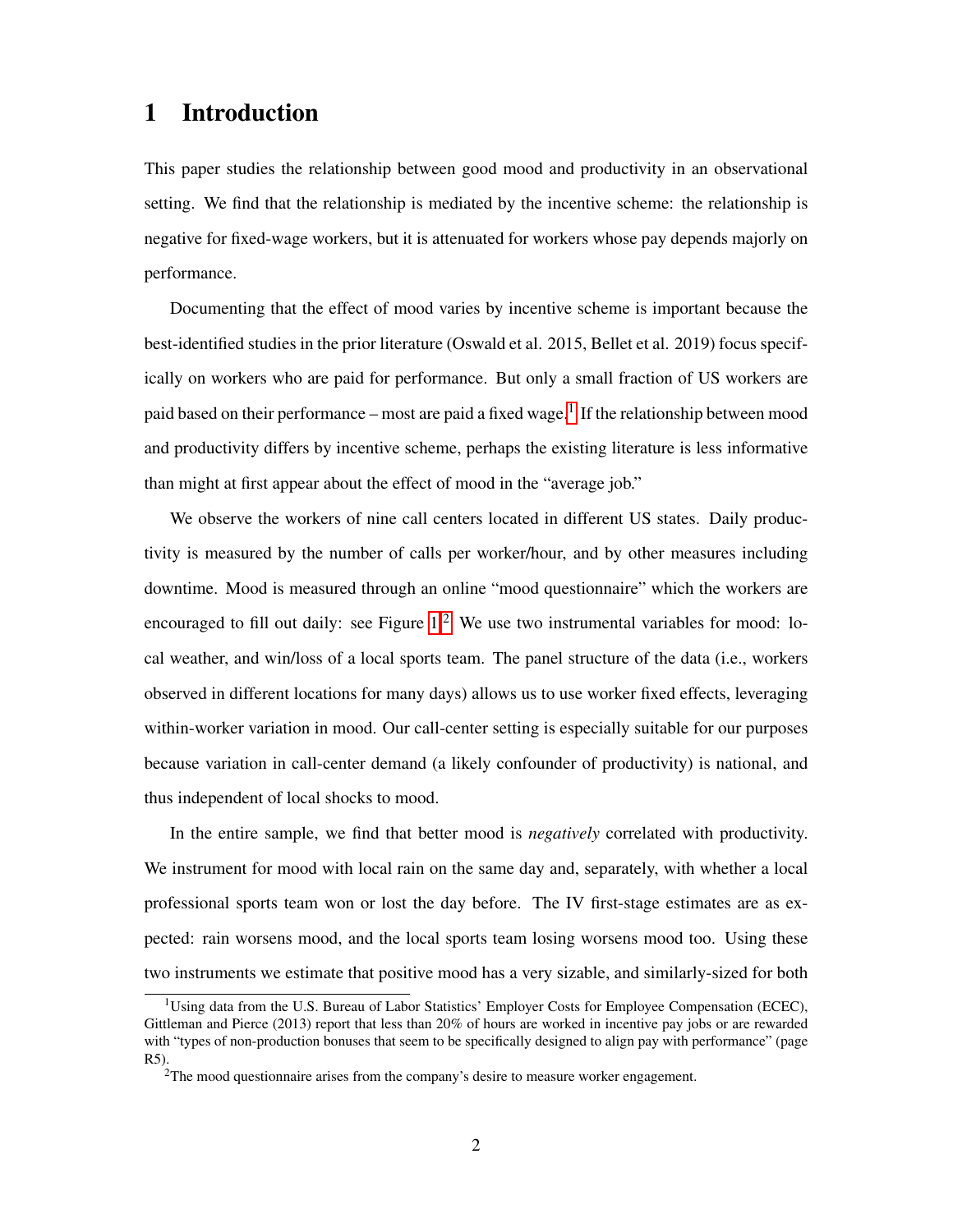### Figure 1: Screenshot of Mood Questionnaire



instruments, negative causal effect on our call-center workers' productivity. Both IV estimates are much larger than the OLS estimates (correlation between mood and productivity). We provide direct evidence of a reverse-causation bias in the OLS estimates that may partly account for this difference.

Looking across incentive schemes, we find that the negative effect of positive mood is concentrated in the subsample where workers have no performance component to compensation (more than 80% of the observations). The negative effect weakens (i.e., becomes more positive) for workers with a larger variable component of a pay, even crossing into positive territory for the few workers whose pay is mostly variable. This finding needs to be taken with a grain of salt because realized compensation is endogenous to performance. However, the finding holds even across work descriptions: positive mood has a more favorable effect on the productivity of sales representatives (whose compensation is more sensitive to performance) than customer service workers (largely on fixed wage).

The causal interpretation of the IV estimates rests on the assumption that the effect of weather or sporting events on productivity is mediated by mood alone. A first concern is that demand might be related to weather (and maybe also to sports events). However, our call centers face a national demand: calls from all over the U.S. are first centrally directed then routed to individual call centers; in fact, demand happens to be uncorrelated with our instruments. A second concern is that our instruments might affect the number of hours a worker shows up at work (e.g., bad weather may increase traffic; sports events may increase the likelihood that a worker shows up late); and this may affect productivity, even *per hour*. However, we show that the results hold if we control for the "number of hours at work," or if we replicate the analysis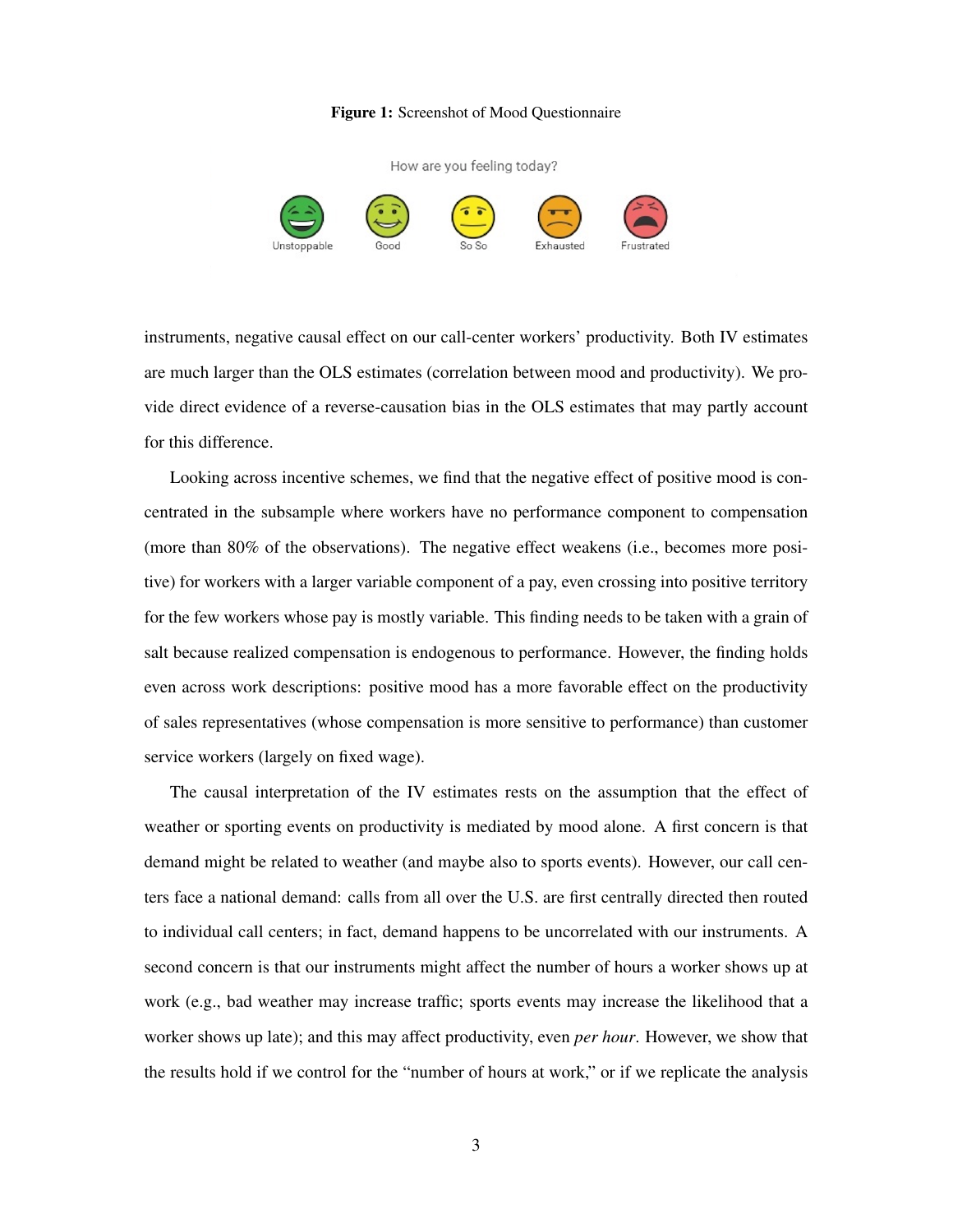on the subsample of workers who live close to the office. A third concern, which is specific to our weather instrument, is that forecasted weather might require workers to waste productive time rearranging their schedules (if rain is forecasted, cancel the BBQ, and vice versa). The idea is that if rain is forecasted tomorrow, a worker might have to spend some time today in order to rearrange her personal schedule. To assess the importance of this concern, we regress productivity at time  $t - 1$  on rain at time  $t$ ; but we find no effect.

Through what channel might short-term mood shifts affect performance? We consider two. First, worse mood might decreases sociability and increase performance. Second, worse mood might make the worker more ambiguity averse. (A decision maker is said to be ambiguityaverse if she evaluates any bet pessimistically, i.e., as if expecting an unfavorable state of nature to occur systematically; see Gilboa and Schmeidler 2009). Both effects have been documented in the literature.<sup>3</sup> We do not have sufficient empirical evidence to reject either model. In Section 6, we make the case that the totality of the evidence may be more in line with the ambiguity aversion channel, but the sociability channel cannot be ruled out.

The paper proceeds as follows: Section  $\sqrt{2}$  discusses the related literature on mood and productivity; Section  $\beta$  presents statistics and explains our institutional context. Section  $\beta$  identifies the correlation and the causal effect of mood on productivity: OLS and IV results, respectively, and discusses potential threat to the IV identification strategy. Section  $\sqrt{5}$  explores the heterogeneous effect by compensation scheme. Section  $\sqrt{6}$  interprets the results. Section  $\sqrt{7}$  concludes.

# 2 Literature on Mood and Productivity

"Mood" in our paper measures a form of self-reported positive affect at work. Positive affect is a form of "subjective well-being" (SWB). There is a large literature on the relationship between SWB and work performance. Tenney et al. (2015) provide an excellent survey. Almost all observational studies in this literature report a positive correlation between SWB and a host of outcomes including: subjective and objective work performance metrics, unemployment, health, relationship outside of work, etc. However, most of the observational studies are cross-

 $3$ See Section 6 for a description of the literature.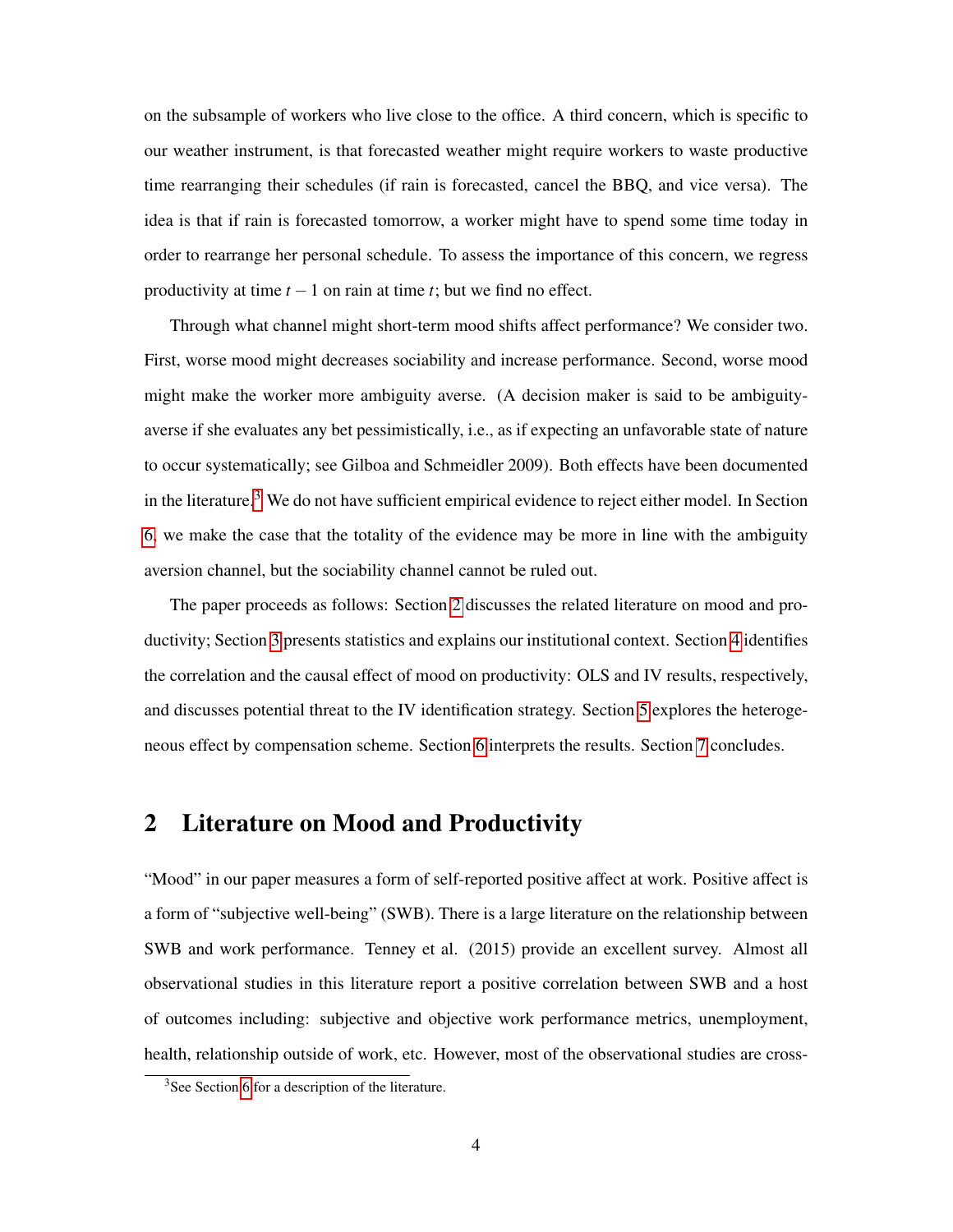sectional and correlational in nature and thus not conclusive about causality (Tenney et al. 2015,  $p.40$ ) $|4$  Closest to our setting, Rothbard and Wilk (2011) do not find a statistically significant relationship between call center workers' mood and productivity as measured by the number of calls per hour. However, the source of variation in mood is unmodeled, so again, no causal inference may be drawn.

In the laboratory, Oswald et al. (2015) manipulate a subject's mood and then measure the subject's performance in an experimental task (e.g., performing long additions). This paper comes as close as possible to demonstrating that mood *causally* affects "work-like" behavior. As mentioned before, Bellet et al. (2019) is closest to our paper in identification strategy, but the results are the opposite: good mood causes higher performance. We propose two theories that can account for the difference based on the fact that pay-for-performance is more prevalent in their setting.<sup>5</sup> Therefore, we view their paper as highly complementary to ours.

Finally, Cowgill and Zitzewitz (2013) relate variation in Google's stock price to its workers' job satisfaction (interpreted as mood) and hours spent working. They find that stock-price improvements caused higher job satisfaction and, encouragingly for our argument, *fewer* hours spent working. It must be acknowledged, however, that stock price may not be the perfect instrument. If a drop in the stock price was interpreted as a signal that Google was doing less well than expected, the worker might rationally fear about her own career trajectory within the firm, and rationally respond by working harder quite independently of shifts in mood.

# 3 Data and Institutional Setting

Our call-center data cover 2,720 workers located in 9 call centers across 9 different US states from January 2015 to February 2016. 72% of call centers workers are females. Average tenure is 38 months. $6$ 

Each call center representative works in a cubicle with a computer and a headset. Whenever

<sup>4</sup>Gallup Inc. has measured workplace well-being for decades, and has long supported the notion of a link between wellbeing and productivity. Jim Harter, Chief Scientist of Gallup's Workplace Wellbeing Practices, writes that "Investigation of the happy productive worker clearly links emotional well-being with job performance."

<sup>570%</sup> of their workers receive a "large performance bonus" (Bellet et al. 2019, p. 23).

<sup>&</sup>lt;sup>6</sup>While average tenure is high, median tenure is only 13 months, and the first quartile of the tenure distribution is only 5 months. This speaks to a skewed distribution with a few "career employees" and many "short term" ones.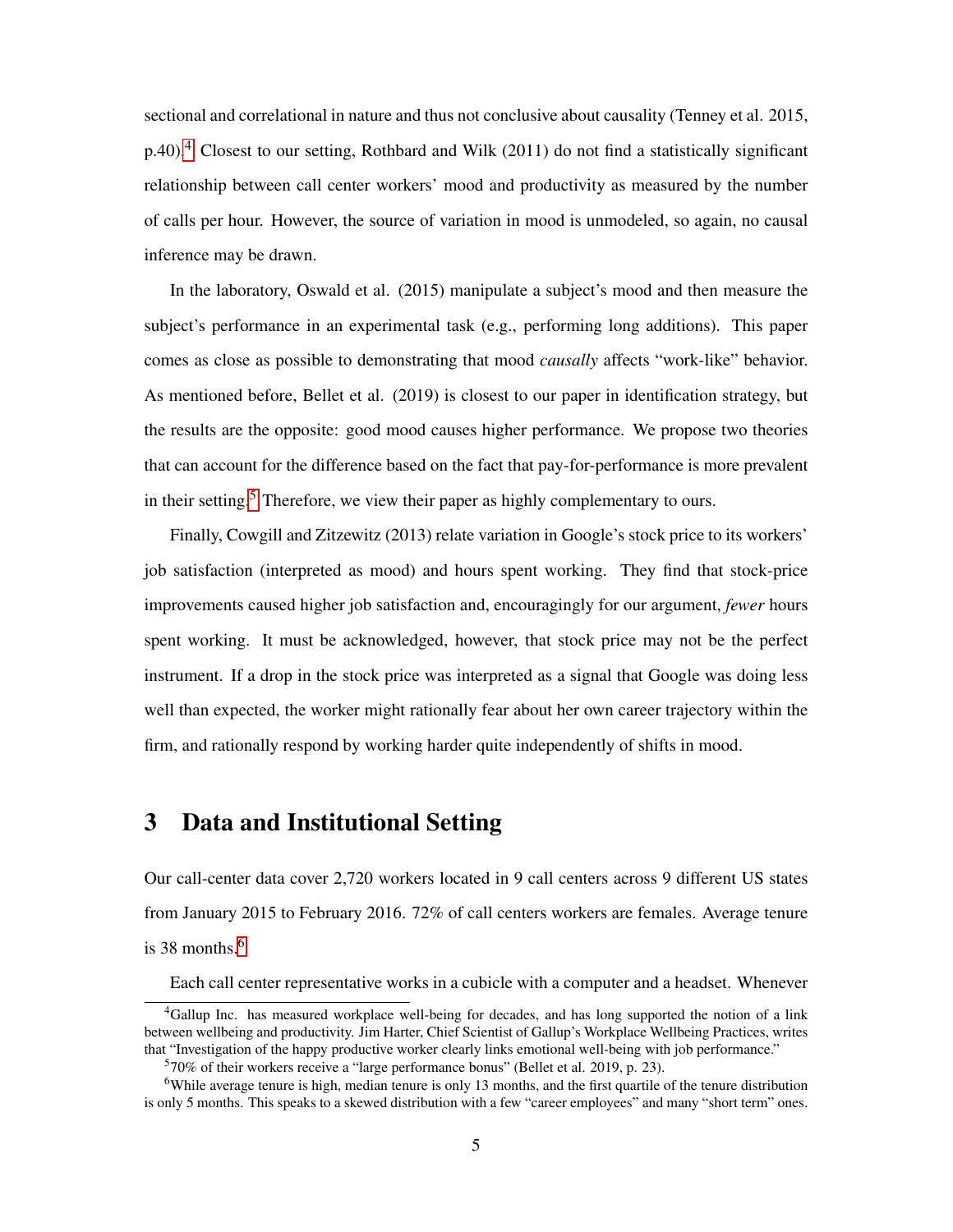a representative is ready to accept calls, she is asked to clock in to the IT system and calls are automatically routed into her headset. A call from any location in the US is randomly allocated to whichever worker in any of the locations happens to be available. To take a break, a worker temporarily pauses the system. In this case she stops receiving calls and is logged as not available to receive calls. At the end of the working day, the employee is asked to clock out of the system.

Workers are divided into two positions: customer service representatives, who represent 82% of the workforce, and sales representatives. Customer service representatives provide information about products and services, take orders, respond to customer complaints, and process returns. Sales representatives evaluate consumer needs, recommend and sell products. Neither position is segregated in specific call center locations. Workers in the two positions differ in the extent to which their compensation is variable (more on this below). We will later analyze the heterogeneous effect of mood on productivity by worker position.

Table  $\prod$  presents summary statistics on productivity, earnings and mood for the average call center worker in Columns 1-3, for customer service representatives in Columns 4-6 and for sales representatives in Columns 7-9.

Productivity Data The IT records provide us with detailed information on worker's daily productivity (see Table  $\overline{\mathbb{1}}$ , Panel B). For each worker, we know the number of hours she shows up at work (mean is 6.3) and the proportion of these hours that are "unproductive" (i.e., downtime: off the phone and unavailable to receive a call; mean is  $10\%$ ). We also have information on the number of calls per hour handled by each worker (mean is 7.1) and the average call duration (7 minutes per call on average). Finally, the company provided us with information on average daily customer satisfaction (Likert scale 1-10, average 8). Customer-reported productivity measures are available for only 63% of the calls; this may be because few customers are selected to answer these questions, or because few customers choose to answer them. In the latter case an issue of selection arises, but we have no visibility of customers non-response, so we take these numbers at face value.

<sup>&</sup>lt;sup>7</sup>The call-center workers we study in this paper are different from those in Coviello et al. (2020).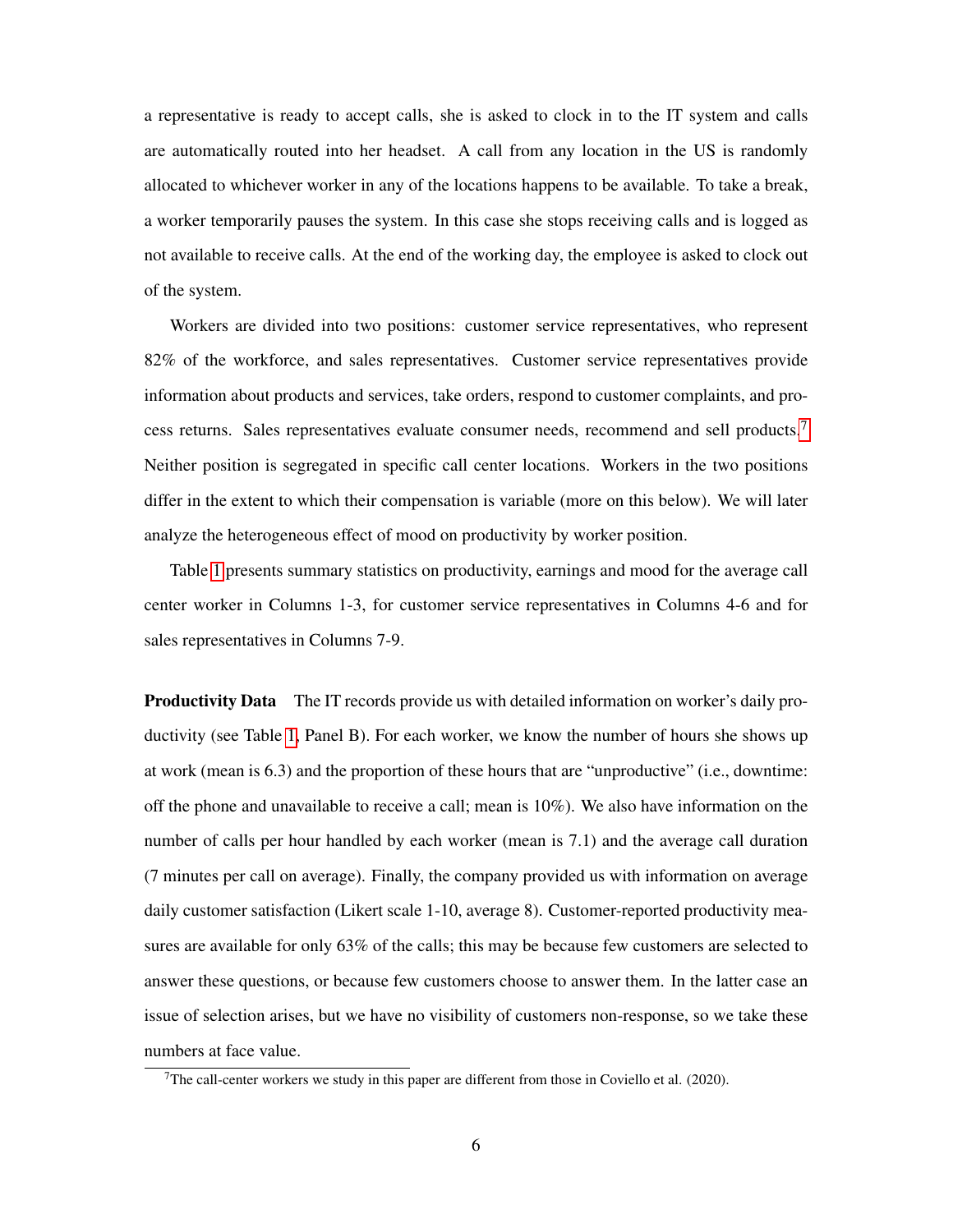#### Table 1: Summary Statistics

|                                                                    | (1)     | (2)         | (3)   | (4)     | (5)                                       | (6)   | (7)    | (8)                        | (9)   |
|--------------------------------------------------------------------|---------|-------------|-------|---------|-------------------------------------------|-------|--------|----------------------------|-------|
| Sample:                                                            |         | All workers |       |         | Customer service<br>representatives (CSR) |       |        | Sales representatives (SR) |       |
|                                                                    | Obs.    | Mean        | S.D.  | Obs.    | Mean                                      | S.D.  | Obs.   | Mean                       | S.D.  |
| Panel A. Demographics (N=Workers)                                  |         |             |       |         |                                           |       |        |                            |       |
| Female = $\{0, 1\}$                                                | 2,720   | 0.72        | 0.45  | 2,304   | 0.73                                      | 0.44  | 416    | 0.65                       | 0.48  |
| Age                                                                | 2,720   | 33.61       | 13.85 | 2,304   | 34.17                                     | 14.08 | 416    | 30.95                      | 12.42 |
| Tenure (in months)                                                 | 2,708   | 37.49       | 57.64 | 2,292   | 37.76                                     | 58.11 | 416    | 30.00                      | 53.61 |
| Panel B. Productivity (N=Workers*Days)                             |         |             |       |         |                                           |       |        |                            |       |
| Number of hours at work                                            | 232,292 | 6.30        | 1.94  | 182,125 | 6.32                                      | 1.93  | 50,166 | 6.24                       | 1.98  |
| Proportion of unproductive time (in $\%$ )                         | 232,292 | 0.10        | 0.07  | 182,125 | 0.09                                      | 0.07  | 50,166 | 0.10                       | 0.06  |
| Number of calls per hour                                           | 232,292 | 7.08        | 2.85  | 182,125 | 6.75                                      | 2.95  | 50,166 | 8.29                       | 2.06  |
| Average call duration (in minutes)                                 | 232,292 | 6.95        | 3.25  | 182,125 | 7.16                                      | 3.54  | 50,166 | 6.18                       | 1.65  |
| Average daily customer satisfaction (1 to 10)                      | 84,965  | 7.94        | 2.68  | 55,850  | 7.46                                      | 2.93  | 29,115 | 8.86                       | 1.78  |
| Panel C. Earnings (N=Workers*Months)                               |         |             |       |         |                                           |       |        |                            |       |
| Earnings per hour (gross)                                          | 15,850  | 12.19       | 2.40  | 12,736  | 11.81                                     | 1.05  | 3,114  | 13.78                      | 4.65  |
| Fixed earnings per hour (gross)                                    | 15,850  | 11.20       | 1.17  | 12,736  | 11.58                                     | 0.92  | 3,114  | 9.62                       | 0.64  |
| Variable earnings per hour (gross)                                 | 15,850  | 1.00        | 2.68  | 12,736  | 0.23                                      | 0.63  | 3,114  | 4.16                       | 4.75  |
| Panel D. Worker Mood (N=Workers*Days)                              |         |             |       |         |                                           |       |        |                            |       |
| Worker logs into platform = $\{0, 1\}$                             | 232,292 | 0.35        | 0.48  | 182,125 | 0.34                                      | 0.48  | 50,166 | 0.37                       | 0.48  |
| Conditional on logging into platform                               |         |             |       |         |                                           |       |        |                            |       |
| Worker answers mood question = $\{0, 1\}$                          | 81,106  | 0.44        | 0.50  | 62,641  | 0.42                                      | 0.49  | 18,465 | 0.50                       | 0.50  |
| Conditional on answering mood question                             |         |             |       |         |                                           |       |        |                            |       |
| % who feel "frustrated"                                            | 35,715  | 0.07        | 0.26  | 26,473  | 0.07                                      | 0.26  | 9,242  | 0.07                       | 0.25  |
| % who feel "exhausted"                                             | 35,715  | 0.07        | 0.25  | 26,473  | 0.07                                      | 0.26  | 9,242  | 0.05                       | 0.21  |
| % who feel "so so"                                                 | 35,715  | 0.17        | 0.37  | 26,473  | 0.18                                      | 0.38  | 9,242  | 0.14                       | 0.34  |
| % who feel "good"                                                  | 35,715  | 0.36        | 0.48  | 26,473  | 0.37                                      | 0.48  | 9,242  | 0.33                       | 0.47  |
| % who feel "unstoppable"                                           | 35,715  | 0.34        | 0.47  | 26,473  | 0.31                                      | 0.46  | 9,242  | 0.42                       | 0.49  |
| Mood score (1 to 5)                                                | 35,715  | 3.84        | 1.17  | 26,473  | 3.78                                      | 1.17  | 9,242  | 4.00                       | 1.16  |
| Panel E. Worker Mood Response Behavior (N=Workers)                 |         |             |       |         |                                           |       |        |                            |       |
| % workers who never answered mood question                         | 2,720   | 0.37        | 0.48  | 2,304   | 0.40                                      | 0.49  | 416    | 0.20                       | 0.40  |
| Conditional on answering mood question at least once               |         |             |       |         |                                           |       |        |                            |       |
| Average number of times mood question is<br>answered in a month    | 1,712   | 3.40        | 4.02  | 1,379   | 3.39                                      | 4.01  | 333    | 3.42                       | 4.07  |
| $%$ workers who answered mood question at least<br>twice per month | 1,712   | 0.45        | 0.38  | 1,379   | 0.46                                      | 0.38  | 333    | 0.44                       | 0.35  |

Notes: Col. 1-3 present statistics on the full sample of workers, while col. 4-6 (resp., 7-9) is restricted to customer service representatives (resp., sales representatives). Panel A displays the mean and standard deviation of worker-level socio-economic background. Panel B displays the mean and standard deviation of daily-level productivity measures (one observation per day and per worker). # calls per hour = total number of daily calls divided by total hours at work. % unproductive time = % time not spent on the phone with customers or not spent being available to receive phone calls. Customer satisfaction score calculates the average daily customer satisfaction score for each worker (score 1 to 10). This variable is missing if none of the customer were asked to fill the survey and/or none of the customers answered the survey. Panel C presents information on earnings per hour at the monthly level (one observation per month and per worker), separately for customer service representatives and sales representatives. Panel D displays the mean and standard deviations of daily-level mood data. Upon logging into an online platform, workers are asked the mood question: "How do you feel today: Frustrated, Exhausted, So so, Good or Unstoppable?" The question is asked maximum one time per day. The worker has the option of answering the mood question or skipping it. We report here the mood distribution conditional on answering the mood question (coding the no responses as missing). The mood score takes value 1 to 5 where 1 is "feeling frustrated" and 5 is "feeling unstoppable." Panel E displays worker-level statistics on the mood response behavior. The average number of times the mood question is answered in a month is restricted to months in which the worker is employed.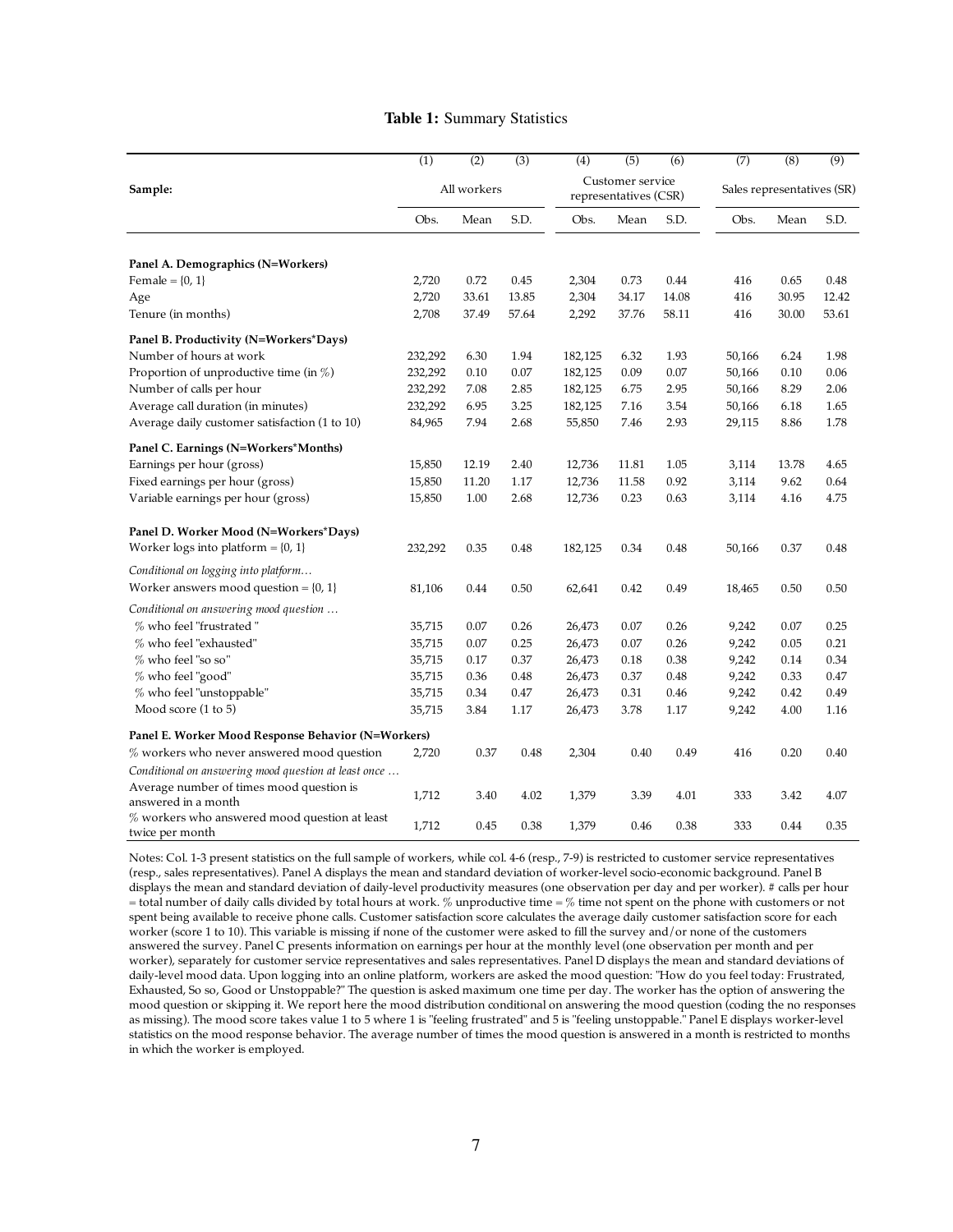Our preferred measure of productivity is the "number of calls per hour." (Productivity is recorded hourly, rather than "per day" or "per shift," and workers are compensated hourly in this firm.) As a measure of downtime, we report "the proportion of time a worker is unproductive" (off the phone and unavailable to receive a call).<sup>8</sup> We do not focus on the "number of hours an employee shows up at work" as a key outcome variable because: (1) workers are compensated hourly and (2) schedules are set by the firm a week in advance and are thus unaffected by daily mood. We will provide empirical evidence of this later.

Customer service representatives work a similar number of hours per week as sales representatives and are " unproductive" the same portion of time. They typically receive fewer calls per hour (6.75 calls per hour vs. 8.29 for sales representatives) but stay a minute longer on these calls on average (7.16 vs. 6.18 minutes per call).

Earnings Data Customer service representatives are paid a fixed hourly rate (mean is 11.8 dollars per hour) and earn almost no commission (variable pay; see Table  $\Pi$ , Panel C). Sales representatives earn a lower fixed hourly salary (mean is 9.6 dollars per hour) with commissions on top (4.2 dollars per hour on average). Commissions are paid on a bi-weekly basis based on the "number of calls per hour" and "sales per hour."<sup>9</sup> Relative to customer service representatives, sales representatives have thus a larger share of realized monthly compensation that is productivity-based and recorded by the firm as "variable" (see Figure  $\boxed{A.1}$ ).

Mood Data Mood is measured through an online "mood questionnaire" which the workers are encouraged to fill out: see Figure  $\overline{1}$ . Conditional on answering the mood question, 70% of respondents report feeling either "good" or "unstoppable", while only 14% report feeling "exhausted" or "frustrated" (Table  $\overline{1}$ , Panel D). The mood score takes integer value ranging from 1 for "frustrated" to 5 for "unstoppable;" and averages 3.8 among respondents. Individual responses to the mood questionnaire are anonymous: call center managers are only provided with monthly summary statistics aggregated at the call-center level. Workers know that their

<sup>&</sup>lt;sup>8</sup>In Table  $[A,1]$  we show that the our proxy of downtime ("proportion of time a worker is unproductive") is negatively correlated with the "number of calls per hour" and with the "average customer satisfaction."

<sup>&</sup>lt;sup>9</sup>We do not focus on "sales per hour" as a measure of productivity because the variable is recorded only for a subsample of the workers (the sales representatives).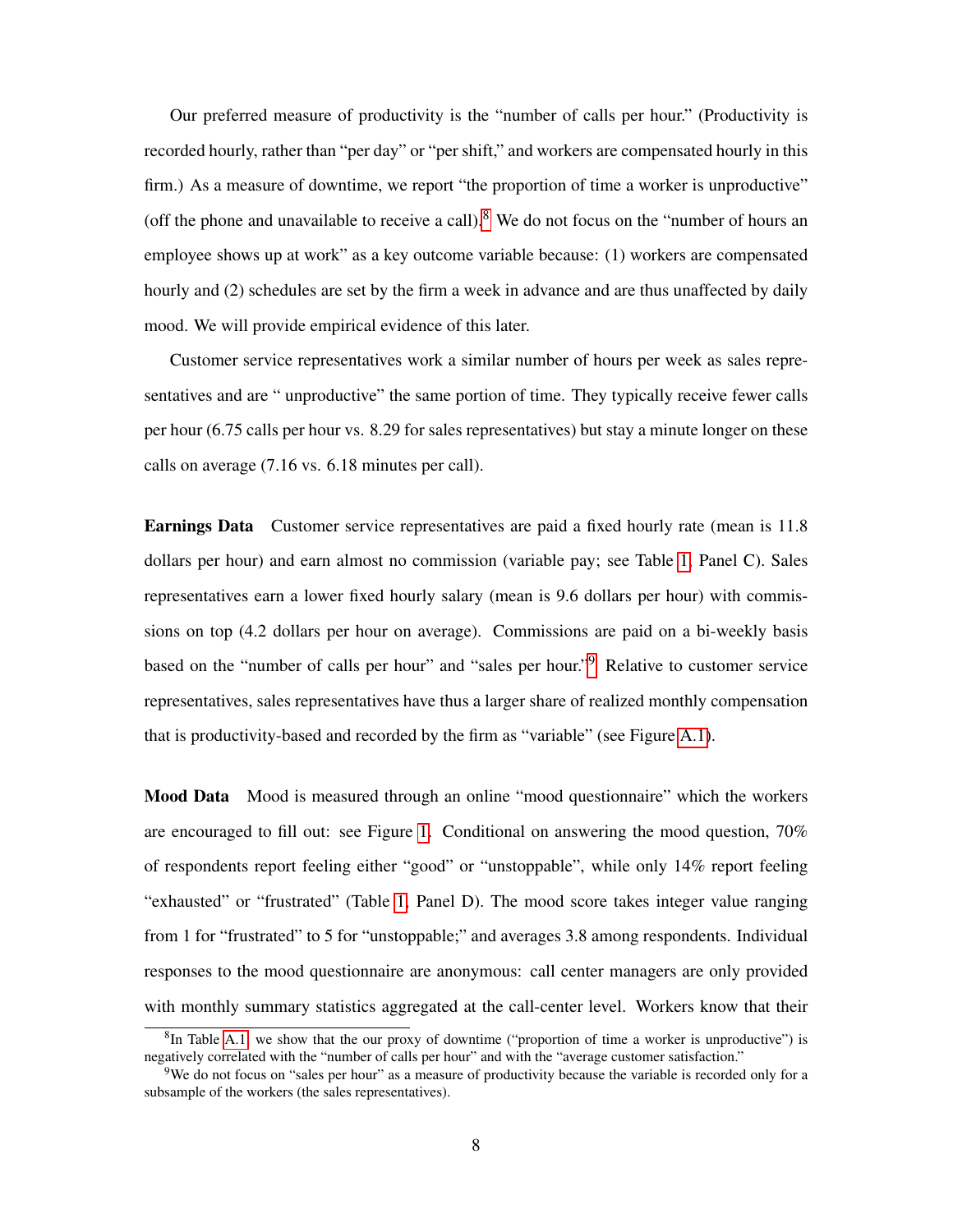responses are anonymous and thus have limited incentive to misreport their mood.<sup>10</sup>

Importantly, variation in mood score exists both *between* workers (s.d. 1.36) and also *within* workers (s.d. 0.88). The within-worker portion of the variation is sizable. Because we use worker fixed effects, identification will come from within-worker variation: we compare the productivity of a given worker in days in which she is in good mood to days in which she is not.

The mood questionnaire is presented to the worker upon logging into a particular software platform and is available once per day. Logging in is required to access a number of HR functions including tracking their pay information, accessing online training, setting one's quarterly goals, and giving and receiving performance feedback. A worker who logs into the platform may decline to answer the mood question by clicking an "exit" button.

Not all workers answer the mood questionnaire daily, either because they do not log in to the platform (65% of our worker $\times$ day observations are non-loggers in), or because they click out conditional on logging in (probability  $56\%)$ . In our main results, we follow the most conservative approach and code all non-responses as missing observations, thus effectively reducing the sample from 232, 292 to 35, 715 observations. The smaller sample will be referred to as the "main sample."

The selection of workers into the main sample is a potential concern. However, the main sample of workers who answer the mood question is similar to the set of all workers based on observables – and, reassuringly, the same is true of the sample of loggers-in. Table  $[A.3]$  Panel A shows that workers who answer the mood question at least once (Columns 7-9), or who log into the platform at least once (Columns 4-6), look similar in terms of gender, age, and tenure, to the full worker population (Columns 1-3). Moreover, logging into the platform or answering the mood question on a specific day does not appear to correlate with daily productivity or monthly earnings (Panels B and C). Finally, Table  $\frac{5}{5}$  (Columns 1-2) shows that a worker's daily mood (proxied with our weather and sports instruments) has no effect on the worker's choice to login

<sup>&</sup>lt;sup>10</sup>As a validation check of our mood data, we correlate reported mood with "days of the week" in Table  $\overline{A.2}$ , Column 1. As one would expect, mood is higher on Fridays and lower on Sunday (consistent with the notion that employees do not like to working on Sunday).

<sup>&</sup>lt;sup>11</sup>The average worker in our sample answers the mood question 3.4 times per month, with 5% of workers answering the mood question more than 12 times per month. Among workers whom we observe answering the mood question at least once,  $45\%$  answered the question at least twice per month on average. See Table  $\Box$  Panel D for these statisitics.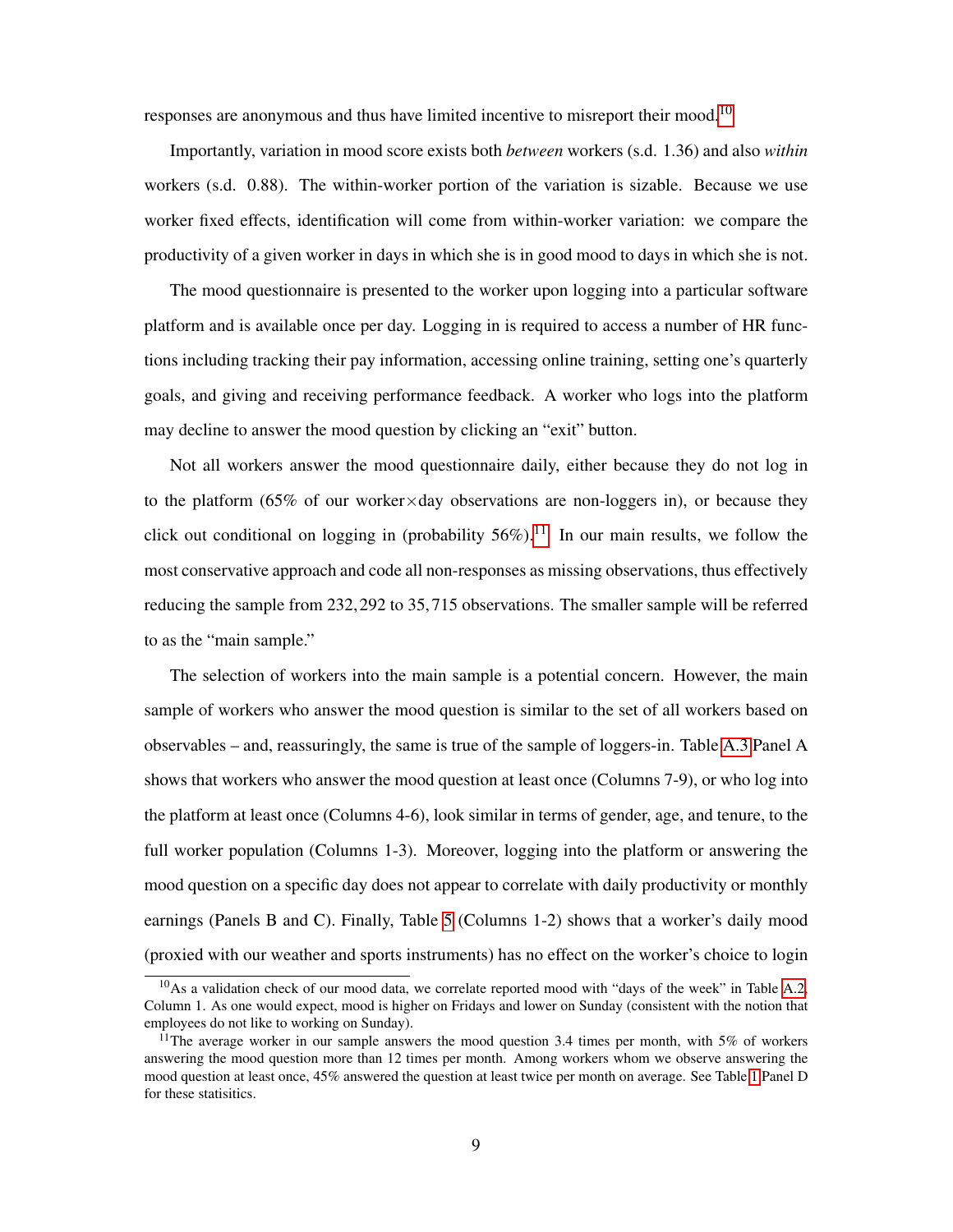or to answer the mood question; this finding supports the notion that a given worker's choice to log in or to answer the mood question are largely determined by considerations other than mood. In sum, while sample selection is possible in theory, it appears to be a minor factor in the sample composition.

Later in the paper, we will pursue a different approach to assessing the robustness of our estimates to selection concerns: we will impute an answer to the non-respondents. We find that the results are robust to coding "no answer" as "bad mood" (frustrated), and also to imputing an intermediate mood score.

Looking across worker positions, sales representative are more likely than customer service representatives to have answered the mood question at least once (80% vs. 60%; Table  $\overline{1}$  Panel E). To account for the difference in response frequency, we will control for it when we estimate the heterogeneous effect of mood on productivity by worker type. $\frac{|12|}{\sqrt{2}}$ 

# 4 The Effect of Mood on Productivity

## 4.1 OLS Results

The correlation between mood and productivity in the entire sample of call-center workers is reported in Table  $[A.4]$ . As explained above, we have daily-level individual mood and productivity data. The panel structure of the data allows us to include worker fixed effects, thus controlling for any endogeneity that may arise across workers and is fixed through time. We also add day-of-the-week fixed effects, month $\times$ year fixed effects, and control for worker tenure. The results show that a higher mood score is *negatively* correlated with the number of calls per hour (Column 1): a one unit increase in mood decreases the number of calls per hour by 0.073 (1%). Such correlation is relatively linear across the different moods: the highest the mood score, the lowest the number of calls per hour (see Table  $A.2$ , Column 2).<sup>13</sup>

There are two reasons to believe that these OLS estimates may underestimate the negative

<sup>12</sup>We thank a referee for this suggestion.

<sup>&</sup>lt;sup>13</sup>The correlation between mood and "the proportion of *unproductive* time" is also negative but very small in magnitude (Table  $\overline{A.4}$  Column 2).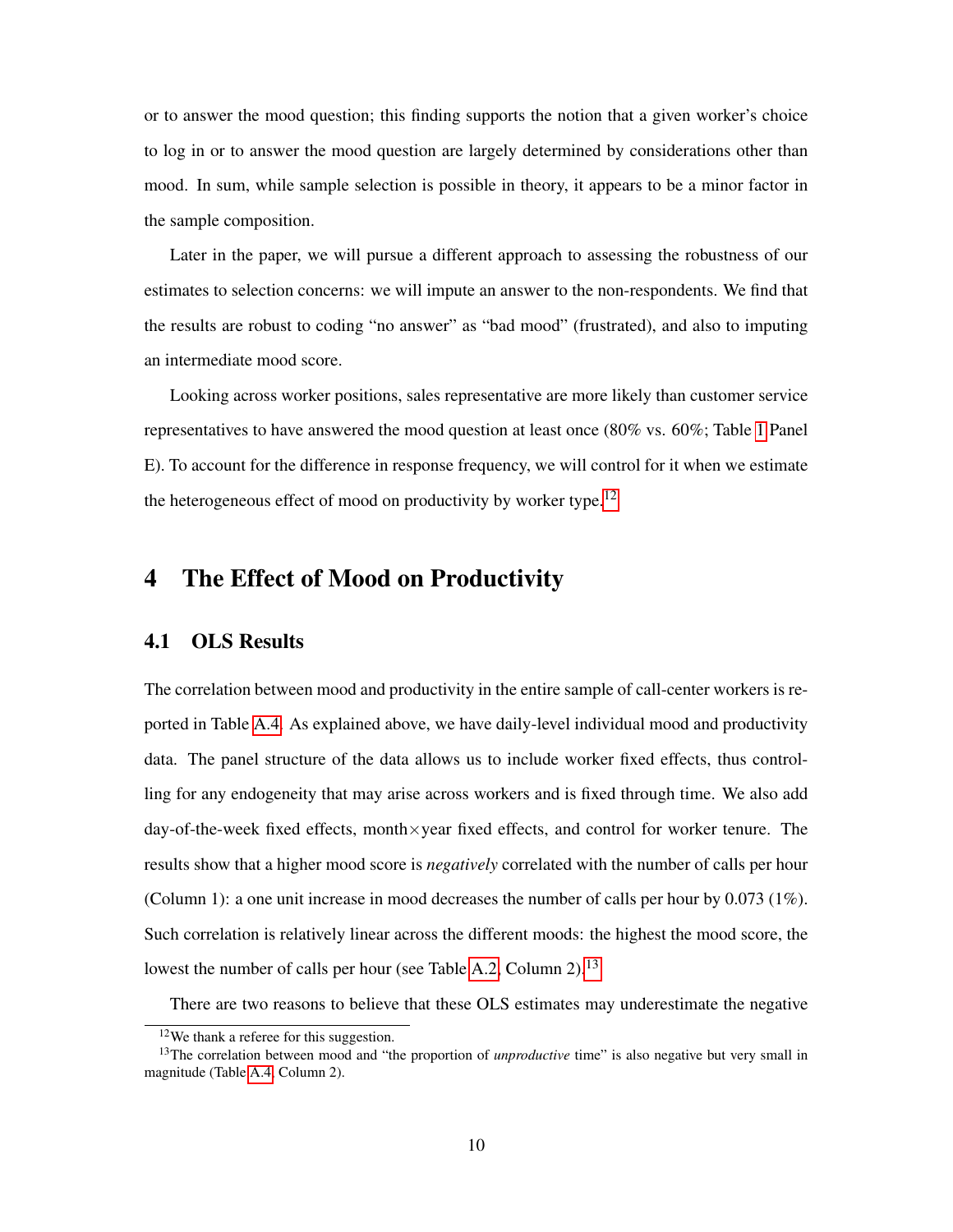effect of mood on productivity. First, reverse causality: a worker who happens to be highly productive may feel happier because of that. To provide suggestive evidence of a feedback effect of work environment on our mood variable, we analyze worker response to a question they were asked after answering the mood question: "What contributed the most to your mood?" Workers could identify the source of their mood as work-related ("boss," "work environment," "co-workers," etc.); or "non-work related." We believe that work-related mood is more likely to be subject to reverse causality. Indeed, work-related mood turns out to be *positively* correlated with productivity, whereas non-work-related mood is not $\left[\frac{14}{1}\right]$  Therefore, there is reason to believe that OLS estimates are significantly attenuated by reverse causality. The second reason to believe that OLS estimates underestimate the impact of mood is classical measurement error in the mood variable. Mood is intrinsically hard to measure, especially when captured through surveys.

Due to these concerns about downward bias of the OLS estimates, we now present IV estimates based on two separate instruments for *daily* mood: daily weather and professional sports events. Both instruments yields quantitatively similar estimates for the effect of mood.

### 4.2 IV First-Stage Results

Weather Instrument We use weather as an instrument for worker mood, because we expect bad weather to cause worse mood. The existing literature offers support for this notion. Seasons are known to affect mood: in some people, the winter months bring bad mood and depression (seasonal affective disorder). Higher-frequency weather (daily or weekly, rather than seasonal) has also been found to affect mood (Keller et al. 2005, Braga et al. 2014, Otto and Eichstaedt 2018, Bellet et al. 2019).

The weather data come from the National Oceanic and Atmospheric Administration (Global Historical Climatology Network-Daily Dataset). The data contain four weather variables at the daily and zipcode levels: precipitation, maximum and minimum temperatures, and snowfalls. As an instrument, we choose the weather variable that is found to be most positively correlated

<sup>&</sup>lt;sup>14</sup>Only a subset of the workers who answered the mood question also answered this second question. Results are available upon request.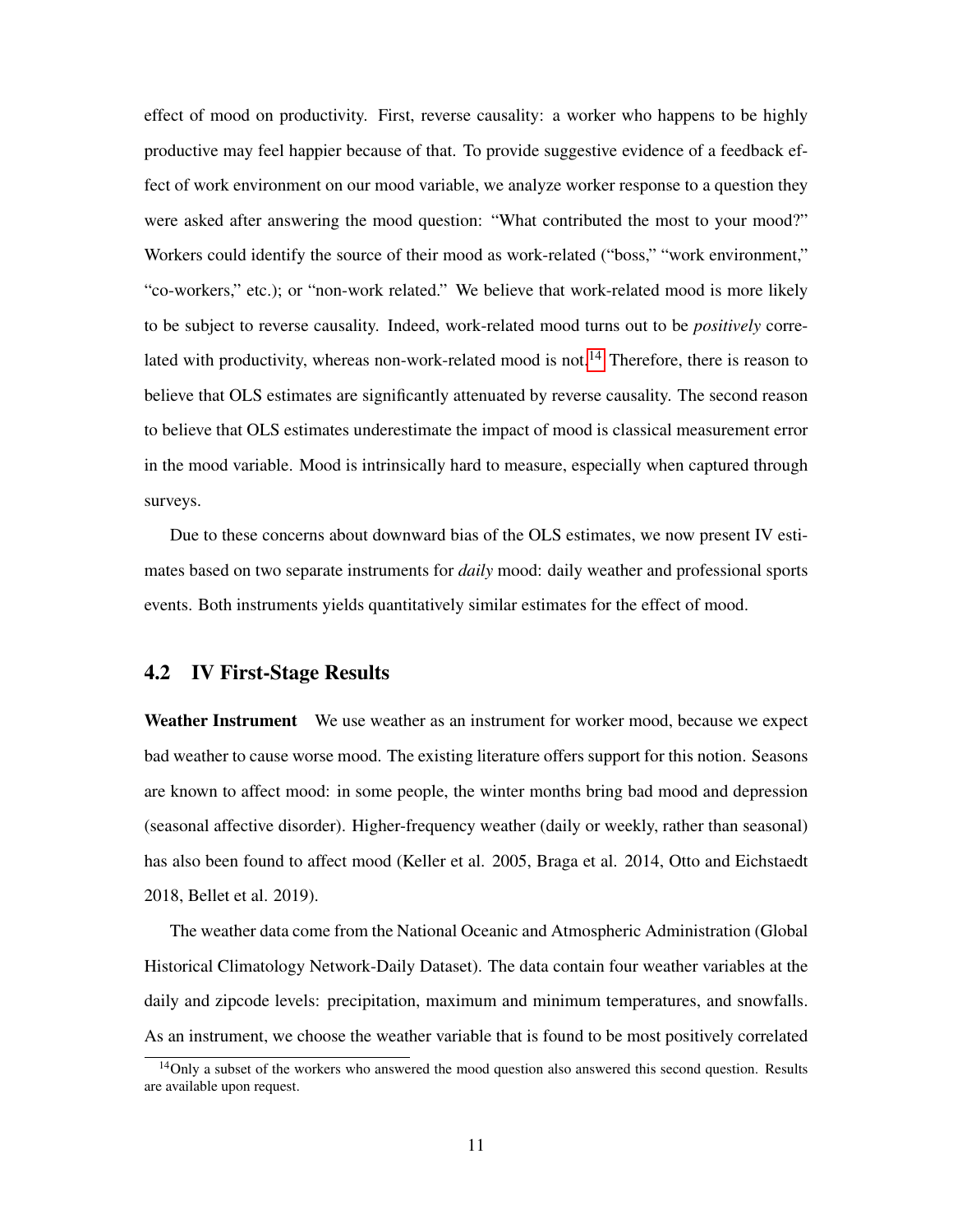with mood: whether it rains or not during the day, i.e., whether precipitations are strictly positive, which is known to correlate with sunshine. As shown in Table  $\sqrt{2}$  Column 1, the "rain" dummy" negatively affects mood with an F-statistics of 13.8. Using all four weather variables as instruments for mood, or using "rain precipitation" (in ml) alone leads to lower F-statistics (see Table  $\overline{A.5}$ , Columns 1 and 2) and hence we prioritize "rain dummy" as our instrument.

In our sample, 28% of the days were rainy. Importantly, the variation in rain exists both within a day *across* localities (s.d. 0.1) and also *within* locality across days (s.d. 0.44). The within-location portion of the variation is sizable. Because we use worker (and hence location) fixed effects, identification will come from within-locality variation.

|                    | (1)         | (2)                   | (3)                   |
|--------------------|-------------|-----------------------|-----------------------|
|                    |             | Mood score (1 to 5)   |                       |
| Rain               | $-0.037***$ |                       | $-0.036***$           |
|                    | (0.010)     |                       | (0.010)               |
| Sport              |             | $0.032***$<br>(0.005) | $0.031***$<br>(0.005) |
| F-stat first stage | 13.80       | 33.34                 | 22.45                 |
| Observations       | 35,368      | 35,368                | 35,368                |
| Mean Dep. Var.     | 3.835       | 3.835                 | 3.835                 |

Table 2: Mood and Weather/Sport, First Stage Results

Notes: OLS regressions (IV first stage). Rain takes value 1 if it rains on day t. Sport takes value 1 if the team won on day t-1, value -1 if the team lost on day t-1 and value 0 if the team did not play in t-1. All regressions control for worker tenure, worker fixed effects, month\*year fixed effects and day of the week fixed effects. Standard errors are clustered (twoway) at worker & call center\*date level. \*\*\* p<0.01, \*\* p<0.05, \* p<0.1.

Professional Sports Games Instrument For each call center, we collected information on whether the local sport team (football, baseball, basketball, or hockey) played, and whether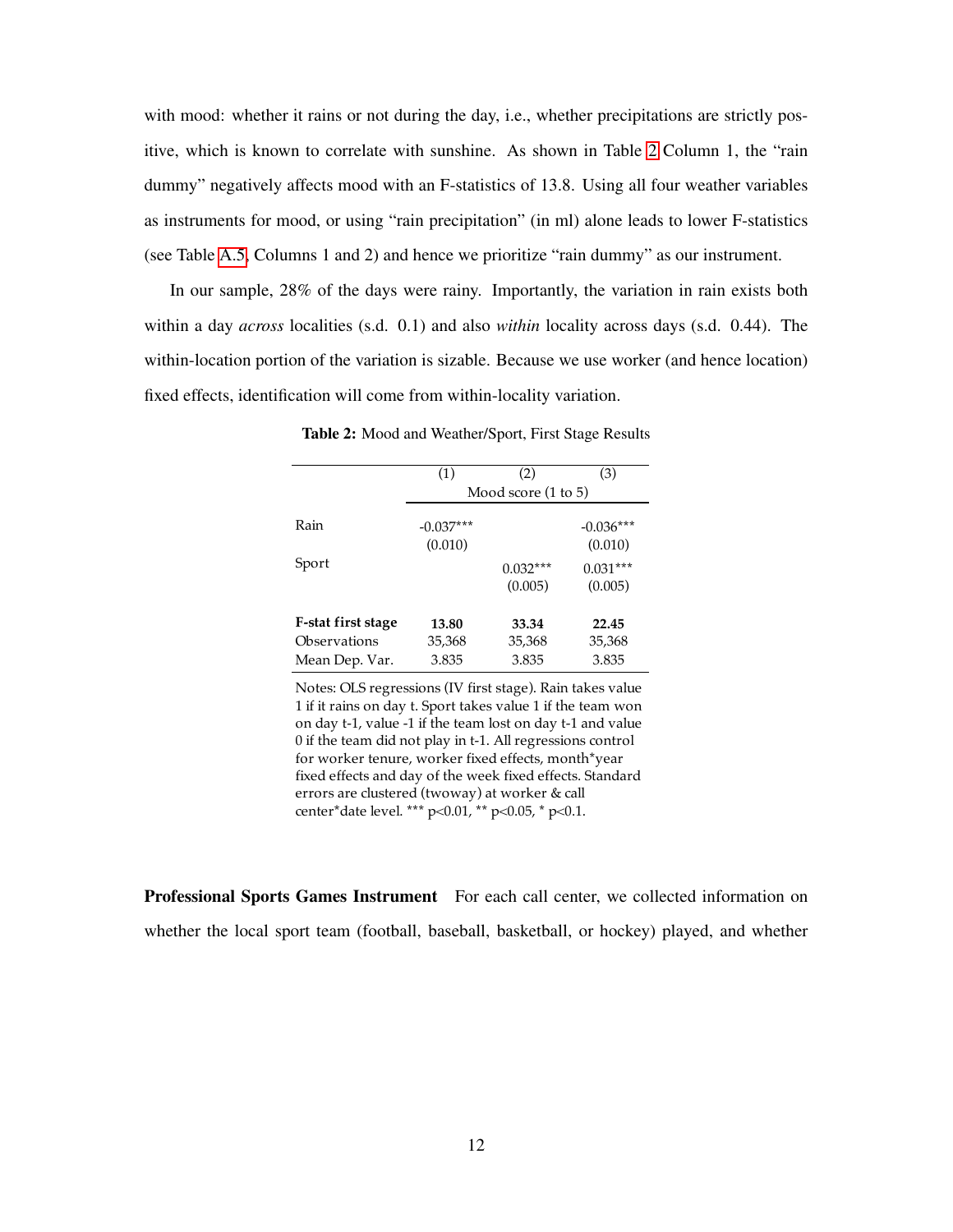they won or lost on any given day.<sup>[15][16</sup>]Our sport instrument takes one of three values: 0 if the team did not play on day *t-1*, 1 if the team played and won on day *t-1*, and -1 if the team played and lost on day *t-1*. We choose this coding strategy because the correlation between mood on day *t* and the local team losing (winning) a game on day *t-1* is negative (positive) in the raw data. With this sport instrument, the F-statistic of the first stage is 33.3 (Table  $\boxed{2}$ , Column 2). Combining the sport and the rain instruments leads to a joint F-statistic of 22.5 (Table  $\sqrt{2}$ Column  $3)$ <sup>17</sup>

## 4.3 IV Second-Stage Results

Our second-stage estimates are presented in Table  $\overline{3}$ . Our main specification controls for: worker fixed effects, day-of-the-week fixed effects, month $\times$ year fixed effects and worker tenure.

When we use the rain instrument, we find that a one unit increase in mood score reduces the "number of calls per hour" by roughly 1.37, equal to 9% of the average. This result holds when we alternatively use the sport instrument, or the sport and the rain instrument combined: a one unit increase in mood reduces the "number of calls per hour" by 0.92 and 1.07 respectively $|^{18}|$ 

These estimates persist with the day×month×year fixed effects (Table  $\overline{A \cdot 6}$  Panel A) or if we allow for autocorrelation at short horizon by clustering standard errors at the call-center $\times$ week level (Table  $\overline{A \cdot 6}$ , Panel B). The results are also robust to using alternative coding strategies for the mood question such as imputing no-response with bad mood ("frustrated"), neutral mood

<sup>&</sup>lt;sup>15</sup>We obtained sports outcomes of all regular and post-season games played by teams of Major League Baseball (MLB), National Football League (NFL), National Basketball League (NBA) and National Hockey League (NHL). For one of the call centers, none of the four leagues has a team. For this location, we obtained sports outcomes from NCAA Baseball, Football and Basketball teams of the local university. The data was collected from the website Sports Reference (www.sports-reference.com). At the time of collection, College Baseball data was not available to download from Sports Reference and the data were collected directly from the team's website instead

<sup>&</sup>lt;sup>16</sup>A number of other existing papers use outcomes of sport games as unexpected mood shocks (e.g., Edmans et al. 2007, Eren and Mocan 2018).

<sup>&</sup>lt;sup>17</sup>Table  $A.5$  (Column 3) presents the first stage for each sport separately. The coefficient is positive and significant for each sport. This is consistent with each sport being popular in our setting.

<sup>&</sup>lt;sup>18</sup>We can alternatively estimate the effect of each discrete level of mood on productivity implementing the two stages control-function approach developed by Trezza (1987), and Vella (1993). This approach requires: in the first stage, to estimate an ordered probit model where the dependent variable is the ordinal variable mood and the instruments (and the controls) are the same as in our main estimates; in the second stage, to control for the ordered probit generalized residuals and estimate with OLS a model with four indicators for each discrete level of mood. When doing so, the results are broadly consistent with the notion that being in a better mood reduces productivity. Results available upon request.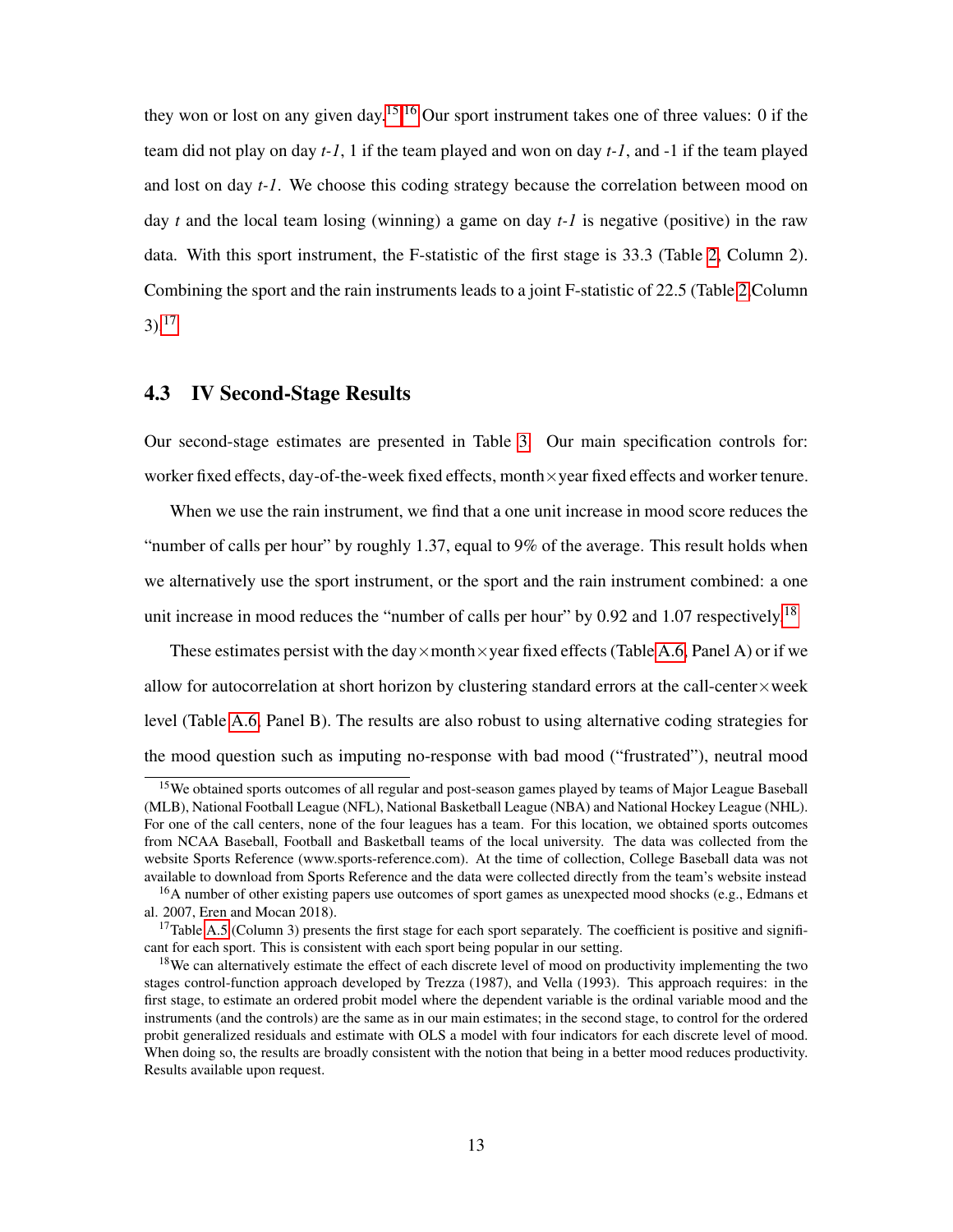("so-so"), or positive mood ("unstoppable"). See Table  $A.7$ <sup>[19</sup>]

A reduction in the "number of calls handled per hour" can be explained by two possible channels: either calls become longer or workers spend less of their time on the phone. Table 3 shows that the latter is the case. A one unit increase in the mood score increases the proportion of "unproductive time" (downtime, i.e., time not spent on the phone with customers or not spent being available to receive phone calls) by 3 to 5 percentage points depending on the instrument. This corresponds to an increase of between 36.1% to 57.4% of unproductive time. Table  $\overline{A}.\overline{9}$ , moreover, shows that mood affects neither average call duration, nor customer satisfaction scores.

The overall picture, then, is one of fewer number of calls per hour, and a reduction in "productive working time." Our conclusion is that an exogenous increase in mood causes productivity to decline and this decline seems to be explained by an increase in downtime.

## 4.4 Concerns Regarding the Exclusion Restriction

The size of the IV estimates are consistent across the different instruments, and we have provided supporting evidence that rationalizes why it is larger than the OLS estimates. Nevertheless, threats to the exclusion restrictions must be considered. Therefore, in this section we investigate different threats to the exclusion restriction.

Hours Worked A first potential concern is that hourly productivity might conceivably be affected by the number of hours an employee shows up at work. The latter, in turn, might be affected by weather or by whether the sports team played the day before. E.g., rain may increase traffic and reduce hours worked, or, alternatively, rain may increase hours worked by shifting leisure into work (see Connolly 2008). Similarly watching a sports game the night before, may increase the number of workers late at work the day after. A direct effect of our instruments on hours worked may violate the exclusion restriction if working more hours negatively affects

<sup>&</sup>lt;sup>19</sup>Table  $\overline{A.7}$  is restricted to the sample of 81,106 days in which workers log into the software platform. Table A.8 replicates this robustness analysis with the full sample of 232,292 worker-days (days in which the workers log or do not log into the platform). The direction of the results is qualitatively similar, albeit less precise.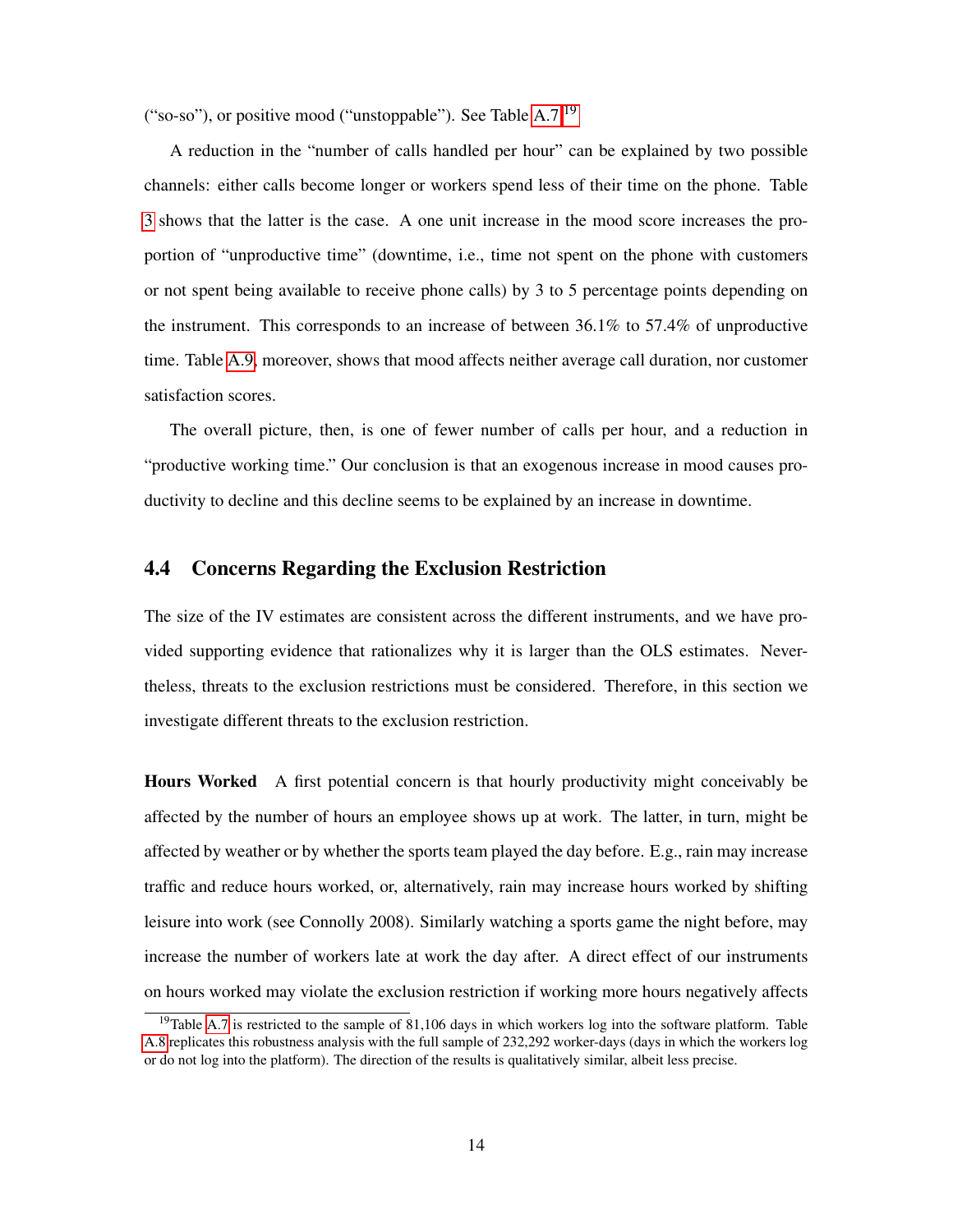|                                                                                                                                                                                                                                                                                                                                                                                                                         |                       | $\widehat{\varrho}$           | ලි                     | $\bigoplus$                   | <u>ය</u>              | $\widehat{\circ}$             |
|-------------------------------------------------------------------------------------------------------------------------------------------------------------------------------------------------------------------------------------------------------------------------------------------------------------------------------------------------------------------------------------------------------------------------|-----------------------|-------------------------------|------------------------|-------------------------------|-----------------------|-------------------------------|
| Dep. Var.                                                                                                                                                                                                                                                                                                                                                                                                               | per hour<br>$#$ calls | productive<br>$%$ un-<br>time | per hour<br>$\#$ calls | productive<br>$%$ un-<br>time | per hour<br>$#$ calls | productive<br>$%$ un-<br>time |
|                                                                                                                                                                                                                                                                                                                                                                                                                         |                       | IV: Rain                      |                        | IV: Sport                     |                       | IV: Rain and Sport            |
| Mood Score (1 to 5)                                                                                                                                                                                                                                                                                                                                                                                                     | $-1.327*$<br>(0.717)  | $0.054***$<br>(0.027)         | $-0.920*$<br>(0.524)   | (0.018)<br>$0.034*$           | $-1.071**$<br>(0.420) | $0.041***$<br>(0.015)         |
| Observations                                                                                                                                                                                                                                                                                                                                                                                                            | 35,368                | 35,368                        | 35,368                 | 35,368                        | 35,368                | 35,368                        |
| Mean Dep. Var.                                                                                                                                                                                                                                                                                                                                                                                                          | 7.117                 | 0.094                         | 7.117                  | 0.094                         | 7.117                 | 0.094                         |
| F-stat first stage<br>Sargan p-value                                                                                                                                                                                                                                                                                                                                                                                    | 13.80                 | 13.80                         | 33.34                  | 33.34                         | 22.45<br>0.644        | 22.45<br>0.509                |
| Notes: Second stage IV regressions. All regressions control for worker tenure, worker fixed effects,<br>month*year fixed effects and day of the week fixed effects. Standard errors are clustered (twoway)<br>at worker & call center*date level. *** $p<0.01$ , ** $p<0.05$ , * $p<0.1$ . % "unproductive" time = % time<br>not spent on the phone with customers or not spent being available to receive phone calls. |                       |                               |                        |                               |                       |                               |

Table 3: Mood and Productivity, Second Stage IV Results Table 3: Mood and Productivity, Second Stage IV Results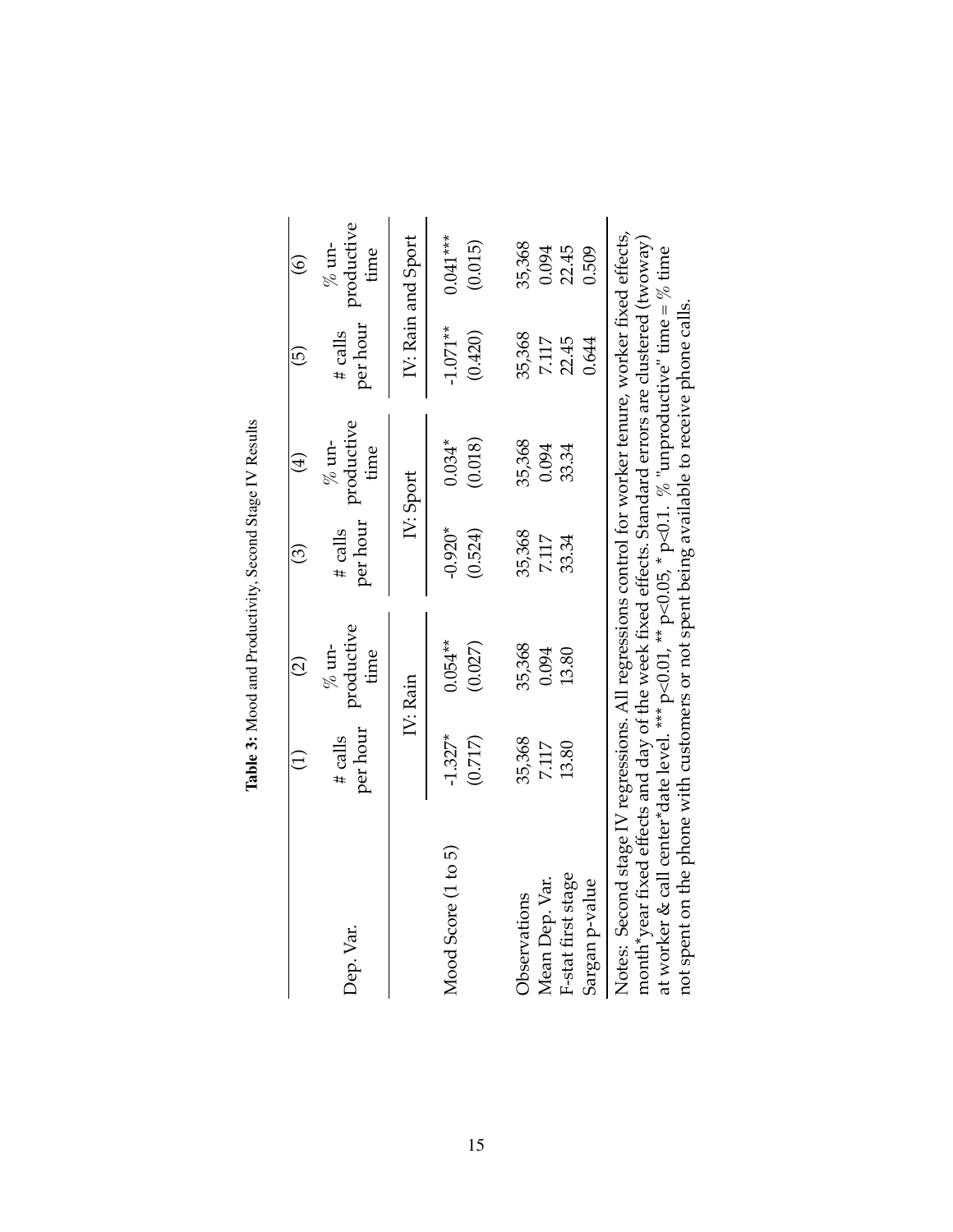productivity, even *per hour*<sup>[20]</sup> To alleviate this concern we first show that the second-stage results do not change if we control for the number of hours an employee was at work (see Table 4, Column 2). Second, we show that our rain and sports instruments have no direct effect on the number of hours at work (intensive margin) and no effect on the number of workers who are present at work (extensive margin); see Table  $\overline{5}$ , Columns 3 and 4. Finally, we find that the results hold if we restrict the sample to workers who live less than 10km from the workplace and who are therefore less likely to be delayed by weather-related traffic in getting to work (Table A.10, Panel A).

Another related concern is that the presence of rain, or having watched a sports game the previous day, could make the worker be late for work. If a worker missed some morning hours and compensated by working more hours in the evening, and if mornings have more customer calls than evenings, being late could affect productivity *even if the total number of hours are held fixed*. This alternative story is unlikely in our context because our workers' schedules are determined one week in advance by the firm; so if a worker shows up late for work, we would expect her to work fewer hours that day. But we do not observe this in the data.

**Demand** A second potential concern is that demand might be correlated with local weather, as would be the case for a number of jobs (farmers, taxi drivers, physical sales positions). Similarly, demand may be higher or lower the day after a local sports team plays. In our setting (call centers), the demand our workers face is national, as calls from all over North America are first aggregated and then distributed across call centers. Accordingly, we see that "number of calls incoming to a call center" is uncorrelated with weather in that call center or with local sports games the day before (Table  $\overline{5}$ ). Column 5). The absence of confounding variation from the demand side is a key advantage of a call-center setting. Finally, Table  $\overline{4}$  shows that the results are robust to controlling for the "number of calls incoming."

Seasonality and Pollution One may worry that the time effects we include in our main specification (day-of-the-week and month $\times$ year) are not enough to control for rain seasonality. In

<sup>&</sup>lt;sup>20</sup>The raw correlation between these two variables is presented in Table  $\overline{A.1}$  and is negative. So, if anything working fewer hours should result in more calls per hours rather than less.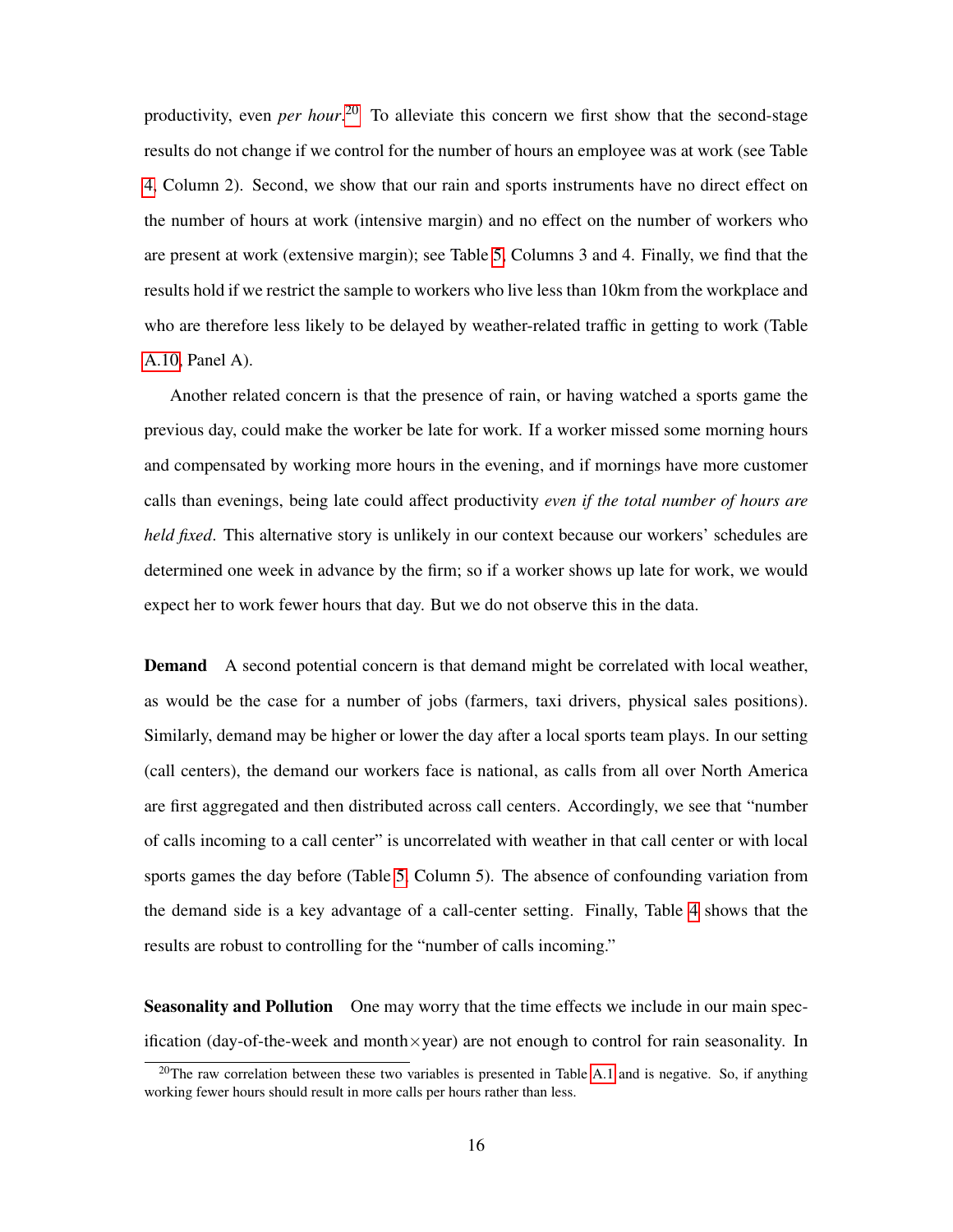|                                                                                                                                                                                                                                                                               |                       | $\widehat{\circ}$    | ල                     | $\bigoplus$          | ⊙َ                  | $\widehat{\circ}$    | $\widehat{\mathcal{L}}$         | $\circledast$        | $\widehat{\mathfrak{G}}$             | (10)                   | $\left(11\right)$     |
|-------------------------------------------------------------------------------------------------------------------------------------------------------------------------------------------------------------------------------------------------------------------------------|-----------------------|----------------------|-----------------------|----------------------|---------------------|----------------------|---------------------------------|----------------------|--------------------------------------|------------------------|-----------------------|
|                                                                                                                                                                                                                                                                               |                       |                      | $=$ Rain<br>$\geq$    |                      |                     |                      | Sport<br>$\vert\vert$<br>$\geq$ |                      | $\left\vert {}\right\vert$<br>$\geq$ | Rain and Sport         |                       |
| Panel A. Dependent variable = # calls per hour                                                                                                                                                                                                                                |                       |                      |                       |                      |                     |                      |                                 |                      |                                      |                        |                       |
| Mood score (1 to 5)                                                                                                                                                                                                                                                           | $-1.327*$<br>(0.717)  | $-1.313*$<br>(0.702) | $-1.139*$<br>(0.682)  | $-1.130*$<br>(0.682) | (0.719)<br>$-1.119$ | $-0.920*$<br>(0.524) | $-0.936*$<br>(0.513)            | $-0.933*$<br>(0.508) | $-1.071**$<br>(0.420)                | $-1.077***$<br>(0.413) | $-1.010**$<br>(0.405) |
| Extra controls:                                                                                                                                                                                                                                                               |                       |                      |                       |                      |                     |                      |                                 |                      |                                      |                        |                       |
| # of hours at work                                                                                                                                                                                                                                                            |                       |                      |                       |                      |                     |                      |                                 |                      |                                      |                        |                       |
| # of incoming calls in call-center<br>Historic rain                                                                                                                                                                                                                           |                       |                      |                       |                      |                     |                      |                                 |                      |                                      |                        |                       |
| Temperature                                                                                                                                                                                                                                                                   |                       |                      |                       |                      |                     |                      |                                 |                      |                                      |                        |                       |
| Observations                                                                                                                                                                                                                                                                  | 35,368                | 35,368               | 35,368                | 35,368               | 35,368              | 35,368               | 35,368                          | 35,368               | 35,368                               | 35,368                 | 35,368                |
| F-stat first stage                                                                                                                                                                                                                                                            | 13.80                 | 13.88                | 13.94                 | 13.92                | 12.41               | 33.34                | 33.24                           | 33.23                | 22.45                                | 22.41                  | 22.39                 |
| Panel B. Dependent variable = $\%$ unproductive time                                                                                                                                                                                                                          |                       |                      |                       |                      |                     |                      |                                 |                      |                                      |                        |                       |
| Mood score (1 to 5)                                                                                                                                                                                                                                                           | $0.054***$<br>(0.027) | $0.053**$<br>(0.026) | $0.052***$<br>(0.026) | $0.052**$<br>(0.026) | (0.028)<br>$0.054*$ | $0.034*$<br>(0.018)  | $0.035*$<br>(0.018)             | $0.035*$<br>(0.018)  | $0.041***$<br>(0.015)                | $0.042***$<br>(0.015)  | $0.041***$<br>(0.015) |
|                                                                                                                                                                                                                                                                               |                       |                      |                       |                      |                     |                      |                                 |                      |                                      |                        |                       |
| Extra controls:                                                                                                                                                                                                                                                               |                       |                      |                       |                      |                     |                      |                                 |                      |                                      |                        |                       |
| # of incoming calls in call-center<br># of hours at work                                                                                                                                                                                                                      |                       |                      |                       |                      |                     |                      |                                 |                      |                                      |                        |                       |
| Historic rain                                                                                                                                                                                                                                                                 |                       |                      |                       |                      |                     |                      |                                 |                      |                                      |                        |                       |
| Temperature                                                                                                                                                                                                                                                                   |                       |                      |                       |                      |                     |                      |                                 |                      |                                      |                        |                       |
| Observations                                                                                                                                                                                                                                                                  | 35,368                | 35,368               | 35,368                | 35,368               | 35,368              | 35,368               | 35,368                          | 35,368               | 35,368                               | 35,368                 | 35,368                |
| Mean Dep. Var.                                                                                                                                                                                                                                                                | 0.0942                | 0.0942               | 0.0942                | 0.0942               | 0.0942              | 0.0942               | 0.0942                          | 0.0942               | 0.0942                               | 0.0942                 | 0.0942                |
| F-stat first stage                                                                                                                                                                                                                                                            | 13.80                 | 13.88                | 13.94                 | 13.92                | 12.41               | 33.34                | 33.24                           | 33.23                | 22.45                                | 22.41                  | 22.39                 |
| Notes: Second stage IV regressions. All regressions control for worker tenure, worker fixed effects, month*year fixed effects and day of the week<br>fixed effects. Standard errors are clustered (twoway) at worker & call center*date level. *** p<0.01, ** p<0.05, * p<0.1 |                       |                      |                       |                      |                     |                      |                                 |                      |                                      |                        |                       |

Table 4: Mood and Productivity, Second Stage IV Results with Extra Controls Table 4: Mood and Productivity, Second Stage IV Results with Extra Controls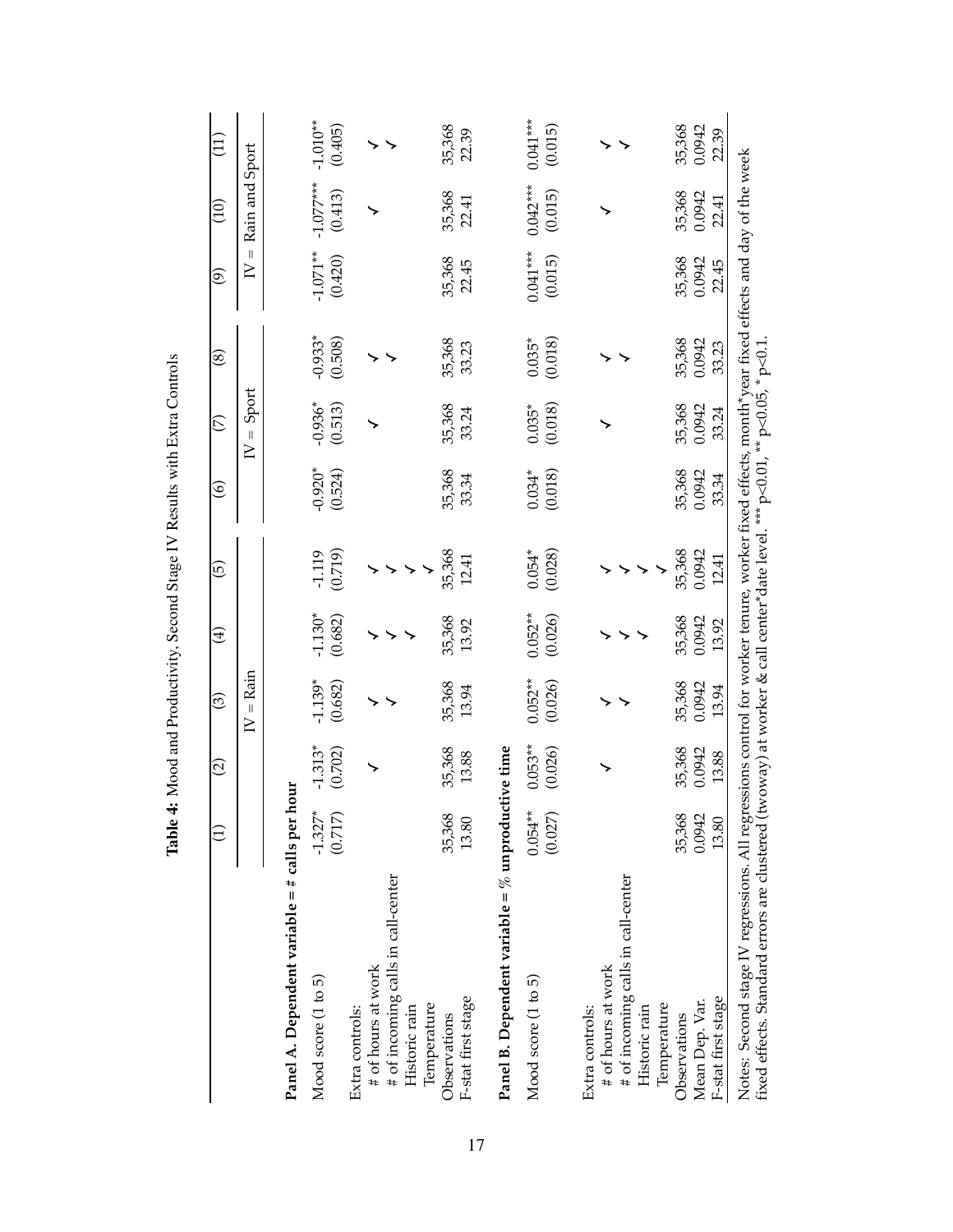|                                                                                                                                                                                                               | $\widehat{\Xi}$              | $\widehat{\Omega}$          | $\odot$            | $\bigoplus$                     | $\widehat{\Theta}$                          | $\widehat{\circ}$                                                  | $\widehat{\triangleright}$ |
|---------------------------------------------------------------------------------------------------------------------------------------------------------------------------------------------------------------|------------------------------|-----------------------------|--------------------|---------------------------------|---------------------------------------------|--------------------------------------------------------------------|----------------------------|
|                                                                                                                                                                                                               | platform<br>$Log \in$<br>the | Answers<br>question<br>mood | # hours at<br>work | # workers<br>present at<br>work | incoming<br>(in 0000)<br>$#$ daily<br>calls | # calls per hour<br>answering mood<br>(conditional on<br>question) |                            |
| Panel A. Rain                                                                                                                                                                                                 |                              |                             |                    |                                 |                                             |                                                                    |                            |
| Rain                                                                                                                                                                                                          | 0.005                        | $-0.002$                    | $-0.006$           | 1.506                           | 0.074                                       | $0.049**$                                                          |                            |
| Lead Rain $(+1)$                                                                                                                                                                                              | (0.003)                      | (0.002)                     | (0.015)            | (1.963)                         | (0.145)                                     | (0.025)                                                            | (0.022)<br>$-0.015$        |
| Observations                                                                                                                                                                                                  | 231,735                      | 231,735                     | 231,735            | 2,403                           | 2,403                                       | 35,368                                                             | 35,098                     |
| Panel B. Sport                                                                                                                                                                                                |                              |                             |                    |                                 |                                             |                                                                    |                            |
| Sport                                                                                                                                                                                                         | (0.002)<br>$-0.000$          | (0.001)<br>$-0.000$         | (0.011)<br>0.004   | (2.007)<br>1.980                | (0.140)<br>0.052                            | $-0.029*$<br>(0.016)                                               |                            |
| Mean Dep. Var.<br>Observations                                                                                                                                                                                | 231,735<br>0.349             | 231,735<br>0.154            | 231,735<br>7.316   | 2,403<br>96.67                  | 2,403<br>8.291                              | 35,368<br>7.083                                                    |                            |
| Notes: Worker-level regressions (Col. 1-3 and 6-7) control for worker tenure, worker fixed                                                                                                                    |                              |                             |                    |                                 |                                             |                                                                    |                            |
| clustered (twoway) at worker & call center*date level. Call-center level regressions (Col.4-5) are<br>effects, month*year fixed effects and day of the week fixed effects with standard errors                |                              |                             |                    |                                 |                                             |                                                                    |                            |
| collapsed at the call center level and present standard errors clustered at the call center*date                                                                                                              |                              |                             |                    |                                 |                                             |                                                                    |                            |
| level. # daily incoming calls (in $000$ ) = the total number of calls received in the call center in a                                                                                                        |                              |                             |                    |                                 |                                             |                                                                    |                            |
| given day. The number of observations is higher in the first 3 columns than in the previous                                                                                                                   |                              |                             |                    |                                 |                                             |                                                                    |                            |
| regressions because we do not restrict the analysis on workers who logged in the platform in a                                                                                                                |                              |                             |                    |                                 |                                             |                                                                    |                            |
| dummy variable that takes values 1 if it rains at time t (resp., t+1). *** $p<0.01$ , ** $p<0.05$ , * $p<0.1$ .<br>given day but on all workers (whether they logged in or not). Rain (resp., lead rain) is a |                              |                             |                    |                                 |                                             |                                                                    |                            |

Table 5: The Reduced-Form Effects on Logging-in, Mood Answer, Demand and Productivity Table 5: The Reduced-Form Effects on Logging-in, Mood Answer, Demand and Productivity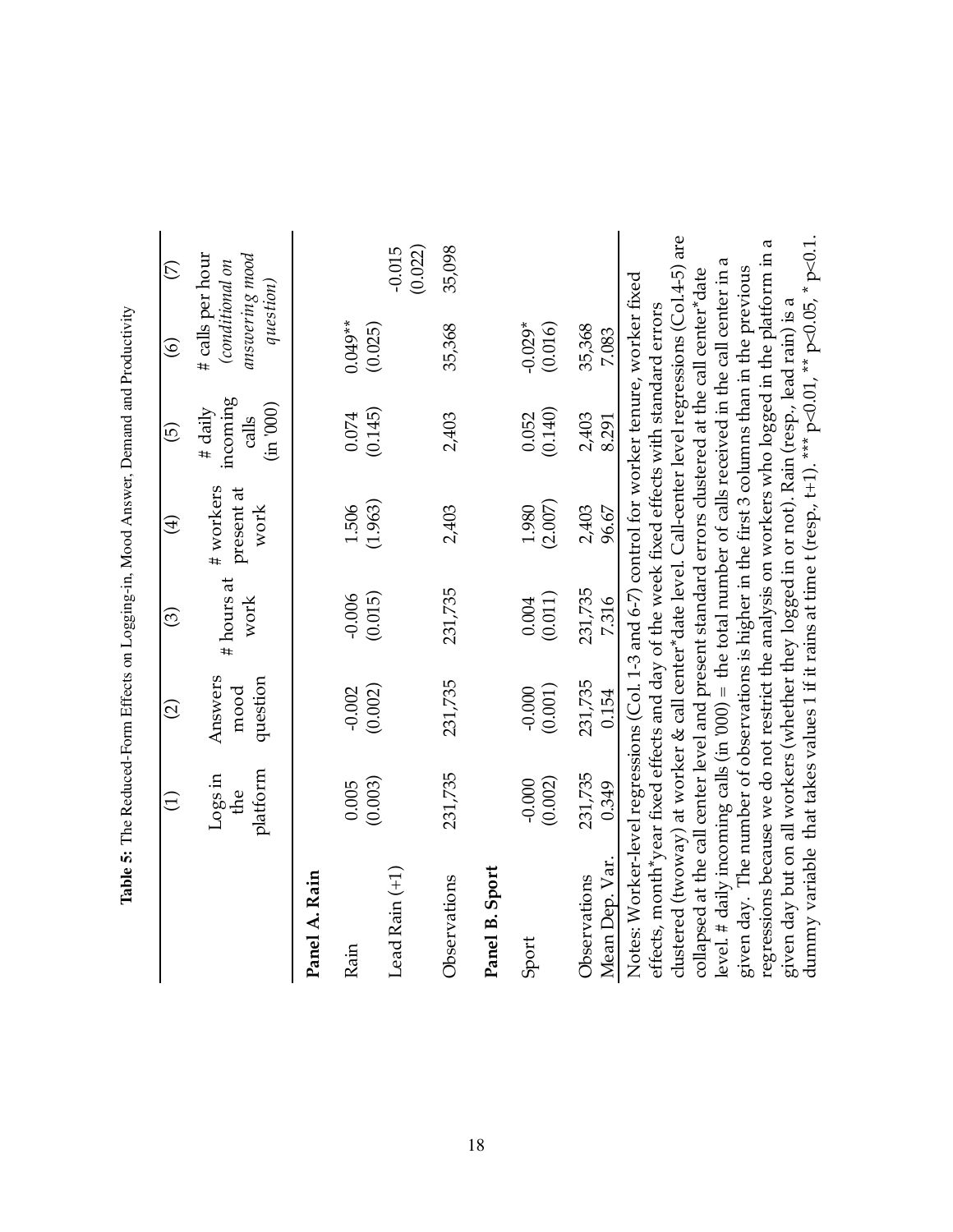Table  $\overline{4}$ , we control for the historic amount of rain in each calendar day (average in the past 5 years) and the results are unchanged. Moreover, as we have shown earlier, the results also hold in a specification with day $\times$ month $\times$ year fixed effects (Table A.6, Panel A).

Another concern is pollution. Pollution has been shown to reduce worker productivity in call-center settings (Chang et al. 2016) and may correlate with rain. In Table  $\overline{4}$ , we show that the results hold if we control for temperature (which is related with daily pollution).<sup>[21]</sup>

Note that seasonality and pollution are unlikely to be confounders for our sports instrument.

Others A final set of potential concerns (for the rain instrument mostly) is that rain might have a direct effect on call-center working conditions independent of mood. Two possibilities come to mind. First, that weather might affect productivity through distraction-on-the-job, i.e, by looking out a window. Second, that forecasted weather might require changes in the workers' personal schedules, causing workers to waste time on the job rearranging their schedules (if rain is forecasted, cancel the BBQ, and vice versa). To guard against the first concern, we have obtained information about the prevalence of windows in different call center locations. Based on our information, one third of the call centers have no windows at all while in the others all workers see natural light. We check in Table  $\overline{A.10}$  (Panel B) whether workers in the call centers without windows are sensitive to rain-induced changes in mood (controlling for worker fixed effects). We find that they are. This indicates that the effect of mood on productivity exists regardless of the presence of a window in the workplace, and suggests that the effect of weather on mood is achieved in the time spent outside prior to reaching the workplace.

To assess the importance of the second concern (effect of forecasted weather), we regress productivity at time  $t - 1$  on rain at time  $t$  (which we call "lead rain.") The idea is that if rain is forecasted tomorrow, a worker might have to spend some time today in order to rearrange her personal schedule. Columns 6-7 of Table  $\frac{5}{5}$  show that the coefficient for "lead rain" is smaller than the one for "contemporary rain" and is not statistically significant. The effect of rain which we measure is thus likely not mediated by rescheduling. In contrast, rain at time *t* significantly increases the number of calls per productive hour at *t* (reduced form).

<sup>&</sup>lt;sup>21</sup>We also collected data on air pollutants (i.e., Nitric Oxide and Ozone). Unfortunately, the data are missing for one third of the sample. But the results hold in this smaller sample too. Results available upon request.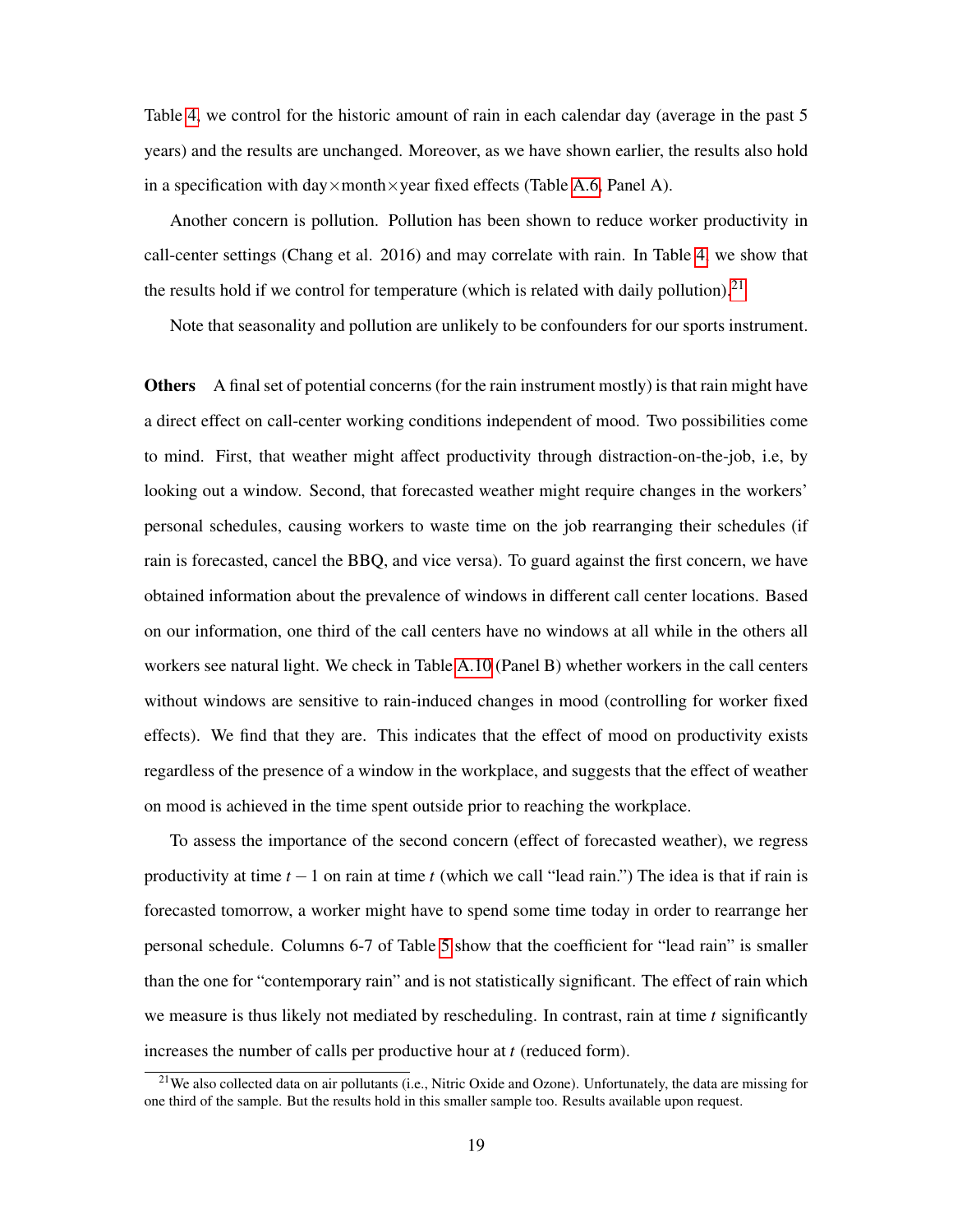# 5 The Heterogeneous Effect of Mood on Productivity by Incentives Scheme

We now examine the heterogeneous effect of mood on productivity by the worker's share of realized monthly compensation that is productivity-based, i.e, the fraction of their monthly pay that is recorded by the firm as "variable".

To do so, we use an IV regression in which productivity is regressed on the mood score and the mood score interacted with the "fraction of pay that is variable," with the latter two variables instrumented by rain/sport and rain/sport interacted with the "fraction of pay that is variable." As before, we include worker fixed effects to control for time-invariant worker characteristics (such as ability), day-of-the-week fixed effects, month $\times$ year fixed effects and worker tenure. Because the "fraction of pay that is variable" is unlikely exogenous, we further control in our regressions for a number of worker characteristics interacted with the instruments, i.e., tenure, gender and the number of times the worker answered the mood question in the average month $\sqrt{22}$  Adding these controls ensures that the heterogeneous effect of mood on productivity by "fraction of pay that is variable" does not capture the effect of these other correlates. We acknowledge, however, that this list of controls is limited and that workers with high-powered incentives may react differently to mood shifts because of other correlates we do not control for (e.g., sociability, or ambiguity-aversion).

The first stage results are presented in Table  $\overline{6}$  (Columns 1-3).<sup>[23]</sup> Figure  $\overline{2}$  (and the corresponding Table  $\overline{A.10}$  Panel C) present the second stage results, i.e., the heterogeneous effects of mood on productivity for different levels of the "fraction of earnings that is variable." Using the mood and sport as instruments for mood, we find that positive mood has a negative and significant effect on productivity for workers whose pay is less than 20% variable. These are the majority of our observations. Positive mood has no effect on productivity for workers whose pay is 20 to 60% variable. In the left panel – where the outcome variable is the number of calls

<sup>&</sup>lt;sup>22</sup>We chose this list of controls because they differ substantially between sales representatives (whose pay is mostly variable) and customer service representatives (whose pay is mostly fixed) – See Table  $\overline{1}$ .

 $23$ We find no significant heterogeneous effects of our instruments on mood by "fraction of pay that is variable." The coefficients for "rain $\times\%$  variable" and "sport $\times\%$ variable" are not statistically significant. The F-statistic is above 10 in all regressions.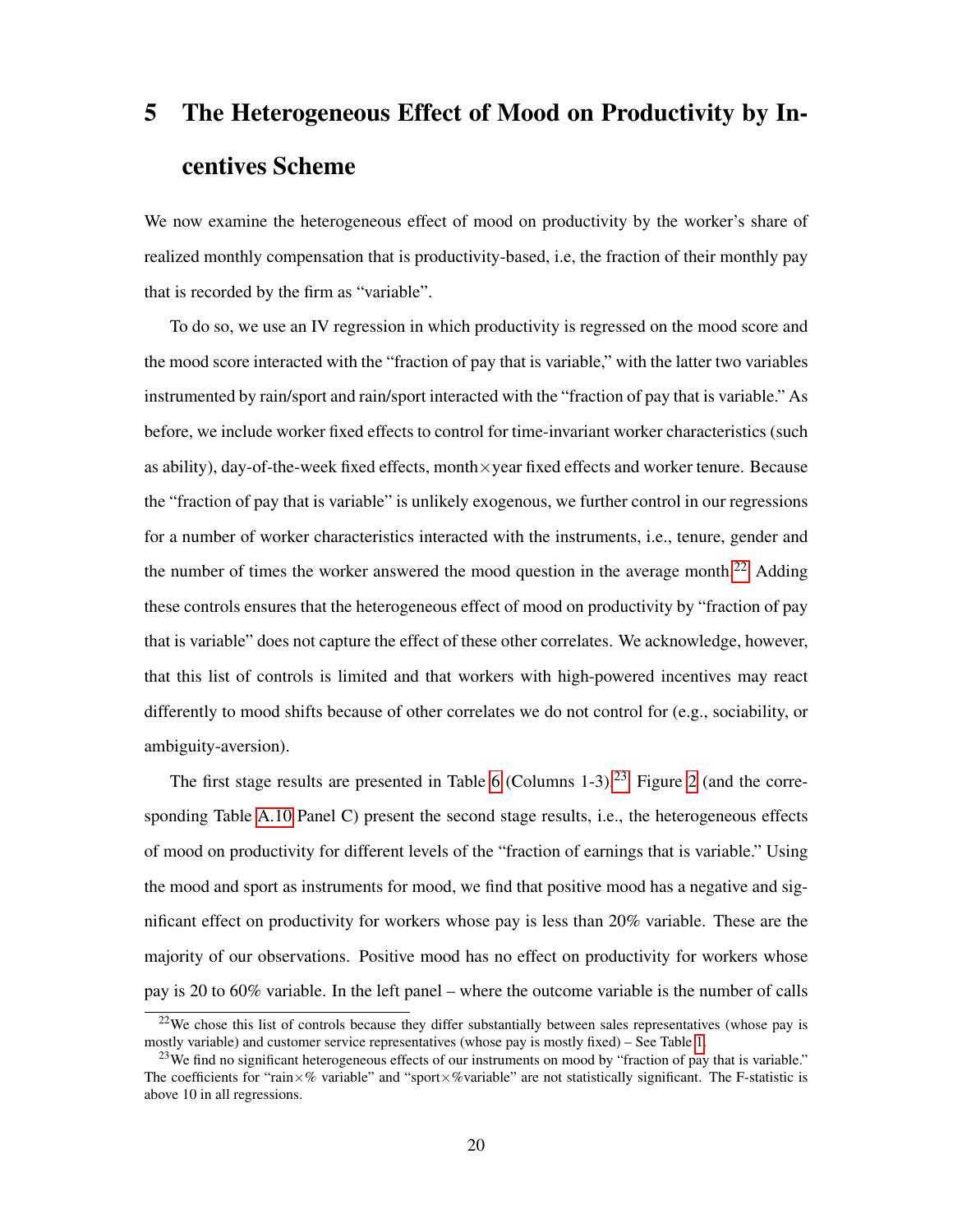



Notes: This figure presents the effect of mood score (1 to 5) on the number of calls per hour (left panel) and the fraction of unproductive time (right panel) by the fraction of earnings that are variable. Vertical bars are 90% confidence intervals.

per hour – a positive mood has a positive effect on productivity for workers whose pay is more than 80% variable. $^{24}$ 

These findings need to be taken with a grain of salt because realized compensation, even monthly, is endogenous to daily performance. Another way of cutting the data is to compare the average customer service representative (almost entirely paid a fixed rate) with the average sales representative (30% of her earnings are based on performance). The first stage results are presented in Table  $6$  (Columns 4-6) $\sqrt{25}$ 

Table  $\frac{1}{7}$  shows that the effect of mood on productivity tends to be less negative for the subsample of sales representatives. Indeed, the coefficients on the interaction term "mood

 $^{24}$ Note that the mass of workers with variable pay above 80% is small in our data and this is why standard errors are wide.

<sup>&</sup>lt;sup>25</sup>The sport instrument equally affects the mood of both types of workers (i.e., the interaction term "sport×sales") representative" is small and not significant). The effect of rain on mood is negative for both types of workers, but less so for sales representatives than customer service representatives (i.e., the interaction term "rain×sales representative" is positive and significant). The F-statistic is above 10 in all regressions.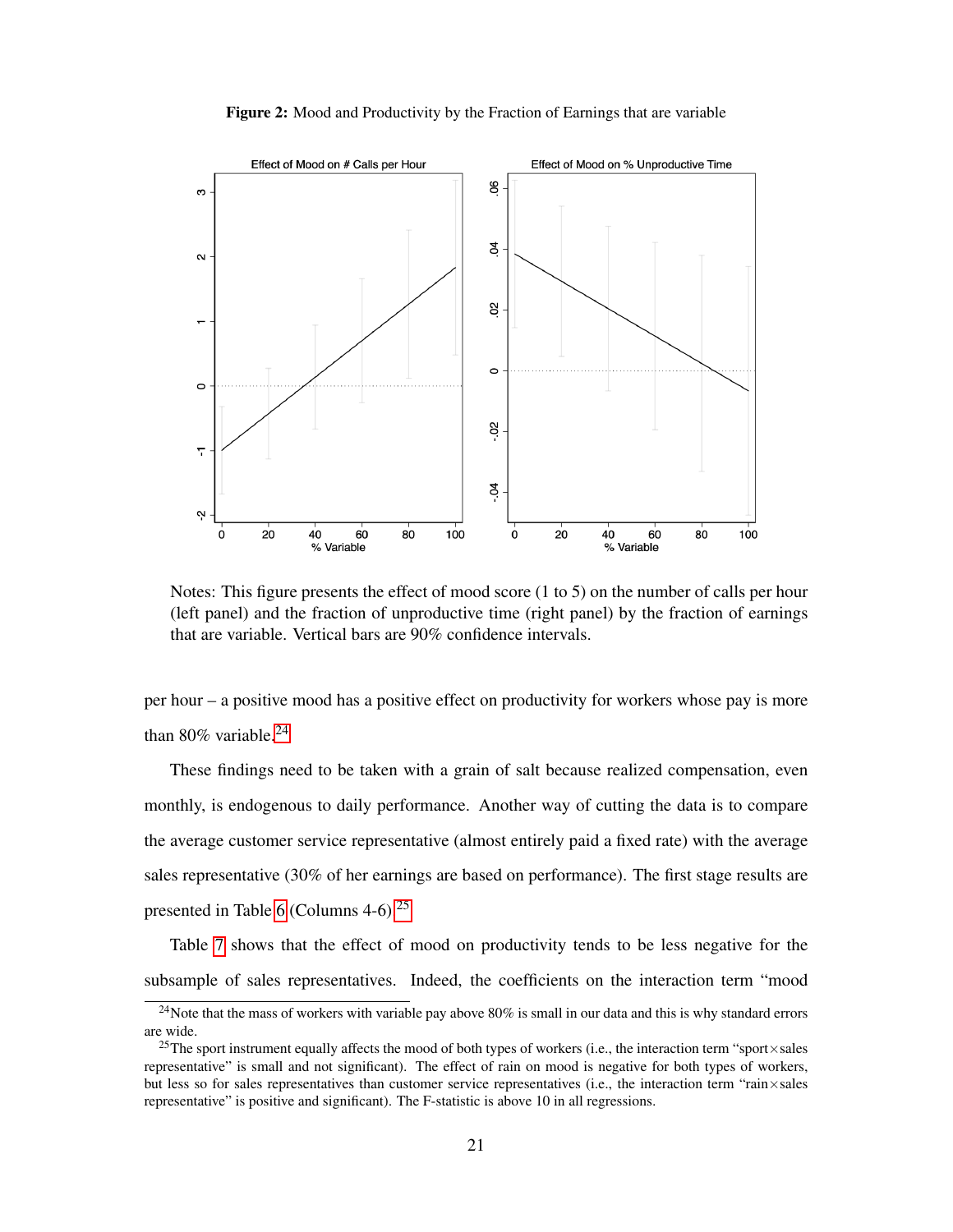$score \times sales$  representative" has the opposite sign to the "mood score" variable in all columns except Column 3. These interaction coefficients, however, are only precisely estimated for the fraction of unproductive time (Columns 2 and 6). Using rain as an IV for mood, it appears that the "the fraction of unproductive time" is 25% less responsive to mood for the average sales representative than for the average customer representative (Column 2). This result is stronger (although less precise) when using sports as an instrument for mood: sales representatives as 63% less responsive to mood.

Overall, the findings are directionally consistent with the notion that positive mood promotes performance more for workers who are paid for performance. The fact that the level effect of positive mood on performance is negative even for sales representatives reflects the fact that for many of them the "variable" component of pay is still small (one third of those workers earn less than 10% of their earnings from the performance-based component, see Figure  $[A, I]$ .

This section supports the notion that positive mood decreases productivity more so for workers with low-powered incentives and, though this is more speculative, may even increase it if incentives are high-powered enough.

## 6 Interpretation

Section  $\sqrt{4}$  has shown that, in the average of our sample of workers, better mood decreases performance. Section  $\overline{5}$  has shown that this negative effect is moderated by the workers' compensation scheme: the more pay depends on performance, the more the relationship between mood and productivity improves, ultimately becoming positive for the few workers whose variable portion of compensation is the highest.

These findings are consistent with at least two behavioral models. The first model is one where the key channel is sociability: with fixed pay, better mood increases sociability (time around the water cooler) which, in turn, decreases performance; with variable pay, time is money for the worker, and so no-one hangs around the water cooler, regardless of their mood.<sup>[26]</sup>

<sup>&</sup>lt;sup>26</sup>Inducing a better mood experimentally has been shown to increase subjects' vulnerability to distractions (Pacheco-Unguetti & Parmentier 2016), and to increase sociability (see Cunningham 1988 and the literature cited therein).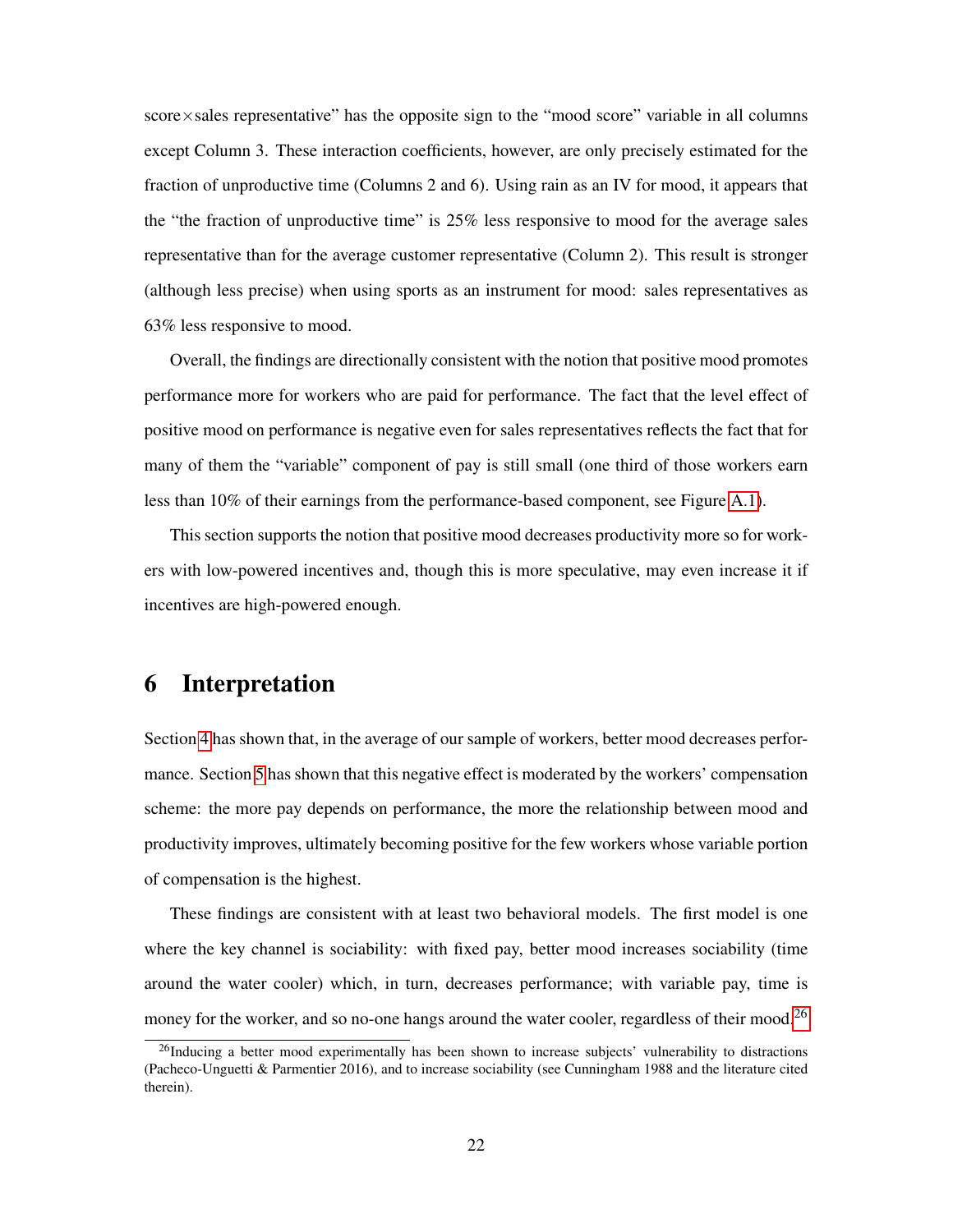|                                                                                                                                            | $\ominus$          | $\widehat{\Omega}$ | $\odot$          | $\bigoplus$<br>Mood score (1 to 5) | $\widehat{\mathbf{e}}$ | $\circledcirc$ |
|--------------------------------------------------------------------------------------------------------------------------------------------|--------------------|--------------------|------------------|------------------------------------|------------------------|----------------|
| Rain                                                                                                                                       | $-0.085***$        |                    | $-0.083***$      | $-0.093***$                        |                        | $-0.092***$    |
| Rain * % Variable                                                                                                                          | (0.021)<br>0.135   |                    | (0.021)<br>0.148 | (0.022)                            |                        | (0.021)        |
| Rain * Sales Representative                                                                                                                | (0.470)<br>$\circ$ |                    | (0.473)          | $0.052***$                         |                        | $0.053**$      |
|                                                                                                                                            |                    |                    |                  | (0.026)                            |                        | (0.026)        |
| Sport                                                                                                                                      |                    | $0.053***$         | $0.052***$       |                                    | $0.053***$             | $0.052***$     |
|                                                                                                                                            |                    | (0.012)            | (0.012)          |                                    | (0.013)                | (0.012)        |
| Sport * % Variable                                                                                                                         |                    | $-0.293$           | $-0.303$         |                                    |                        |                |
|                                                                                                                                            |                    | (0.424)            | (0.429)          |                                    |                        |                |
| Sport * Sales Representative                                                                                                               |                    |                    |                  |                                    | $-0.000$               | $-0.000$       |
|                                                                                                                                            |                    |                    |                  |                                    | (0.014)                | (0.014)        |
| Observations                                                                                                                               | 35,254             | 35,254             | 35,254           | 35,316                             | 35,316                 | 35,316         |
| R-squared                                                                                                                                  | 0.615              | 0.616              | 0.616            | 0.616                              | 0.616                  | 0.616          |
| p-value (Rain+Rain*SalesRep=0)                                                                                                             |                    |                    |                  | 0.161                              |                        | 0.180          |
| p-value (Sport+Sport*SalesRep=0)                                                                                                           |                    |                    |                  |                                    | $0.000$                | 0.000          |
| Mean Dep. Var.                                                                                                                             | 3.835              | 3.835              | 3.835            | 3.835                              | 3.835                  | 3.835          |
| Fstat first stage (from second<br>stage regression)                                                                                        | 14.023             | 14.023             | 10.155           | 10.155                             | 12.504                 | 12.504         |
| Notes: OLS regressions. Rain takes value 1 if it rains on day t. Sport takes value 1 if the team won on day t-1, value -1 if the team lost |                    |                    |                  |                                    |                        |                |

Table 6: Mood and Productivity by Incentive Structure, First Stage Results Table 6: Mood and Productivity by Incentive Structure, First Stage Results

male, and the number of mood questions answered in a month. Standard errors are clustered (twoway) at worker & call center\*date male, and the number of mood questions answered in a month. Standard errors are clustered (twoway) at worker & call center\*date Notes: OLS regressions. Rain takes value 1 if it rains on day t. Sport takes value 1 if the team won on day t-1, value -1 if the team lost level. The F-stat first stage at the bottom of the table is the Cragg-Donald Wald F-stat for the joint significance of the instruments in level. The F-stat first stage at the bottom of the table is the Cragg-Donald Wald F-stat for the joint significance of the instruments in construction of the team did not play in t-1. All regressions control for worker tenure, worker fixed effects, month\*year<br>on day t-1 and value 0 if the team did not play in t-1. All regressions control for worker tenure, w on day t-1 and value 0 if the team did not play in t-1. All regressions control for worker tenure, worker fixed effects, month\*year fixed effects and day of the week fixed effects. They also control for the interaction between the IV(s) and worker tenure, being a fixed effects and day of the week fixed effects. They also control for the interaction between the IV(s) and worker tenure, being a the two first stages (Mood and Mood\*Sales Representative). \*\*\* p<0.01, \*\* p<0.05, \* p<0.1. the two first stages (Mood and Mood\*Sales Representative). \*\*\* p<0.01, \*\* p<0.05, \* p<0.1.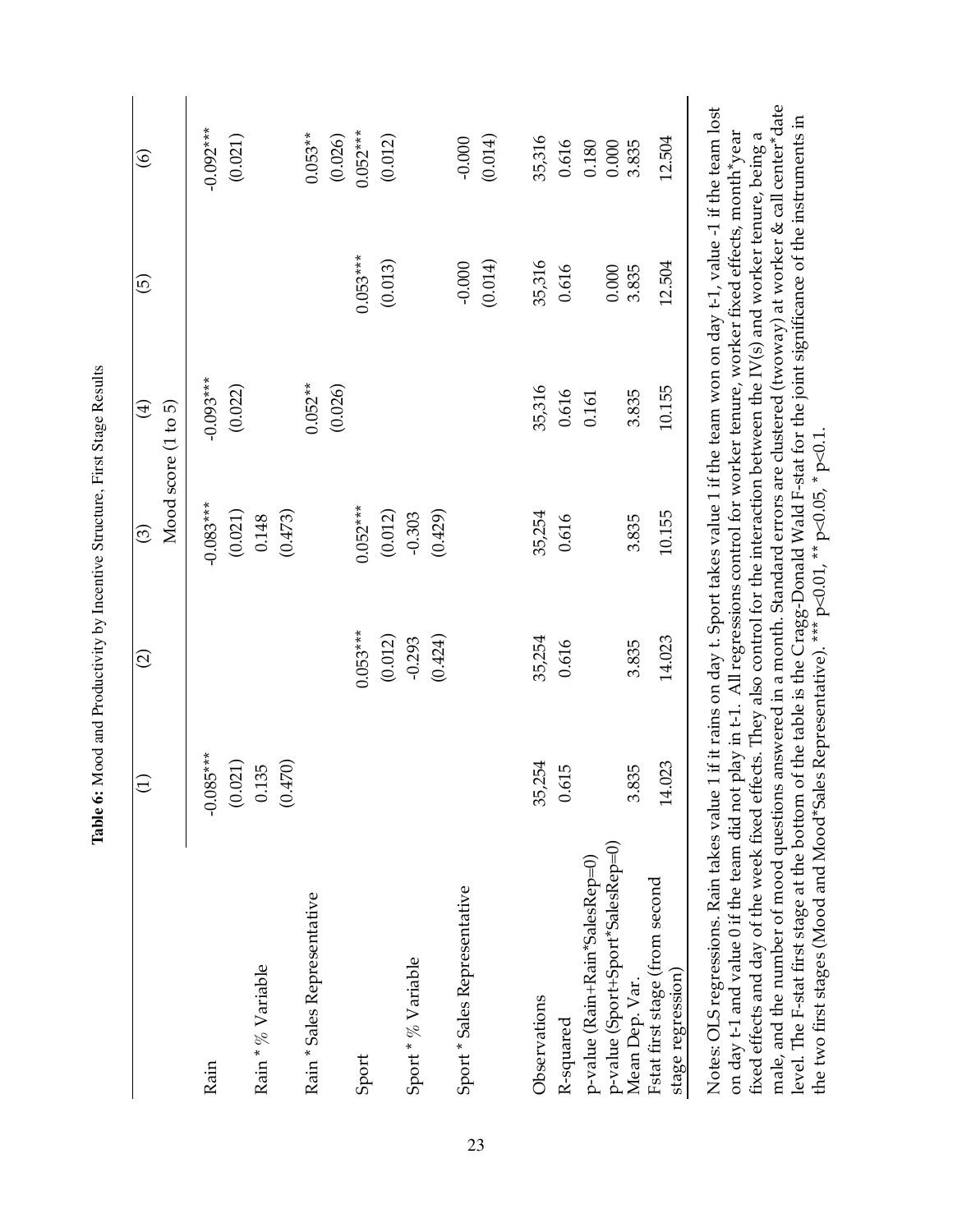|                                                                                                                                                                                                                                                                                                                                                                                                                                                                                                                                                                                                                                                                                                               | Ξ                   | $\widehat{c}$                                                                       | $\widehat{\odot}$   | $\bigoplus$                    | $\widehat{\Theta}$    | $\widehat{\odot}$             |
|---------------------------------------------------------------------------------------------------------------------------------------------------------------------------------------------------------------------------------------------------------------------------------------------------------------------------------------------------------------------------------------------------------------------------------------------------------------------------------------------------------------------------------------------------------------------------------------------------------------------------------------------------------------------------------------------------------------|---------------------|-------------------------------------------------------------------------------------|---------------------|--------------------------------|-----------------------|-------------------------------|
| Dep. Var.                                                                                                                                                                                                                                                                                                                                                                                                                                                                                                                                                                                                                                                                                                     | # calls per<br>hour | productive<br>$%$ un-<br>time                                                       | # calls per<br>hour | productive<br>$\%$ un-<br>time | $#$ calls per<br>hour | productive<br>$%$ un-<br>time |
|                                                                                                                                                                                                                                                                                                                                                                                                                                                                                                                                                                                                                                                                                                               |                     | $IV = Rain$                                                                         |                     | $IV = Sport$                   |                       | $IV =$ Rain and Sport         |
| Mood Score (1 to 5)                                                                                                                                                                                                                                                                                                                                                                                                                                                                                                                                                                                                                                                                                           | $-0.818*$           | 0.025                                                                               | $-0.806$            | 0.033                          | $-0.820**$            | $0.028**$                     |
| Mood Score* Sales Representative                                                                                                                                                                                                                                                                                                                                                                                                                                                                                                                                                                                                                                                                              | (0.454)<br>0.020    | $-0.008**$<br>(0.017)                                                               | (0.510)<br>$-0.138$ | (0.020)<br>$-0.012$            | (0.335)<br>0.017      | $-0.008**$<br>(0.013)         |
|                                                                                                                                                                                                                                                                                                                                                                                                                                                                                                                                                                                                                                                                                                               | (0.107)             | (0.003)                                                                             | (0.630)             | (0.022)                        | (0.107)               | (0.003)                       |
| Observations                                                                                                                                                                                                                                                                                                                                                                                                                                                                                                                                                                                                                                                                                                  | 35,316              | 35,316                                                                              | 35,316              | 35,316                         | 35,316                | 35,316                        |
| p-value (Mood + Mood*Sales Rep=0)                                                                                                                                                                                                                                                                                                                                                                                                                                                                                                                                                                                                                                                                             | 0.071               | 0.266                                                                               | 0.141               | 0.436                          | 0.015                 | 0.098                         |
| Mean Dep. Var.                                                                                                                                                                                                                                                                                                                                                                                                                                                                                                                                                                                                                                                                                                | 7.117               | 0.094                                                                               | 7.117               | 0.094                          | 7.117                 | 0.094                         |
| F-stat first stage                                                                                                                                                                                                                                                                                                                                                                                                                                                                                                                                                                                                                                                                                            | 14.023              | 14.023                                                                              | 10.155              | 10.155                         | 12.504                | 12.504                        |
| fixed effects, month*year fixed effects, day of the week fixed effects. They also control for the interaction between the IV(s)<br>(twoway) at worker & call center*date level. *** p<0.01, ** p<0.05, * p<0.1. % unproductive time = % time not spent on the<br>phone with customers or not spent being available to receive phone calls. Cragg-Donald Wald F statistic presented at the<br>interaction of these with an indicator for being a sales representative. All regressions control for worker tenure, worker<br>Notes: Second stage IV regressions. As IV, we use rain (col. 1-2), sport (col. 3-4), rain and sport (col. 5-6) and the<br>and worker tenure, being a male,<br>bottom of the table. |                     | and the number of mood questions answered in a month. Standard errors are clustered |                     |                                |                       |                               |

Table 7: Mood and Productivity by Incentive Structure, Second Stage IV Results Table 7: Mood and Productivity by Incentive Structure, Second Stage IV Results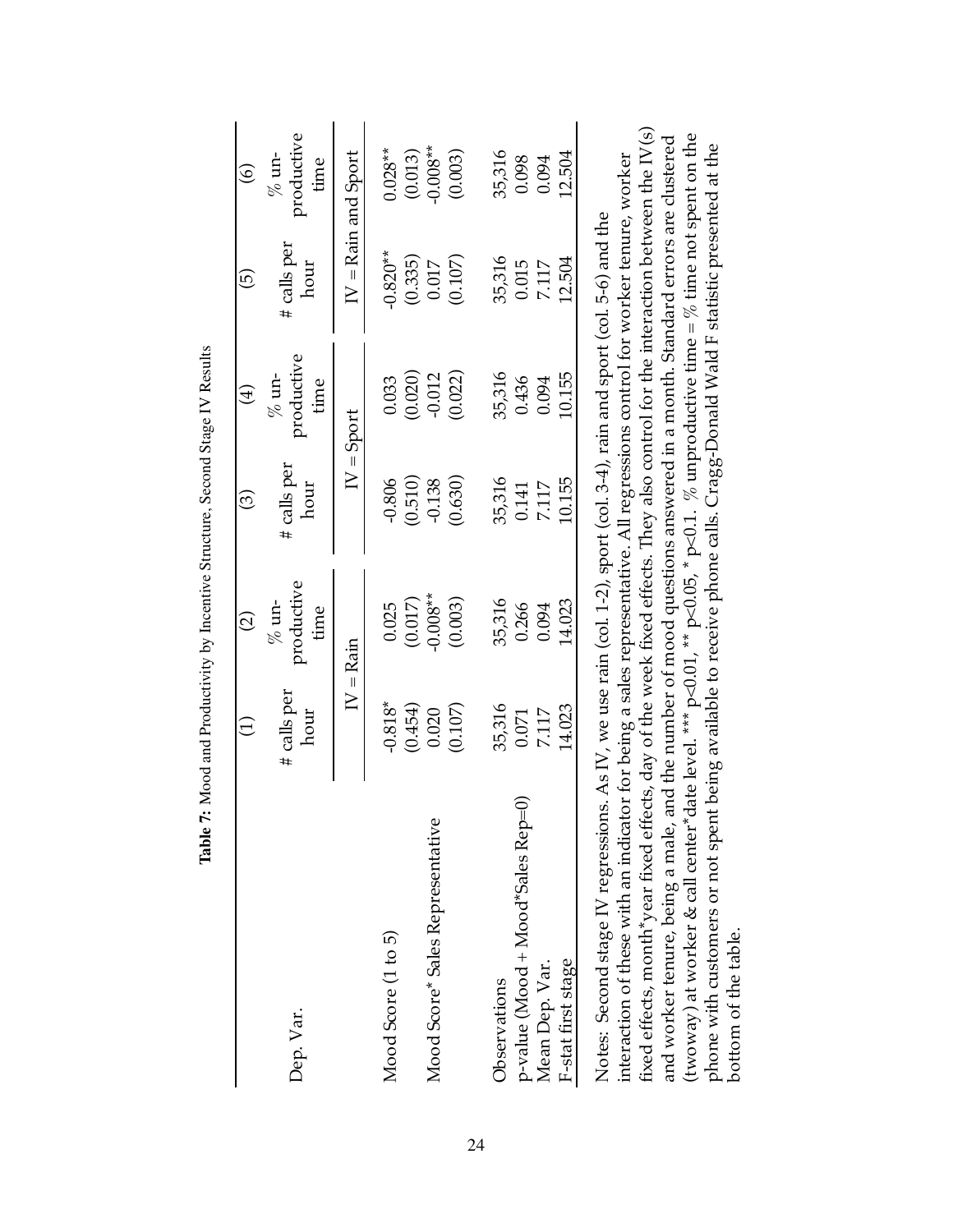The second behavioral model is one based on an ambiguity aversion channel. Ambiguity aversion is the tendency to focus on the most negative risk realizations. In our context, an increase in ambiguity aversion increases the fear of being fired, and, under certain conditions, decreases the prospects of high performance. Consistent with the literature, we assume that a worse mood makes the worker more ambiguity-averse.<sup>27</sup> In Appendix  $\overline{C}$ , we present model that nests two polar cases: the fixed-wage model, where all the incentives come from the fear of being fired; and the pay-for-performance model, where all the incentives come from the prospects of high performance. Because a worse mood increases ambiguity aversion, it *increases* incentives in the fixed wage model, and *decreases* them in the pay-for-performance setting.

We do not have sufficient empirical evidence to reject either model. When most or all the incentives come from variable pay, the sociability model predicts a zero (or negative) effect of mood on productivity, whereas the ambiguity aversion channel predicts a positive effect. Figure  $2$  shows weak evidence of a positive effect on the small mass of workers for whom variable pay is a very large component of pay, but this evidence is weak because the workers are few. True, a positive relationship between mood and productivity has been found in other settings with variable pay (Oswald et al. 2015, Bellet et al. 2019), but these settings may not be directly comparable with ours. In sum, we believe the totality of the evidence may be more in line with the ambiguity aversion channel, but the sociability channel cannot be ruled out.

## 7 Conclusions

A causal link between good mood and productivity, if established, would have profound consequences for economic theory and for business practice. In this paper we contribute to the emerging literature that explores this link.

We leverage a call-center dataset to explore the *causal* effect of mood on individual worker productivity. The call center setting is ideal to investigate the causal effect of mood because

 $^{27}$ Johnson and Tversky (1983) show that experimentally inducing negative affect increases subjects' estimates of the frequency of unrelated risks (what we call ambiguity aversion). Their finding is replicated by, among others, Wright and Bower (1992) and Yuen and Lee (2003). Cyders et al. (2008) summarizes this literature as follows: "In general, induced positive mood produces increased risk taking." Otto and Eichstaedt (2018) use very similar instruments to ours (sunny days and wins by the local sport team). They document that, at the city level, positive mood is associated with risk taking (lottery participation).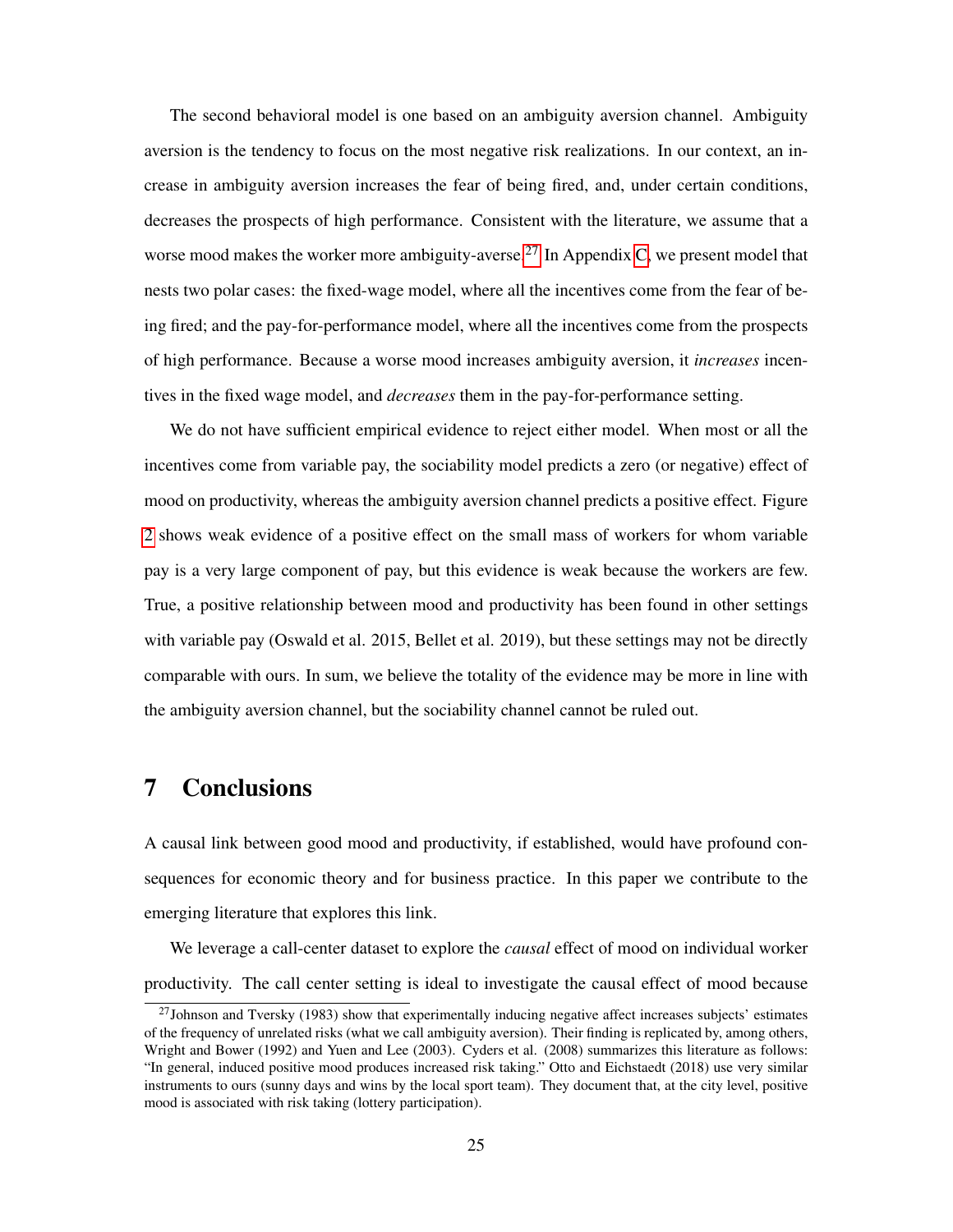variation in demand (a likely confounder of productivity) is national, and thus independent of our instrumental variables for mood – rain, and previous-days sporting events. We find that better mood actually *decreases* our call-center workers' productivity. The effect of mood is more muted for the subset of call-center workers whose compensation depends on productivity (high-powered incentives).

We rule out a number of threats to the exclusion restriction: that our instruments might affect productivity through higher demand, lower pollution, more hours at work, or more time spent rearranging the workers' personal schedules. Still, a number of caveats are in order. Our results concern short-term mood shifters only. In addition, we do not study worker retention empirically. Finally, our findings relate to a specific workplace environment: call centers, where performance is mostly individual and not teamwork.

We have shown that within-worker variation in mood is *negatively* correlated with productivity (as measured as "calls per hour") for our workers. Is the negative correlation between mood and productivity valid in other work settings? In Appendix  $\overline{B}$ , we leverage a different dataset: monthly level data for more than 20,000 sales associates in more than 500 retail stores covering the entire US who used the same online platform. Again, we find a negative correlation: at the month×store level, higher mood score is associated with lower average store profits and revenues. Despite this dataset's limitations (lack of individual daily measures of mood and performance), the finding suggests that the negative correlation observed among our call center workers generalizes to a larger and more representative pool of workers.

We discuss two mechanisms through which short-term mood shifts might affect performance. First, worse mood might decreases sociability and increase performance. Second, worse mood might make the worker more ambiguity averse. While we do not have sufficient empirical evidence to reject either model, we make the case that the totality of the evidence may be more in line with the ambiguity aversion channel, but the sociability channel cannot be ruled out.

We want to stress that our findings do not imply that a firm should strive to worsen their workers' mood, even if they are paid a fixed wage. Among other reasons, this is because if a single firm were to artificially and permanently depress mood in its own establishment, then the workers would seek alternative employment. This effect is absent in our study because our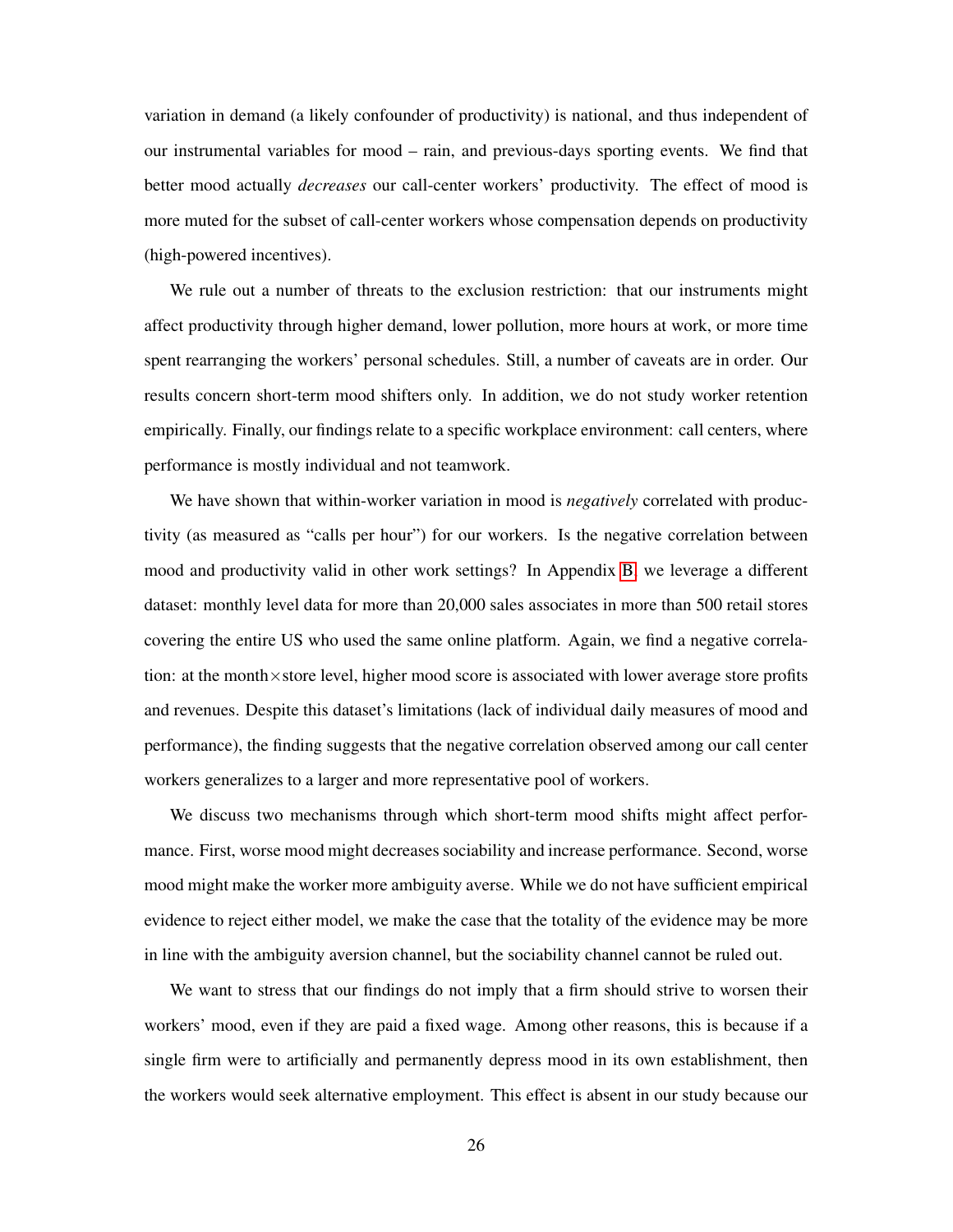mood variation is very short-term, and because it affects equally all establishments in a given local labor market.

## References

- [1] Bellet, Clement, Jan-Emmanuel De Neve, and George Ward. "Does Employee Happiness Have an Impact on Productivity?" Working Paper (2019).
- [2] Braga, Michela, Marco Paccagnella, and Michele Pellizzari. "Evaluating Students' Evaluations of Professors." Economics of Education Review 41 (2014): 71-88.
- [3] Chang, T., Zivin, J. G., Gross, T., and Neidell, M. "The Effect of Pollution on Worker Productivity: Evidence from Call Center Workers in China". American Economic Journal: Applied Economics, forthcoming (2016)
- [4] Connolly, Marie. "Here Comes the Rain Again: Weather and the Intertemporal Substitution of Leisure." Journal of Labor Economics 26.1 (2008): 73-100.
- [5] Cowgill, Bo, and Eric Zitzewitz. "Mood Swings at Work: Stock Price Movements, Effort and Decision Making." Working Paper (2013).
- [6] Cunningham, Michael R. "What Do you Do When you're Happy or Blue? Mood, Expectancies, and Behavioral Interest." Motivation and Emotion 12.4 (1988): 309-331.
- [7] Cyders, Melissa A., and Gregory T. Smith. "Emotion-Based Dispositions to Rash Action: Positive and Negative Urgency." Psychological Bulletin 134.6 (2008): 807
- [8] Edmans, Alex, Diego Garcia, and Oyvind Norli. "Sports Sentiment and Stock Returns." The Journal of Finance 62.4 (2007): 1967-1998.
- [9] Eren, Ozkan, and Naci Mocan. "Emotional Judges and Unlucky Juveniles." American Economic Journal: Applied Economics. 10.3 (2018): 171-205.
- [10] Gilboa, Itzhak, and David Schmeidler. "Maxmin Expected Utility with Non-Unique Prior." Uncertainty in Economic Theory. Routledge, 2004. 141-151.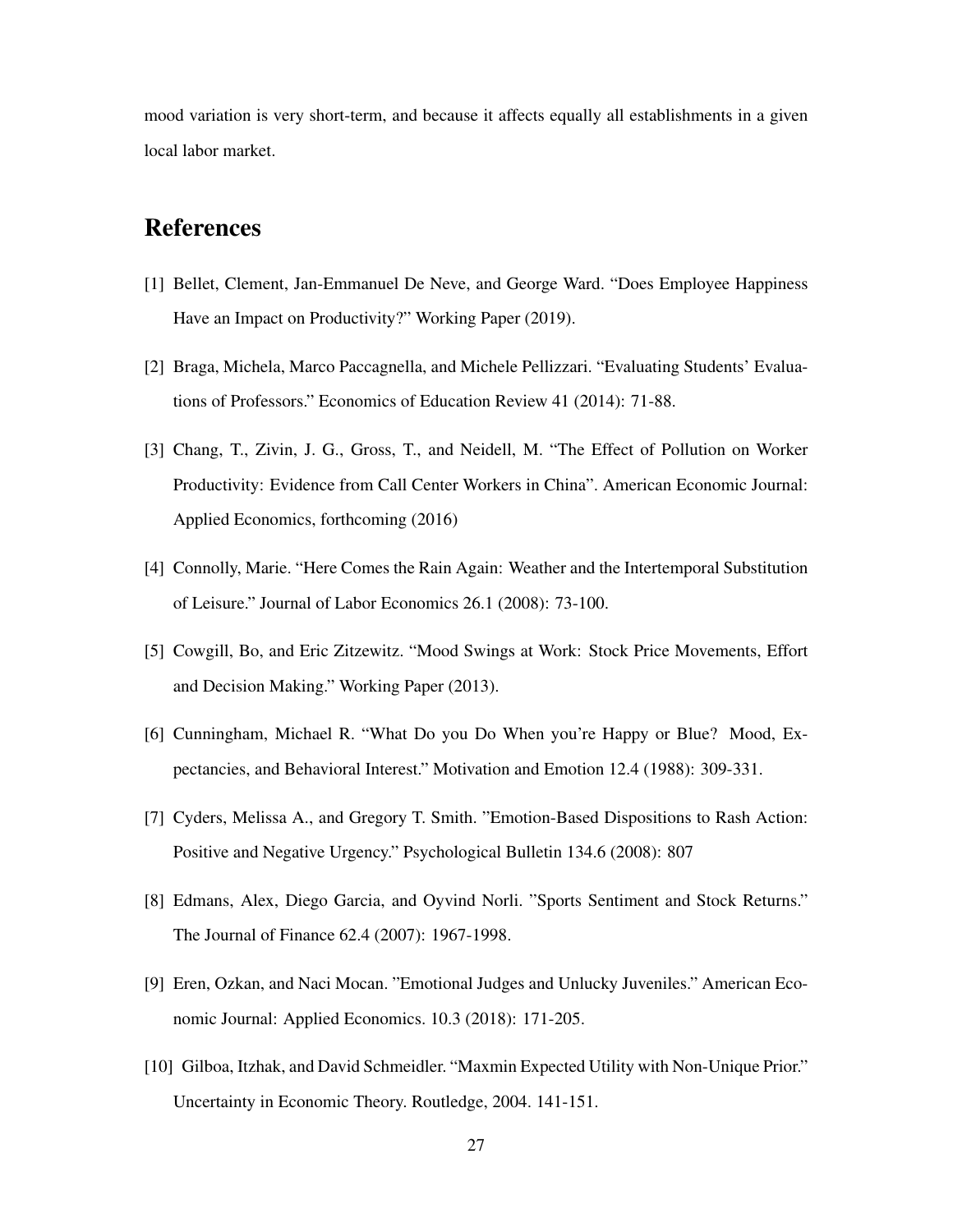- [11] Gittleman, M. and B. Pierce."An Improved Measure of Inter-Industry Pay Differentials." Journal of Economic and Social Measurement, 38(3), pg.229-242 (2013).
- [12] Johnson, E.J., Tversky, A., 1983. Affect, Generalization, and the Perception of Risk. Journal of Personality and Social Psychology 45, 20–31.
- [13] Keller, Matthew C., et al. "A Warm Heart and a Clear Head: The Contingent Effects of Weather on Mood and Cognition." Psychological Science 16.9 (2005): 724-731.
- [14] Oswald, Andrew J., Eugenio Proto, and Daniel Sgroi. "Happiness and Productivity." Journal of Labor Economics 33.4 (2015): 789-822.
- [15] Otto, A. Ross, and Johannes C. Eichstaedt. "Real-World Unexpected Outcomes Predict City-Level Mood States and Risk-Taking Behavior." PloS one 13.11 (2018).
- [16] Rebitzer, James B., and Lowell J. Taylor. "The Consequences of Minimum Wage Laws Some New Theoretical Ideas." Journal of Public Economics 56.2 (1995): 245-255.
- [17] Pacheco-Unguetti, Antonia Pilar, and Fabrice BR Parmentier. "Happiness Increases Distraction by Auditory Deviant Stimuli." British Journal of Psychology 107.3 (2016): 419- 433.
- [18] Rothbard, Nancy P., and Steffanie L. Wilk. "Waking up on the Right or Wrong Side of the Bed: Start-of-Workday Mood, Work Events, Employee Affect, and Performance." Academy of Management Journal 54.5 (2011): 959-980.
- [19] Tenney, E., J. Poole, and E. Diener. "Subjective Well-Being and Organizational Performance." Research in Organizational Behavior (2015).
- [20] Trezza, J.V. "Estimating linear models with ordinal qualitative regressors." Journal of Econometrics, 34 (1987), pp. 275-291.
- [21] Vella, F. "A simple estimator for simultaneous models with censored endogenous regressor." Int. Econ. Rev. 34 (1993), pp. 441-457.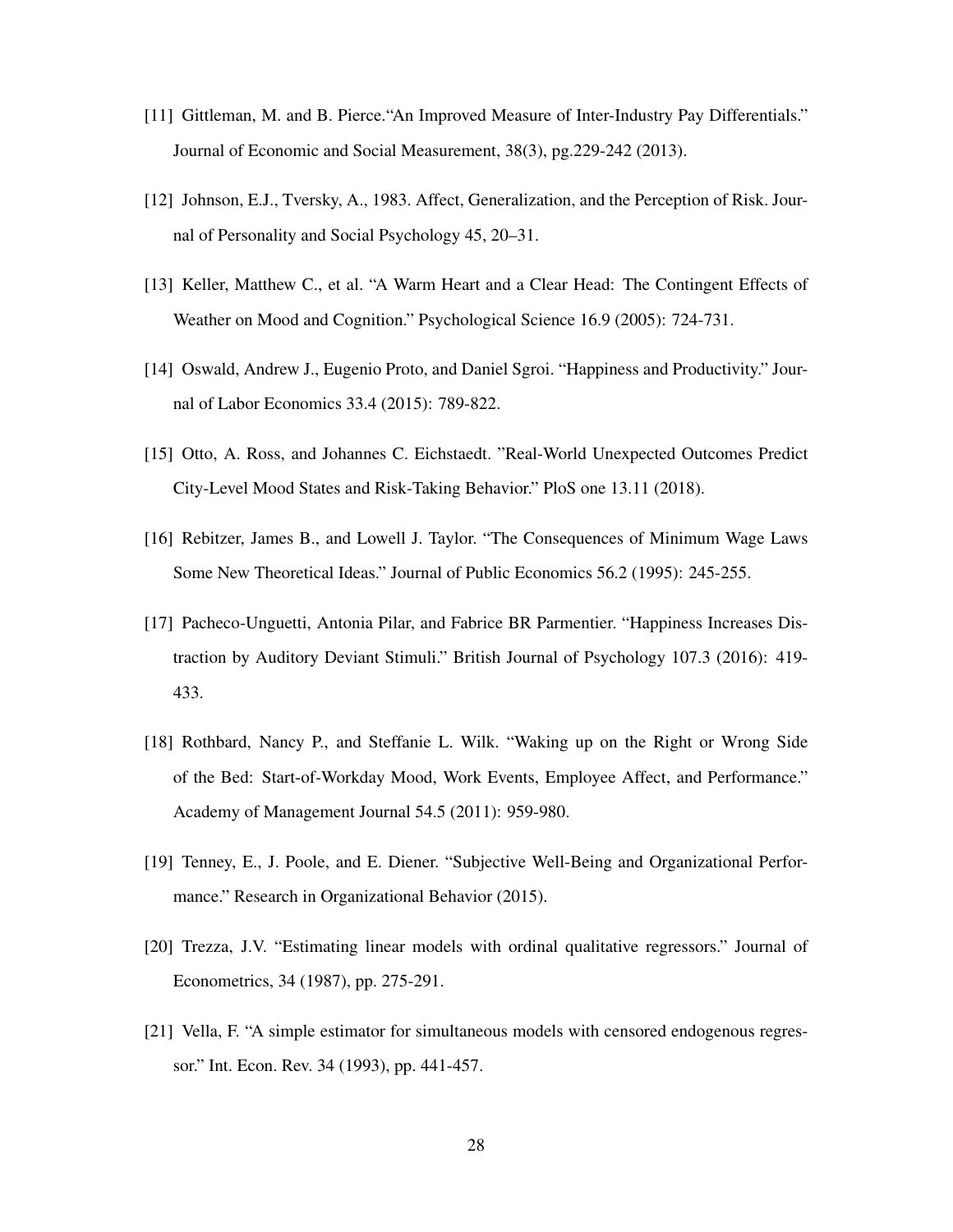- [22] W.F. Wright and G.H. Bower (1992) "Mood Effects on Subjective Probability Assessment." Organizational Behavior and Human Decision Processes, 52 (1992), pp. 276-291.
- [23] Yuen, Kenneth SL, and Tatia MC Lee (2003) "Could Mood State Affect Risk-Taking Decisions?" Journal of Affective Disorders 75.1: 11-18.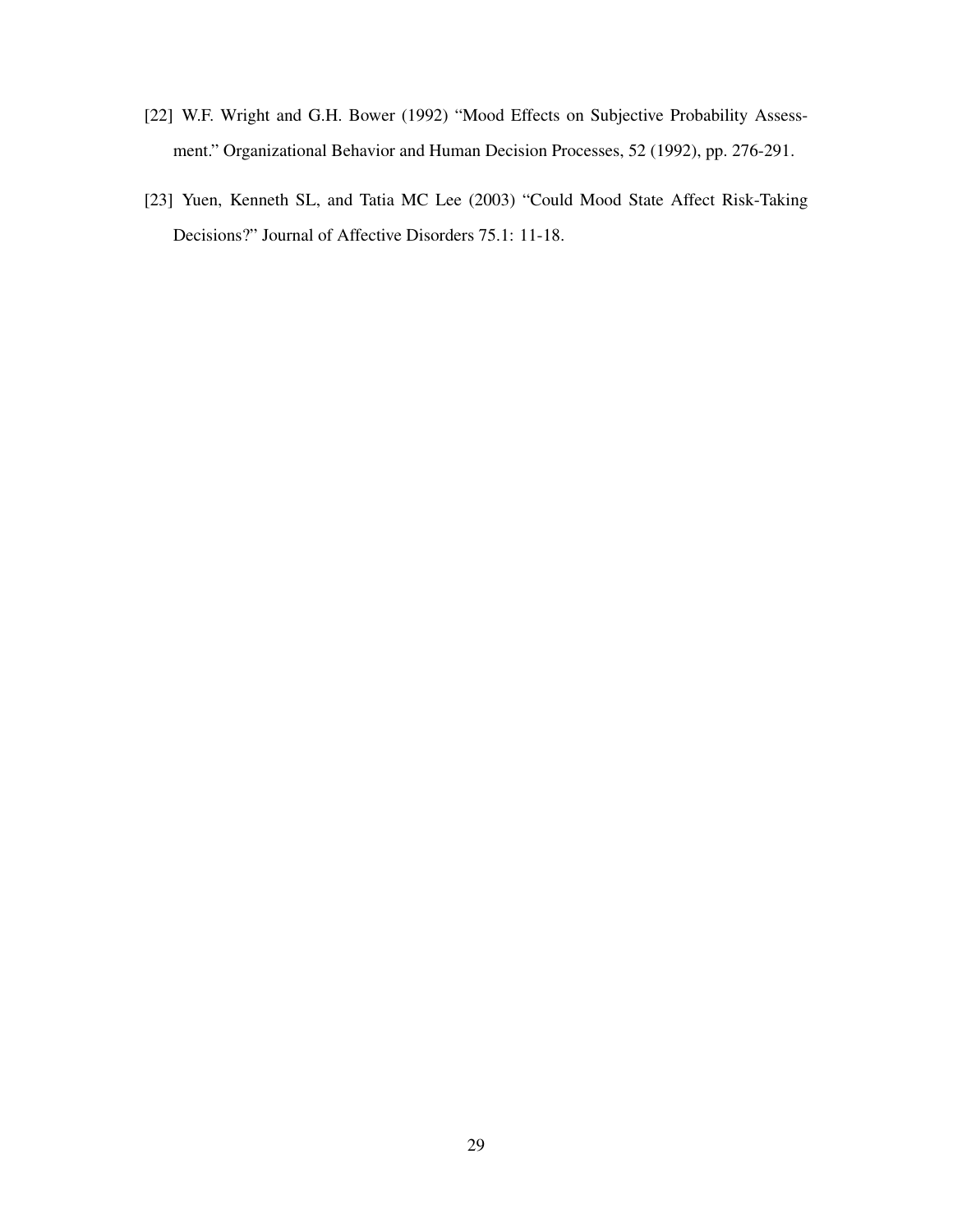# A Appendix Tables and Figures



Figure A.1: Distribution of the Fraction of Earnings that is Variable

Notes: This figure presents the kernel density of the fraction of earnings that is variable – i.e., monthly variable earnings / (monthly variable earnings + monthly fixed earnings) – for customer service representatives (left panel) and for sales repsentatives (right panel).

|                                                                                                                                                                                                                                                                                                                                                | # calls per<br>hour       | # hours at unprod-<br>work                                                                                              | $\%$<br>uctive<br>time | Average<br>call<br>duration |
|------------------------------------------------------------------------------------------------------------------------------------------------------------------------------------------------------------------------------------------------------------------------------------------------------------------------------------------------|---------------------------|-------------------------------------------------------------------------------------------------------------------------|------------------------|-----------------------------|
| # calls per hour                                                                                                                                                                                                                                                                                                                               |                           |                                                                                                                         |                        |                             |
| # hours at work                                                                                                                                                                                                                                                                                                                                | $-0.0160*$                |                                                                                                                         |                        |                             |
| $%$ unproductive time                                                                                                                                                                                                                                                                                                                          | $-0.2700*$                | $-0.0382*$                                                                                                              |                        |                             |
| Average call duration                                                                                                                                                                                                                                                                                                                          | $-0.6846*$                | $0.0648*$                                                                                                               | $0.1579*$              |                             |
| Average customer satisfaction                                                                                                                                                                                                                                                                                                                  | $0.1763*$                 | $-0.0113*$                                                                                                              | $-0.0385*$             | $-0.1931*$                  |
| $\mathbf{M}$ $\mathbf{M}$ $\mathbf{M}$ $\mathbf{M}$ $\mathbf{M}$ $\mathbf{M}$ $\mathbf{M}$ $\mathbf{M}$ $\mathbf{M}$ $\mathbf{M}$ $\mathbf{M}$ $\mathbf{M}$ $\mathbf{M}$ $\mathbf{M}$ $\mathbf{M}$ $\mathbf{M}$ $\mathbf{M}$ $\mathbf{M}$ $\mathbf{M}$ $\mathbf{M}$ $\mathbf{M}$ $\mathbf{M}$ $\mathbf{M}$ $\mathbf{M}$ $\mathbf{$<br>$\cdots$ | $\star$<br>$\blacksquare$ | $\bigcap_{i=1}^{n}$ $\bigcap_{i=1}^{n}$ $\bigcap_{i=1}^{n}$ $\bigcap_{i=1}^{n}$ $\bigcap_{i=1}^{n}$ $\bigcap_{i=1}^{n}$ | $\rightarrow$          |                             |

Table A.1: Correlations between Daily Productivity Measures

Notes: Simple pairwise correlations. \*p-value<0.05. N=Workers\*Days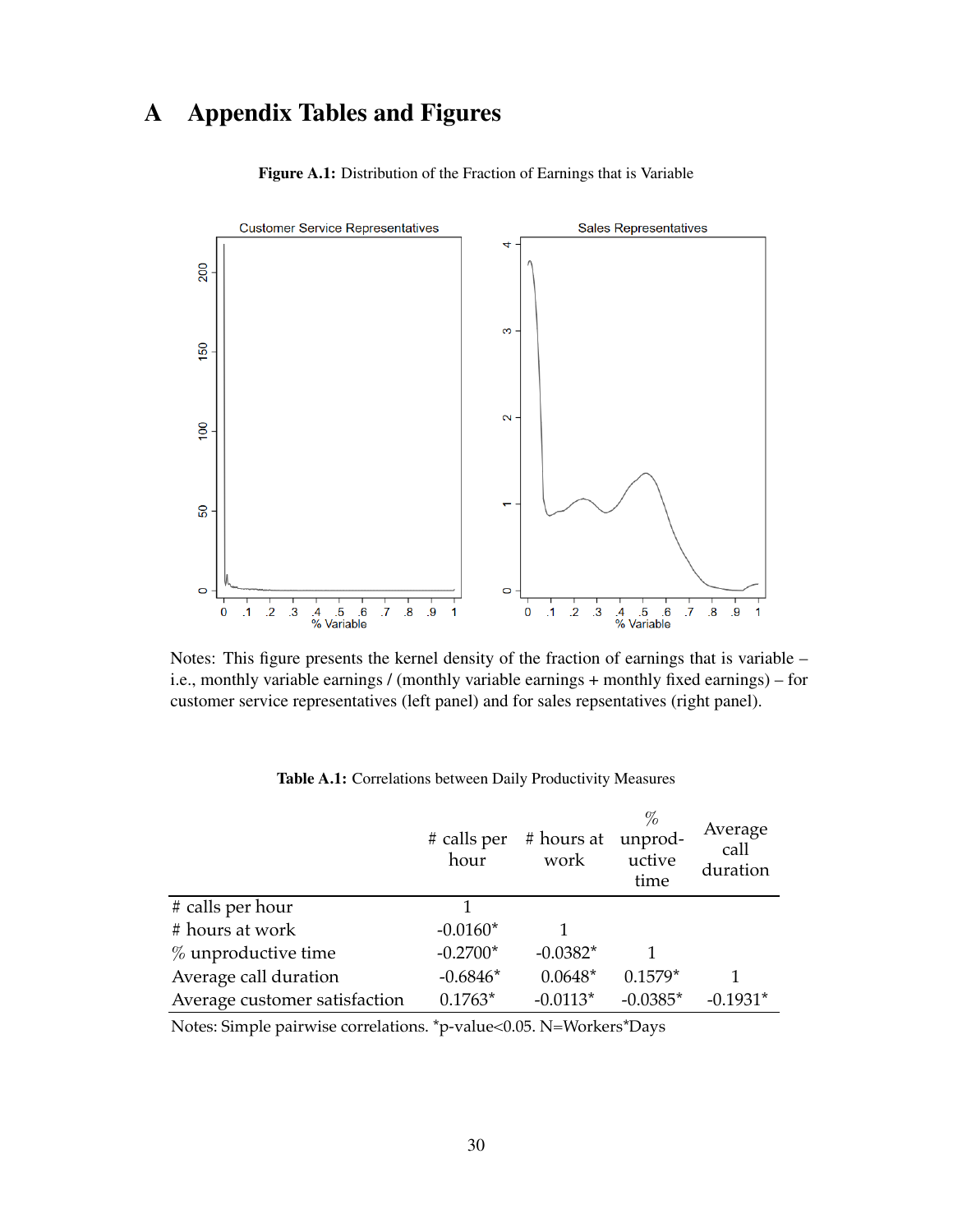|                               |                                                                     | The result of the contract of the contract of the contract of the contract of the contract of the contract of the contract of the contract of the contract of the contract of the contract of the contract of the contract of                                                                                                                                            |                                                           |
|-------------------------------|---------------------------------------------------------------------|--------------------------------------------------------------------------------------------------------------------------------------------------------------------------------------------------------------------------------------------------------------------------------------------------------------------------------------------------------------------------|-----------------------------------------------------------|
|                               |                                                                     |                                                                                                                                                                                                                                                                                                                                                                          | $\widehat{\Omega}$                                        |
| Dependent Variable            | Mood Score (1 to 5)<br>answering mood<br>[conditional on<br>queston | Dependent Variable                                                                                                                                                                                                                                                                                                                                                       | # calls per hour<br>[conditional on<br>$\log$ ging in $]$ |
| Monday                        | (0.041)<br>0.053                                                    | Mood=Frustrated                                                                                                                                                                                                                                                                                                                                                          | (0.053)<br>0.051                                          |
| Tuesday                       | $0.062*$<br>(0.036)                                                 | Mood=Exhausted                                                                                                                                                                                                                                                                                                                                                           | (0.048)<br>0.004                                          |
| Wednesday                     | (0.033)<br>$0.062*$                                                 | $Mod=50$ so                                                                                                                                                                                                                                                                                                                                                              | $-0.078*$<br>(0.044)                                      |
| Thursday                      | (0.033)<br>0.044                                                    | Mood=Good                                                                                                                                                                                                                                                                                                                                                                | $-0.114***$<br>(0.042)                                    |
| Friday                        | $0.093***$<br>(0.033)                                               | Mood=Unstoppable                                                                                                                                                                                                                                                                                                                                                         | $-0.234***$<br>(0.044)                                    |
| Saturday                      | $0.053**$<br>(0.025)                                                |                                                                                                                                                                                                                                                                                                                                                                          |                                                           |
| Mean Dep.Var.<br>Observations | 35,425<br>3.8                                                       |                                                                                                                                                                                                                                                                                                                                                                          | 80,866<br>7.117                                           |
|                               |                                                                     | month*year fixed effects and day of the week fixed effects. Standard errors are clustered<br>Notes: Sunday is the omitted group in Col. 1. "No answer to the mood question" is the<br>omitted group in Col. 2. All regressions control for worker tenure, worker fixed effects,<br>(twoway) at worker & call center*date level. *** $p<0.01$ , ** $p<0.05$ , * $p<0.1$ . |                                                           |

Table A.2: Correlations between Mood, Weekday and Productivity Table A.2: Correlations between Mood, Weekday and Productivity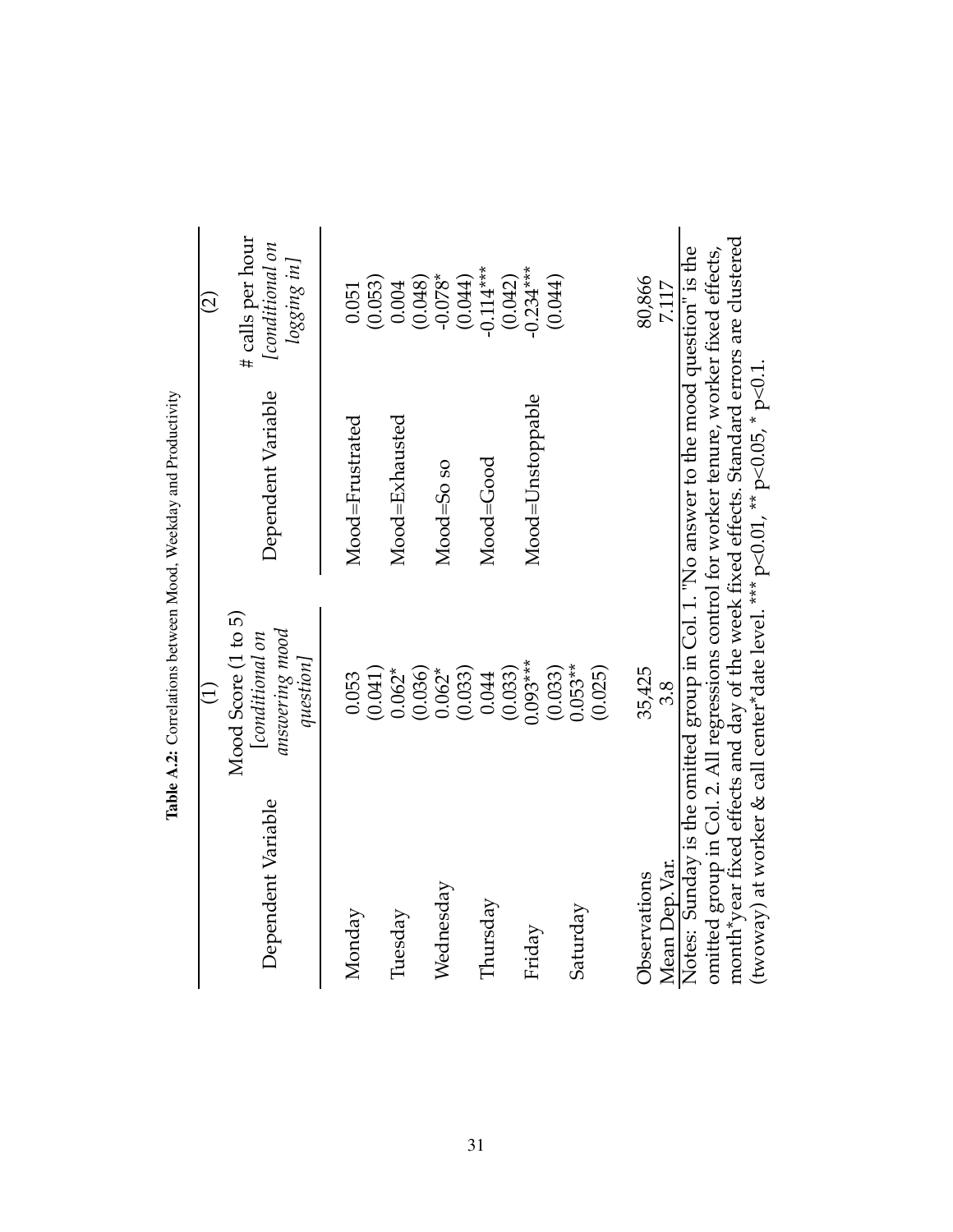|                                                                                                                                                                                                                                                                                                                                                                                                                                                                                                                                                                                                                                                                                                                                                                                                                                                                                                                                                                                                                                                                                                                                                                                                                                                                        |           |                        |          | Table A.3: Summary Statistics by Log-in and Mood Response Behavior |                                             |                |                         |                                               |          |
|------------------------------------------------------------------------------------------------------------------------------------------------------------------------------------------------------------------------------------------------------------------------------------------------------------------------------------------------------------------------------------------------------------------------------------------------------------------------------------------------------------------------------------------------------------------------------------------------------------------------------------------------------------------------------------------------------------------------------------------------------------------------------------------------------------------------------------------------------------------------------------------------------------------------------------------------------------------------------------------------------------------------------------------------------------------------------------------------------------------------------------------------------------------------------------------------------------------------------------------------------------------------|-----------|------------------------|----------|--------------------------------------------------------------------|---------------------------------------------|----------------|-------------------------|-----------------------------------------------|----------|
|                                                                                                                                                                                                                                                                                                                                                                                                                                                                                                                                                                                                                                                                                                                                                                                                                                                                                                                                                                                                                                                                                                                                                                                                                                                                        | $\ominus$ | $\widehat{\varpropto}$ | $\odot$  | $\bigoplus$                                                        | $\widehat{\mathfrak{G}}$                    | $\circledcirc$ | $\widehat{\mathcal{C}}$ | $\circledast$                                 | $\odot$  |
| <b>Sample:</b>                                                                                                                                                                                                                                                                                                                                                                                                                                                                                                                                                                                                                                                                                                                                                                                                                                                                                                                                                                                                                                                                                                                                                                                                                                                         |           | All observations       |          |                                                                    | Conditional on logging into<br>the platform |                |                         | Conditional on answering the<br>mood question |          |
|                                                                                                                                                                                                                                                                                                                                                                                                                                                                                                                                                                                                                                                                                                                                                                                                                                                                                                                                                                                                                                                                                                                                                                                                                                                                        | Obs.      | Mean                   | G.G      | Ōbs.                                                               | Mean                                        | GS             | Obs.                    | Mean                                          | G.       |
| Panel A. Demographics (N=Workers)                                                                                                                                                                                                                                                                                                                                                                                                                                                                                                                                                                                                                                                                                                                                                                                                                                                                                                                                                                                                                                                                                                                                                                                                                                      |           |                        |          |                                                                    |                                             |                |                         |                                               |          |
| Female $=[0, 1]$                                                                                                                                                                                                                                                                                                                                                                                                                                                                                                                                                                                                                                                                                                                                                                                                                                                                                                                                                                                                                                                                                                                                                                                                                                                       | 2,720     | 0.72                   | 0.45     | 2,127                                                              | 0.72                                        | 0.45           | 1,712                   | 0.72                                          | 0.45     |
| Age                                                                                                                                                                                                                                                                                                                                                                                                                                                                                                                                                                                                                                                                                                                                                                                                                                                                                                                                                                                                                                                                                                                                                                                                                                                                    | 2,720     | 33.61                  | 13.85    | 2,127                                                              | 33.10                                       | 13.58          | 1,712                   | 32.68                                         | 13.37    |
| Tenure (in months)                                                                                                                                                                                                                                                                                                                                                                                                                                                                                                                                                                                                                                                                                                                                                                                                                                                                                                                                                                                                                                                                                                                                                                                                                                                     | 2,708     | 37.49                  | 57.64    | 2,125                                                              | 33.00                                       | 52.31          | 1,710                   | 30.78                                         | 50.59    |
| Panel B. Productivity (N=Workers*Days)                                                                                                                                                                                                                                                                                                                                                                                                                                                                                                                                                                                                                                                                                                                                                                                                                                                                                                                                                                                                                                                                                                                                                                                                                                 |           |                        |          |                                                                    |                                             |                |                         |                                               |          |
| Number of hours at work                                                                                                                                                                                                                                                                                                                                                                                                                                                                                                                                                                                                                                                                                                                                                                                                                                                                                                                                                                                                                                                                                                                                                                                                                                                | 232,292   | 6.30                   | 1.94     | 81,106                                                             | 6.49                                        | 1.84           | 35,715                  | 6.46                                          | 1.88     |
| Proportion of unproductive time (in $\%$ )                                                                                                                                                                                                                                                                                                                                                                                                                                                                                                                                                                                                                                                                                                                                                                                                                                                                                                                                                                                                                                                                                                                                                                                                                             | 232,292   | 0.10                   | $0.07\,$ | 81,106                                                             | 0.09                                        | 0.06           | 35,715                  | $0.10\,$                                      | 0.06     |
| Number of calls per hour                                                                                                                                                                                                                                                                                                                                                                                                                                                                                                                                                                                                                                                                                                                                                                                                                                                                                                                                                                                                                                                                                                                                                                                                                                               | 232,292   | 7.08                   | 2.85     | 81,106                                                             | 7.12                                        | 2.89           | 35,715                  | 7.06                                          | 2.86     |
| Average call duration (in minutes)                                                                                                                                                                                                                                                                                                                                                                                                                                                                                                                                                                                                                                                                                                                                                                                                                                                                                                                                                                                                                                                                                                                                                                                                                                     | 232,292   | 6.95                   | 3.25     | 81,106                                                             | 7.30                                        | 3.29           | 35,715                  | 7.43                                          | 3.32     |
| 10<br>Average daily customer satisfaction (1 to                                                                                                                                                                                                                                                                                                                                                                                                                                                                                                                                                                                                                                                                                                                                                                                                                                                                                                                                                                                                                                                                                                                                                                                                                        | 84,965    | 7.94                   | 2.68     | 36,899                                                             | 7.97                                        | 2.64           | 16,363                  | 8.10                                          | 2.56     |
| Panel C. Earnings (N=Workers*Months)                                                                                                                                                                                                                                                                                                                                                                                                                                                                                                                                                                                                                                                                                                                                                                                                                                                                                                                                                                                                                                                                                                                                                                                                                                   |           |                        |          |                                                                    |                                             |                |                         |                                               |          |
| Earnings per hour (gross)                                                                                                                                                                                                                                                                                                                                                                                                                                                                                                                                                                                                                                                                                                                                                                                                                                                                                                                                                                                                                                                                                                                                                                                                                                              | 15,850    | 12.19                  | 2.40     | 10,324                                                             | 12.24                                       | 2.71           | 6,088                   | 12.23                                         | 2.84     |
| Fixed earnings per hour (gross)                                                                                                                                                                                                                                                                                                                                                                                                                                                                                                                                                                                                                                                                                                                                                                                                                                                                                                                                                                                                                                                                                                                                                                                                                                        | 15,850    | 11.20                  | $1.17\,$ | 10,324                                                             | 11.05                                       | 1.11           | 6,088                   | $11.00\,$                                     | $1.10\,$ |
| Variable earnings per hour (gross)                                                                                                                                                                                                                                                                                                                                                                                                                                                                                                                                                                                                                                                                                                                                                                                                                                                                                                                                                                                                                                                                                                                                                                                                                                     | 15,850    | 1.00                   | 2.68     | 10,324                                                             | 1.19                                        | 3.04           | 6,088                   | 1.24                                          | 3.15     |
| total number of daily calls divided by total hours at work. % unproductive time = % time not spent on the phone with customers or not spent being<br>Panel A col. 4-6 (resp., 7-9) restricts the sample to workers who logged into the platform (resp., answered mood question) at least once in our data.<br>available to receive phone calls. Customer satisfaction score calculates the average daily customer satisfaction score for each worker (score 1 to 10).<br>This variable is missing if none of the customer were asked to fill the survey and/or none of the customers answered the survey. Panel C presents<br>Panel B displays the mean and standard deviation of daily-level productivity measures (one observation per day and per worker). # calls per hour<br>Notes: Col. 1-3 present statistics on the full sample of observations, while col. 4-6 (resp., 7-9) are conditional on logging into the platform (resp.,<br>conditional on answering the mood question). Panel A displays the mean and standard deviation of worker-level socio-economic background<br>information on earnings per hour at the monthly level (one observation per month and per worker), separately for customer service<br>representatives and sales representatives |           |                        |          |                                                                    |                                             |                |                         |                                               | Ш        |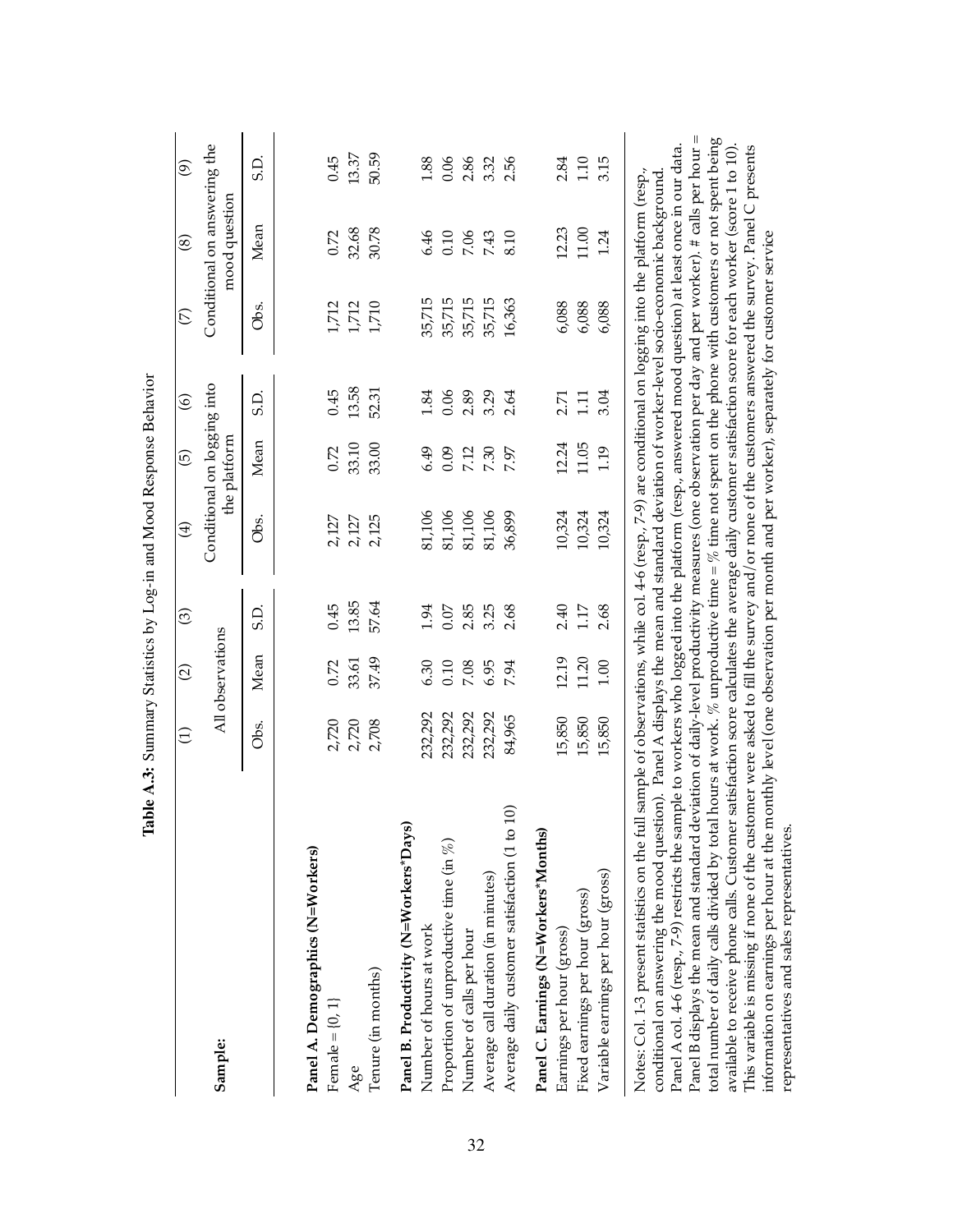|                                                                                                                                                                                                                                                                                                                                                                                                                  | Table A.4: Mood and Productivity, OLS Results |                          |
|------------------------------------------------------------------------------------------------------------------------------------------------------------------------------------------------------------------------------------------------------------------------------------------------------------------------------------------------------------------------------------------------------------------|-----------------------------------------------|--------------------------|
|                                                                                                                                                                                                                                                                                                                                                                                                                  | $\widehat{\Xi}$                               | $\widehat{\varrho}$      |
| Dep. Var.                                                                                                                                                                                                                                                                                                                                                                                                        | # calls per hour                              | $%$ unproductive<br>time |
| Mood Score (1 to 5)                                                                                                                                                                                                                                                                                                                                                                                              | $-0.073***$<br>(0.014)                        | $-0.001***$<br>(0.000)   |
| Mean Dep. Var.<br>Observations                                                                                                                                                                                                                                                                                                                                                                                   | 35,368<br>7.117                               | 35,368<br>0.094          |
| on the phone with customers or not spent being available to<br>p<0.05, $*$ p<0.1. $%$ "unproductive" time = $%$ time not spent<br>day of the week fixed effects. Standard errors are clustered<br>(twoway) at worker & call center*date level. *** p<0.01, **<br>Notes: OLS regression. All regressions control for worker<br>tenure, worker fixed effects, month*year fixed effects and<br>receive phone calls. |                                               |                          |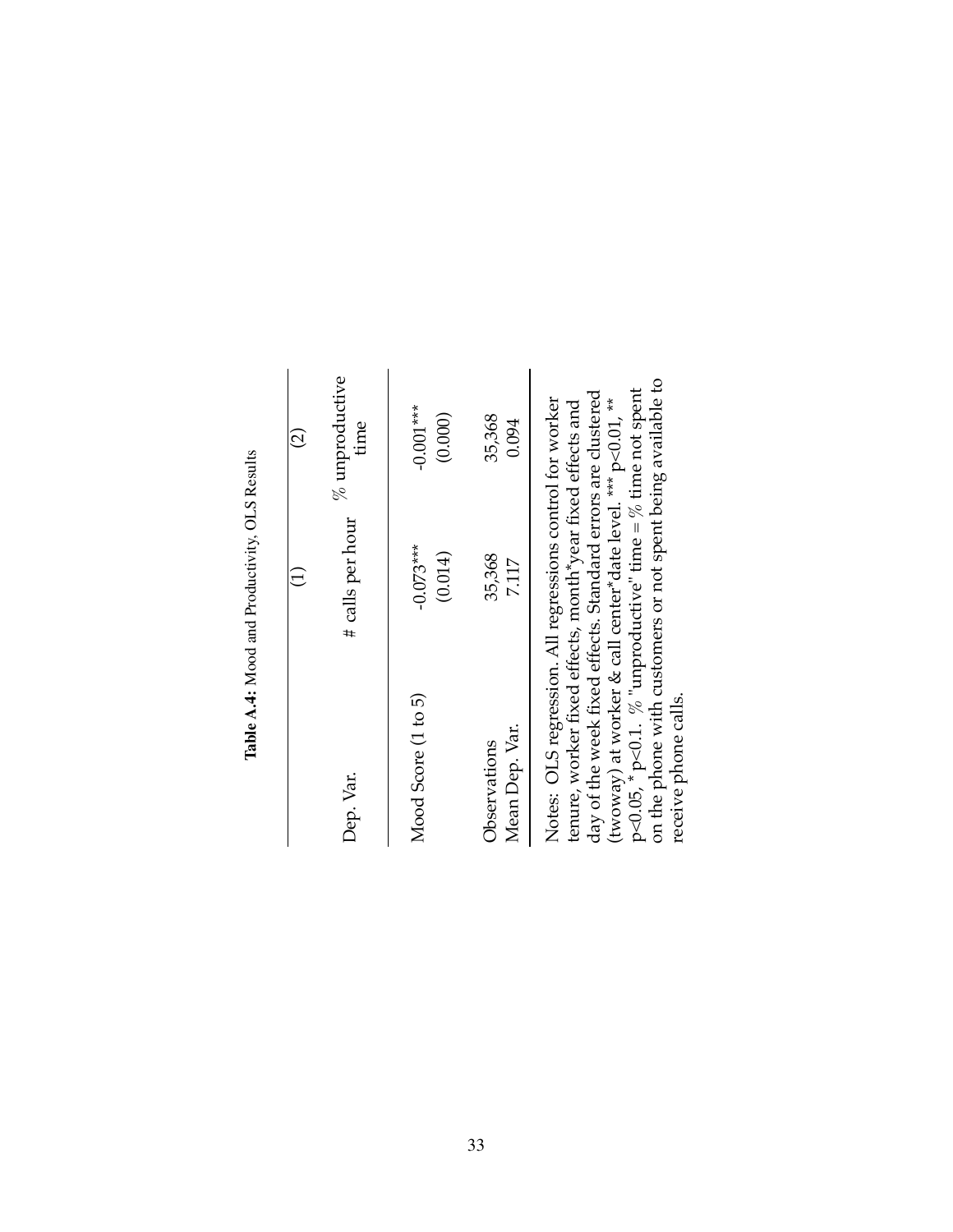|                                                                                                                                                                                                       |            | $\widehat{\varrho}$ | $\widehat{\mathcal{E}}$ |
|-------------------------------------------------------------------------------------------------------------------------------------------------------------------------------------------------------|------------|---------------------|-------------------------|
|                                                                                                                                                                                                       |            | Mood score (1 to 5) |                         |
| Precipitation                                                                                                                                                                                         | $-0.001**$ | $-0.001*$           |                         |
|                                                                                                                                                                                                       | (0.000)    | (0.000)             |                         |
| Snowfall                                                                                                                                                                                              |            | (0.001)<br>$-0.001$ |                         |
| Minimum Temperature                                                                                                                                                                                   |            | 0.001               |                         |
|                                                                                                                                                                                                       |            | (0.002)             |                         |
| Maximum Temperature                                                                                                                                                                                   |            | (0.001)<br>0.002    |                         |
| Sport: Baseball                                                                                                                                                                                       |            |                     | $0.017**$               |
|                                                                                                                                                                                                       |            |                     | (0.007)                 |
| Sport: Hockey                                                                                                                                                                                         |            |                     | $0.044***$              |
|                                                                                                                                                                                                       |            |                     | (0.014)                 |
| Sport: Basketball                                                                                                                                                                                     |            |                     | $0.032***$              |
|                                                                                                                                                                                                       |            |                     | $0.045**$<br>(0.013)    |
| Sport: Football                                                                                                                                                                                       |            |                     | (0.022)                 |
|                                                                                                                                                                                                       |            |                     |                         |
| Observations                                                                                                                                                                                          | 35,368     | 35,368              | 35,368                  |
| F-stat first stage                                                                                                                                                                                    | 4.212      | 2.068               | 9.698                   |
| Notes: OLS regressions. In col. 3, sport takes value 1 if the team (in each specific league) won<br>on day t-1, value -1 if the team lost on day t-1 and value 0 if the team did not play in t-1. All |            |                     |                         |

on day t-1, value -1 if the team lost on day t-1 and value 0 if the team did not play in t-1. All regressions control for worker tenure, worker fixed effects, month\*year fixed effects and day of the week fixed effects. Standard errors are clustered (twoway) at worker & call center\*date

regressions control for worker tenure, worker fixed effects, month\*year fixed effects and day of the week fixed effects. Standard errors are clustered (twoway) at worker & call center\*date

level. \*\*\* p<0.01, \*\* p<0.05, \* p<0.1.

level. \*\*\*  $p<0.01$ , \*\*  $p<0.05$ , \*  $p<0.1$ .

Table A.5: Mood and Weather/Sport, More First Stage Results Table A.5: Mood and Weather/Sport, More First Stage Results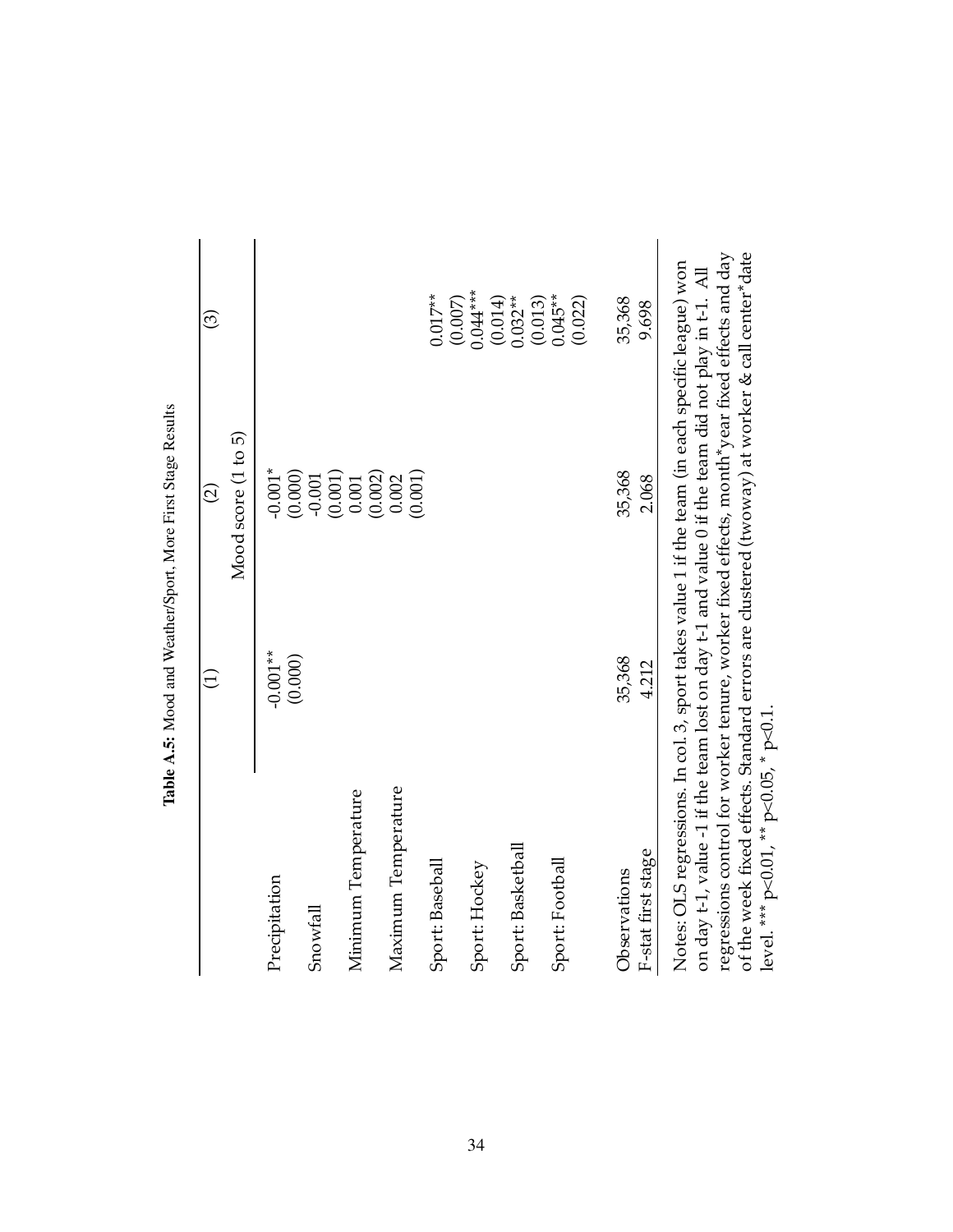|                                                                                                                                                                          |                        | $\widehat{\circ}$             | ල                     | $\bigoplus$                    | $\widehat{\mathbb{P}}$ | $\widehat{\circ}$              | E                     | $\circledast$                  |
|--------------------------------------------------------------------------------------------------------------------------------------------------------------------------|------------------------|-------------------------------|-----------------------|--------------------------------|------------------------|--------------------------------|-----------------------|--------------------------------|
| Dep. Var.                                                                                                                                                                | # calls per<br>hour    | productive<br>$%$ un-<br>time | # calls per<br>hour   | productive<br>$\%$ un-<br>time | # calls per<br>hour    | productive<br>$\%$ un-<br>time | # calls per<br>hour   | productive<br>$\%$ un-<br>time |
|                                                                                                                                                                          |                        | OLS                           |                       | IV: Rain                       |                        | IV: Sport                      |                       | IV: Rain and Sport             |
| Panel A. Controlling for date (day*month*year) fixed effects (standard errors as in the main specification)                                                              |                        |                               |                       |                                |                        |                                |                       |                                |
| Mood Score (1 to 5)                                                                                                                                                      | $-0.071***$<br>(0.014) | $-0.001***$<br>(0.000)        | (1.037)<br>$-1.170$   | (0.043)<br>0.064               | $-0.965*$<br>(0.556)   | (0.022)<br>$0.036*$            | $-1.025**$<br>(0.496) | $0.044***$<br>(0.020)          |
| F-stat first stage<br>Observations                                                                                                                                       | 35,368                 | 35,368                        | 35,368<br>5.725       | 35,368<br>5.725                | 35,368<br>13.40        | 35,368<br>13.40                | 35,368<br>11.57       | 35,368<br>11.57                |
| Panel B. Standard errors clustered at worker & call center*week level (fixed effects as in the main specification)                                                       |                        |                               |                       |                                |                        |                                |                       |                                |
| Mood Score (1 to 5)                                                                                                                                                      | $-0.073***$<br>(0.014) | $-0.001***$<br>(0.001)        | $-1.327**$<br>(0.649) | $0.054***$<br>(0.027)          | (0.606)<br>$-0.920$    | $0.034*$<br>(0.018)            | $-1.071**$<br>(0.433) | $0.041***$<br>(0.014)          |
| F-stat first stage<br>Observations                                                                                                                                       | 35,368                 | 35,368                        | 35,368<br>21.07       | 35,368<br>21.07                | 35,368<br>29.27        | 35,368<br>29.27                | 35,368<br>13.86       | 35,368<br>13.86                |
| Notes: OLS regressions. Robustness checks vary the specification (restricting to workers who answer the mood questions). ***<br>$p<0.01$ , $^{**}p<0.05$ , $^{*}p<0.1$ . |                        |                               |                       |                                |                        |                                |                       |                                |

Table A.6: Mood and Productivity, Alternative Specifications Table A.6: Mood and Productivity, Alternative Specifications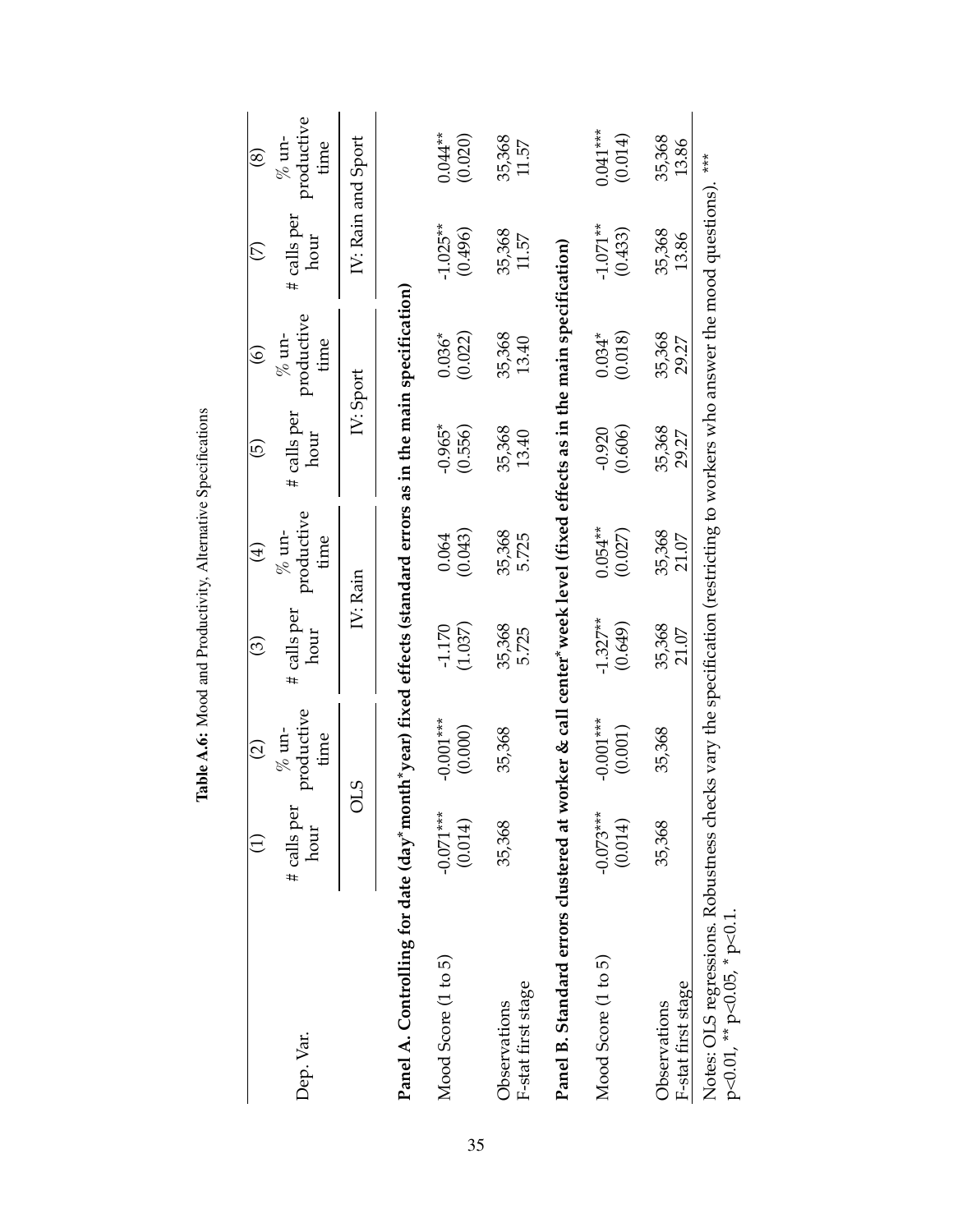|                                                                                                                                                                                    |                        | $\widehat{\varrho}$            | ල                      | $\bigoplus$                                                                              | $\widetilde{\mathbb{G}}$ | $\widehat{\circ}$             | E                      | $\circledast$                  |
|------------------------------------------------------------------------------------------------------------------------------------------------------------------------------------|------------------------|--------------------------------|------------------------|------------------------------------------------------------------------------------------|--------------------------|-------------------------------|------------------------|--------------------------------|
| Dep. Var.                                                                                                                                                                          | # calls per<br>hour    | productive<br>$\%$ un-<br>time | calls per<br>hour<br># | productive<br>$\%$ un-<br>time                                                           | calls per<br>hour<br>#   | productive<br>$%$ un-<br>time | calls per<br>hour<br># | productive<br>$\%$ un-<br>time |
|                                                                                                                                                                                    |                        | CIO                            |                        | IV: Rain                                                                                 | IV: Sport                |                               |                        | IV: Rain and Sport             |
| Panel A: Non-Response = Bad Mood                                                                                                                                                   |                        | Exhausted                      |                        |                                                                                          |                          |                               |                        |                                |
| Mood Score (1 to 5)                                                                                                                                                                | $-0.055***$<br>(0.010) | $-0.000$<br>(0.000)            | $-1.439**$<br>(0.672)  | $0.052***$<br>(0.021)                                                                    | (1.195)<br>$-1.491$      | (0.030)<br>0.014              | $-1.452**$<br>(0.574)  | $0.043**$<br>(0.017)           |
| F-stat first stage<br>Observations                                                                                                                                                 | 80,866                 | 80,866                         | 80,866<br>14.29        | 80,866<br>14.29                                                                          | 80,866<br>5.969          | 80,866<br>5.969               | 80,866<br>9.896        | 80,866<br>9.896                |
| Panel B: Assuming that not answerin                                                                                                                                                |                        |                                |                        | g mood question = Neutral Mood [So-so]                                                   |                          |                               |                        |                                |
| Mood Score (1 to 5)                                                                                                                                                                | $-0.080***$<br>(0.013) | $-0.001**$<br>(0.000)          | $-2.144**$<br>(0.967)  | $0.077**$<br>(0.031)                                                                     | (1.071)<br>$-1.410$      | (0.028)<br>0.013              | $-1.825***$<br>(0.691) | $0.049**$<br>(0.021)           |
| F-stat first stage<br>Observations                                                                                                                                                 | 80,866                 | 80,866                         | 80,866<br>17.27        | 80,866<br>17.27                                                                          | 80,866<br>19.01          | 80,866<br>19.01               | 80,866<br>18.24        | 80,866<br>18.24                |
| Panel C: Assuming that not answerin                                                                                                                                                |                        |                                |                        | g mood question = Good Mood [Unstoppable]                                                |                          |                               |                        |                                |
| Mood Score (1 to 5)                                                                                                                                                                | $-0.026**$<br>(0.012)  | $-0.001***$<br>(0.000)         | (2.620)<br>$-4.202$    | (0.092)<br>0.151                                                                         | (1.059)<br>$-1.338$      | (0.027)<br>0.012              | $-2.004**$<br>(0.959)  | (0.026)<br>$0.045*$            |
| F-stat first stage<br>Observations                                                                                                                                                 | 80,866                 | 80,866                         | 80,866<br>4.002        | 80,866<br>4.002                                                                          | 80,866<br>17.02          | 80,866<br>17.02               | 80,866<br>10.05        | 80,866<br>10.05                |
| specification in the paper). Sample restricted to days in which a worker logs into the software platform. *** p<0.01, ** p<0.05, * p<0.1<br>Notes: OLS regressions. Robustness che |                        |                                |                        | cks vary the assumption on how to code non-response in the mood question (using the main |                          |                               |                        |                                |

Table A.7: Mood and Productivity, Alternative Coding Table A.7: Mood and Productivity, Alternative Coding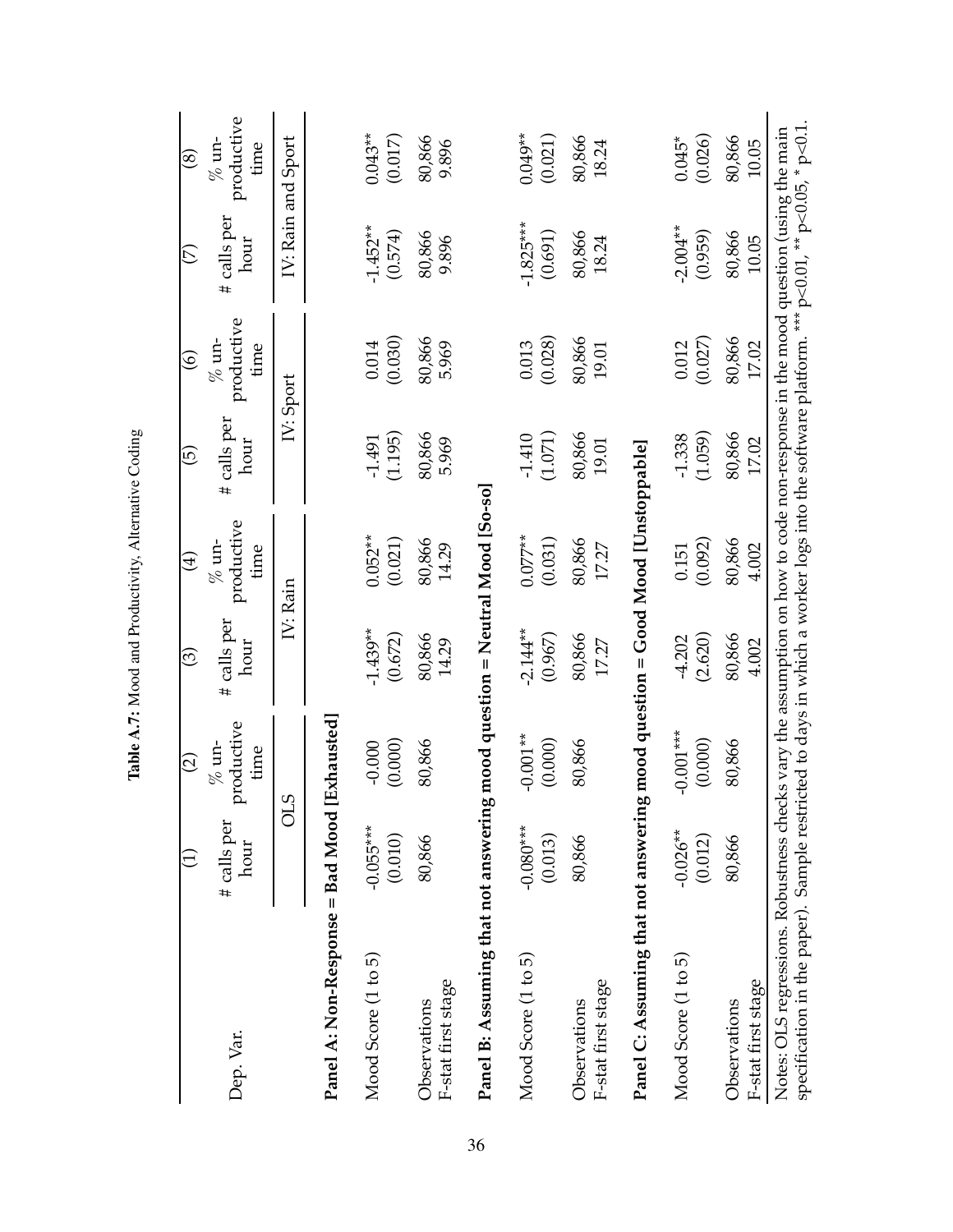|                                                                                                                                                                                                                                                                                                                      | $\widehat{\Xi}$        | $\widehat{c}$                  | $\widehat{\odot}$          | $\bigoplus$                    | $\widehat{5}$       | $\widehat{\circ}$              | $\widehat{\mathcal{C}}$ | $\circledast$                  |
|----------------------------------------------------------------------------------------------------------------------------------------------------------------------------------------------------------------------------------------------------------------------------------------------------------------------|------------------------|--------------------------------|----------------------------|--------------------------------|---------------------|--------------------------------|-------------------------|--------------------------------|
| Dep. Var.                                                                                                                                                                                                                                                                                                            | # calls per<br>hour    | productive<br>$\%$ un-<br>time | # calls per<br>hour        | productive<br>$\%$ un-<br>time | # calls per<br>hour | productive<br>$\%$ un-<br>time | # calls per<br>hour     | productive<br>$\%$ un-<br>time |
|                                                                                                                                                                                                                                                                                                                      |                        | CIS                            |                            | IV: Rain                       |                     | IV: Sport                      |                         | IV: Rain and Sport             |
| Panel A: Non-Response or Non-Login = Bad Mood [Exhausted]                                                                                                                                                                                                                                                            |                        |                                |                            |                                |                     |                                |                         |                                |
| Mood Score (1 to 5)                                                                                                                                                                                                                                                                                                  | $-0.026***$<br>(0.006) | $-0.000*$<br>(0.000)           | (1.006)<br>$-1.099$        | $(0.042)$<br>$(0.030)$         | $-2.817$<br>(3.022) | (0.072)<br>0.021               | $-1.325$<br>(0.927)     | (0.039)                        |
| F-stat first stage<br>Observations                                                                                                                                                                                                                                                                                   | 231,735                | 231,735                        | 231,735<br>$\overline{17}$ | 231,735<br>$\overline{17}$     | 231,735<br>1.791    | 231,735<br>1.791               | 231,735<br>5.464        | 231,735<br>5.464               |
| Panel B: Non-Response or Non-Login = Neutral Mood [So-so]                                                                                                                                                                                                                                                            |                        |                                |                            |                                |                     |                                |                         |                                |
| Mood Score (1 to 5)                                                                                                                                                                                                                                                                                                  | $-0.022***$<br>(0.005) | $0.000***$<br>(0.000)          | (0.664)<br>$-0.735$        | (0.019)<br>0.028               | (2.712)<br>$-2.403$ | (0.061)<br>0.018               | (0.627)<br>$-0.877$     | (0.018)<br>0.027               |
| F-stat first stage<br><b>Observations</b>                                                                                                                                                                                                                                                                            | 231,735                | 231,735                        | 231,735<br>33.60           | 231,735<br>33.60               | 231,735<br>1.845    | 231,735<br>1.845               | 231,735<br>8.745        | 231,735<br>8.745               |
| Panel C: Non-Response or Non-Login = Good Mood [Unstoppable]                                                                                                                                                                                                                                                         |                        |                                |                            |                                |                     |                                |                         |                                |
| Mood Score (1 to 5)                                                                                                                                                                                                                                                                                                  | $-0.010***$<br>(0.004) | $0.001***$<br>(0.000)          | (0.516)<br>$-0.552$        | (0.015)<br>0.021               | $-2.094$<br>(3.065) | (0.055)<br>0.015               | (0.502)<br>$-0.652$     | (0.014)<br>0.021               |
| F-stat first stage<br>Observations                                                                                                                                                                                                                                                                                   | 231,735                | 231,735                        | 231,735<br>28.10           | 231,735<br>28.10               | 231,735<br>0.766    | 231,735<br>0.766               | 231,735<br>4.651        | 231,735<br>4.651               |
| question (using the main specification in the paper). Sample includes days in which a worker logs into the software platform<br>Notes: OLS regressions. Robustness checks vary the assumption on how to code non-response or non-login in the mood<br>and days in which she does not. *** p<0.01, ** p<0.05, * p<0.1 |                        |                                |                            |                                |                     |                                |                         |                                |

| ׇ֚֘<br>í<br>ζ,<br>.<br>נ                                                          |
|-----------------------------------------------------------------------------------|
| ١<br>$\frac{1}{2}$<br>֖֖֖ׅ֖֧֖֧֧ׅ֖֧֚֚֚֚֚֚֚֚֚֚֚֚֚֚֚֚֚֚֚֚֚֚֚֚֚֚֚֚֚֚֚֚֚֚֚֡֝֝֓֞֝֓֞֝֬֓֞ |
|                                                                                   |
| í                                                                                 |
|                                                                                   |
| ؟<br>ا                                                                            |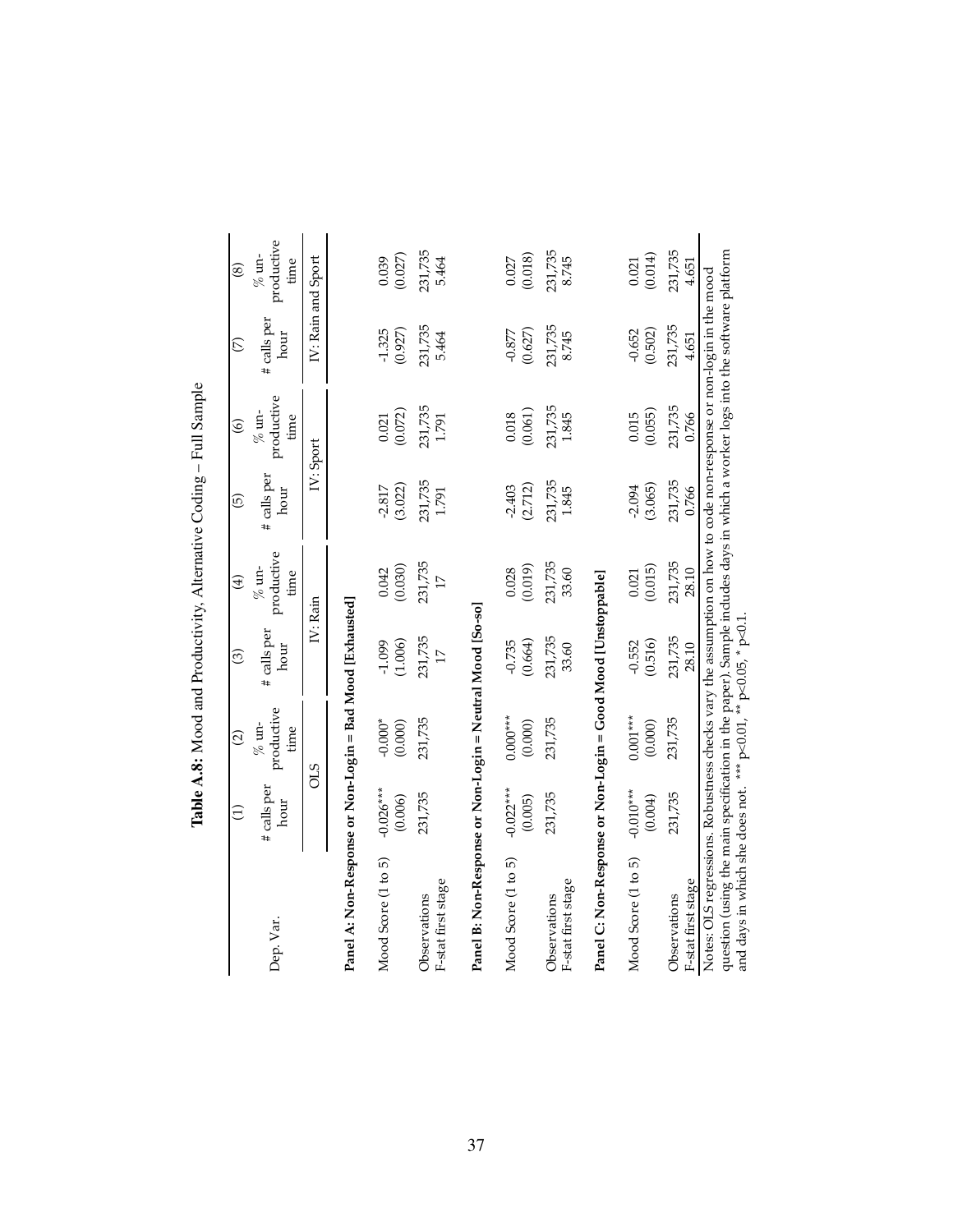|                                                                                                                                                                                                                                                                                                                                                                                                                                                                                                                                                                                      |                                         | $\widehat{\Omega}$                                                 | ල                                                           | $\bigoplus$                                                        | $\widehat{\Theta}$                     | $\widehat{\odot}$                                     | E)                                                 | $\circledS$                                                        |
|--------------------------------------------------------------------------------------------------------------------------------------------------------------------------------------------------------------------------------------------------------------------------------------------------------------------------------------------------------------------------------------------------------------------------------------------------------------------------------------------------------------------------------------------------------------------------------------|-----------------------------------------|--------------------------------------------------------------------|-------------------------------------------------------------|--------------------------------------------------------------------|----------------------------------------|-------------------------------------------------------|----------------------------------------------------|--------------------------------------------------------------------|
| Dep. Var.                                                                                                                                                                                                                                                                                                                                                                                                                                                                                                                                                                            | (minutes)<br>Average<br>duration<br>cal | customer<br>Average<br>$(1\ \mathrm{to}\ 10)$<br>satisf-<br>action | (minutes)<br>duration<br>Average<br>$\overline{\mathbb{E}}$ | customer<br>Average<br>$(1\,\mathrm{to}\,10)$<br>satisf-<br>action | (minutes)<br>duration<br>Average<br>हु | customer<br>Average<br>(1 to 10)<br>satisf-<br>action | (minutes)<br>Average<br>duration<br>$\overline{c}$ | customer<br>Average<br>$(1\,\mathrm{to}\,10)$<br>satisf-<br>action |
|                                                                                                                                                                                                                                                                                                                                                                                                                                                                                                                                                                                      | <b>CTO</b>                              |                                                                    | IV: Rain                                                    |                                                                    | IV: Sport                              |                                                       | IV: Rain and Sport                                 |                                                                    |
| Mood Score $(1 to 5)$ 0.066***                                                                                                                                                                                                                                                                                                                                                                                                                                                                                                                                                       | (0.015)                                 | (0.026)<br>$-0.001$                                                | (0.661)<br>0.880                                            | (2.399)<br>$-0.114$                                                | (0.542)<br>$-0.151$                    | (0.924)<br>0.217                                      | (0.403)<br>0.233                                   | (0.858)<br>0.183                                                   |
| F-stat first stage<br>Mean Dep. Var.<br>Observations                                                                                                                                                                                                                                                                                                                                                                                                                                                                                                                                 | 35,368<br>7.300                         | 16,005<br>7.973                                                    | 35,368<br>7.300<br>13.80                                    | 16,005<br>7.973<br>13.80                                           | 35,368<br>33.34<br>7.300               | 16,005<br>33.34<br>7.973                              | 35,368<br>22.45<br>7.300                           | 16,005<br>22.45<br>7.973                                           |
| score calculates the average daily customer satisfaction score for each worker (score 1 to 10). This variable is<br>tenure, worker fixed effects, month*year fixed effects and day of the week fixed effects. Standard errors are<br>clustered (twoway) at worker & call center*date level. *** p<0.01, ** p<0.05, * p<0.1. Customer satisfaction<br>missing if none of the customer were asked to fill the survey and/or none of the customers answered the<br>Notes: Col.1-2: OLS regressions. Col.3-8: Second stage IV regressions. All regressions control for worker<br>survey. |                                         |                                                                    |                                                             |                                                                    |                                        |                                                       |                                                    |                                                                    |

Table A.9: Mood and Productivity, More Outcome Variables Table A.9: Mood and Productivity, More Outcome Variables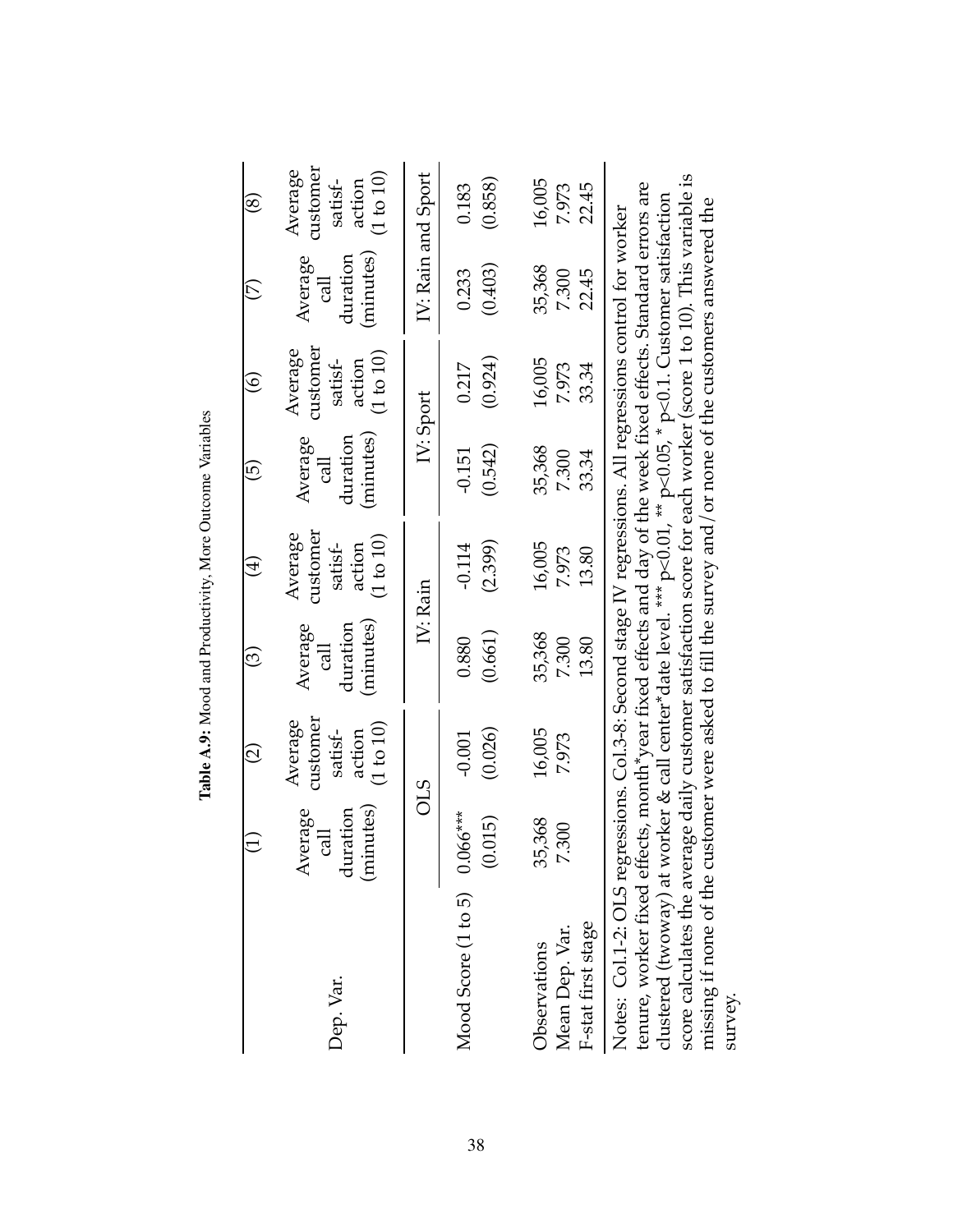| Dep. Var.              | # calls per hour                                     | $%$ unproductive<br>time | # calls per hour        | $%$ unproductive<br>tıme | # calls per hour | $%$ unproductive<br>tıme |
|------------------------|------------------------------------------------------|--------------------------|-------------------------|--------------------------|------------------|--------------------------|
|                        | $\geq$                                               | $=$ Rain                 | $\frac{1}{2}$<br>$\geq$ | Sport                    | $\geq$           | $=$ Rain and Sport       |
| Panel A. Sub-sample of | workers living < 5km from work                       |                          |                         |                          |                  |                          |
| Mood Score (1 to 5)    | $-1.518**$                                           | 0.033                    | $-0.051$                | 0.03                     | $-0.868*$        | $0.032*$                 |
|                        | (0.713)                                              | (0.027)                  | (0.641)                 | (0.024)                  | (0.447)          | (0.017)                  |
| Observations           |                                                      | 7,736                    |                         | 7,736                    |                  |                          |
| Mean Dep. Var.         | 7,736<br>7.117                                       | 0.094                    | 7,736<br>7.117          | 0.094                    | 7,736<br>7.117   | 7,736<br>0.094           |
| F-stat first stage     | 11.57                                                | 11.57                    | 13.86                   | 13.86                    | 10.41            | 10.41                    |
| Panel B. Sub-sample of | call-centers with no window                          |                          |                         |                          |                  |                          |
| Mood Score (1 to 5)    | $-1.559*$                                            | $0.062*$                 | $-1.063*$               | $0.041**$                | $-1.235***$      | $0.049***$               |
|                        | (0.822)                                              | (0.032)                  | (0.556)                 | (0.020)                  | (0.453)          | $(0.017)$                |
| Observations           | 30,042                                               |                          | 30,042                  | 30,042                   | 30,042           |                          |
| Mean Dep. Var.         | 7.117                                                | 30,042<br>0.094          | $7.117$                 | 0.094                    | 7.117            | 30,042<br>0.094          |
| F-stat first stage     | 111                                                  | 111                      | 30.63                   | 30.63                    | 19.8             | 19.8                     |
| Panel C. Heterogenous  | effects by the fraction of earnings that is variable |                          |                         |                          |                  |                          |
| Mood Score (1 to 5)    | $-0.805*$                                            | 0.028                    | $-1.145$                | 0.040                    | $-0.792**$       | $0.028**$                |
|                        | (0.459)                                              | (0.017)                  | (3.373)                 | (0.111)                  | (0.338)          | (0.013)                  |
| Mood Score* % Variable | $2.729***$                                           | $-0.039***$              | 95.355                  | $-3.073$                 | $2.707***$       | $-0.038*$                |
|                        | (0.704)                                              | (0.020)                  | (1,108.831)             | (36.055)                 | (0.705)          | (0.020)                  |
| Observations           | 35,254                                               | 35,254                   | 35,254                  | 35,254                   | 35,254           | 35,254                   |
| Mean Dep. Var.         | 7.117                                                | 0.094                    | 7.117                   | 0.094                    | 7.117            | 0.094                    |
| Fstat first stage      | 12.975                                               | 12.975                   | 0.168                   | 0.168                    | 11.846           | 11.846                   |

Table A.10: Mood and Productivity, Other Heterogeneity Effects Table A.10: Mood and Productivity, Other Heterogeneity Effects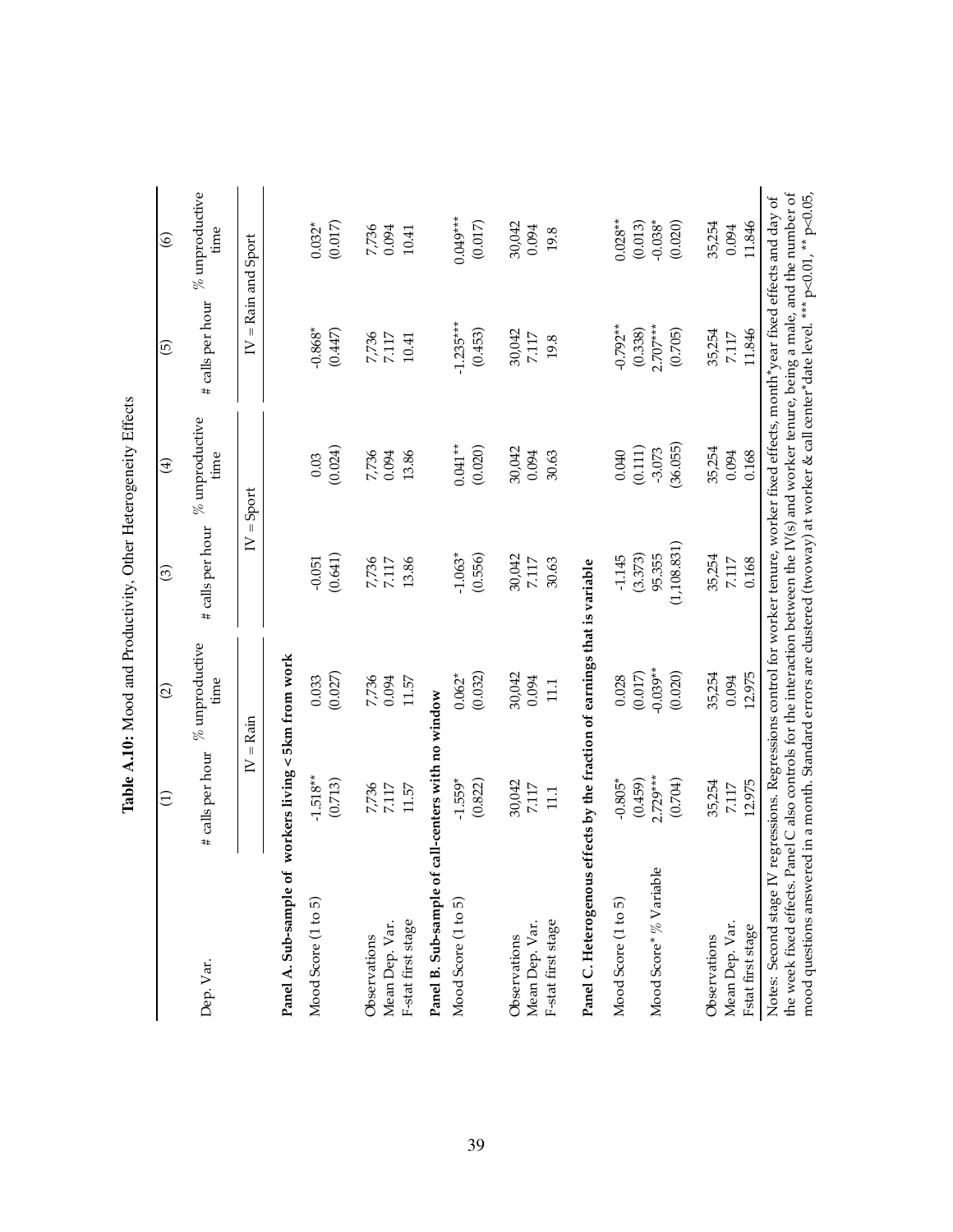## B Correlation between Mood and Productivity in Retail Stores

We have shown in Section 4 that within-worker variation in mood is *negatively* correlated with productivity (as measured as "calls per hour") for our workers. Is this negative correlation true in other work settings?

This appendix provides estimates about the correlation between mood and productivity within a data set different from the one studied in the paper. The dataset comprises more than 20,000 sales associates in more than 500 retail stores covering the entire US who used the same online platform from September 2013 until August 2015. The proportion of workers who answer the mood question conditional on logging in, the distribution of answers among the respondents, and the average mood score, are very similar to the one of call-center workers: conditional on logging in, the workers answered the mood question with probability 52%. Conditional on answering the question, the average mood score is 3.99 (6% feel frustrated, 6% feel exhausted, 12% feel so-so, 38% feel good and 39% feel unstoppable).

Unlike call-center workers, we cannot link individual mood with individual performance, but we can link store-level productivity (at the monthly level) with average store-level mood in that month. Controlling for store fixed effects, month $\times$ year fixed effects and for the number of workers in the store, Table  $\overline{B.11}$  shows that the correlation is negative: higher mood score is associated with lower average store profits and revenues. This shows that the negative correlation observed among our call center workers generalizes to a larger and more representative pool of workers.

40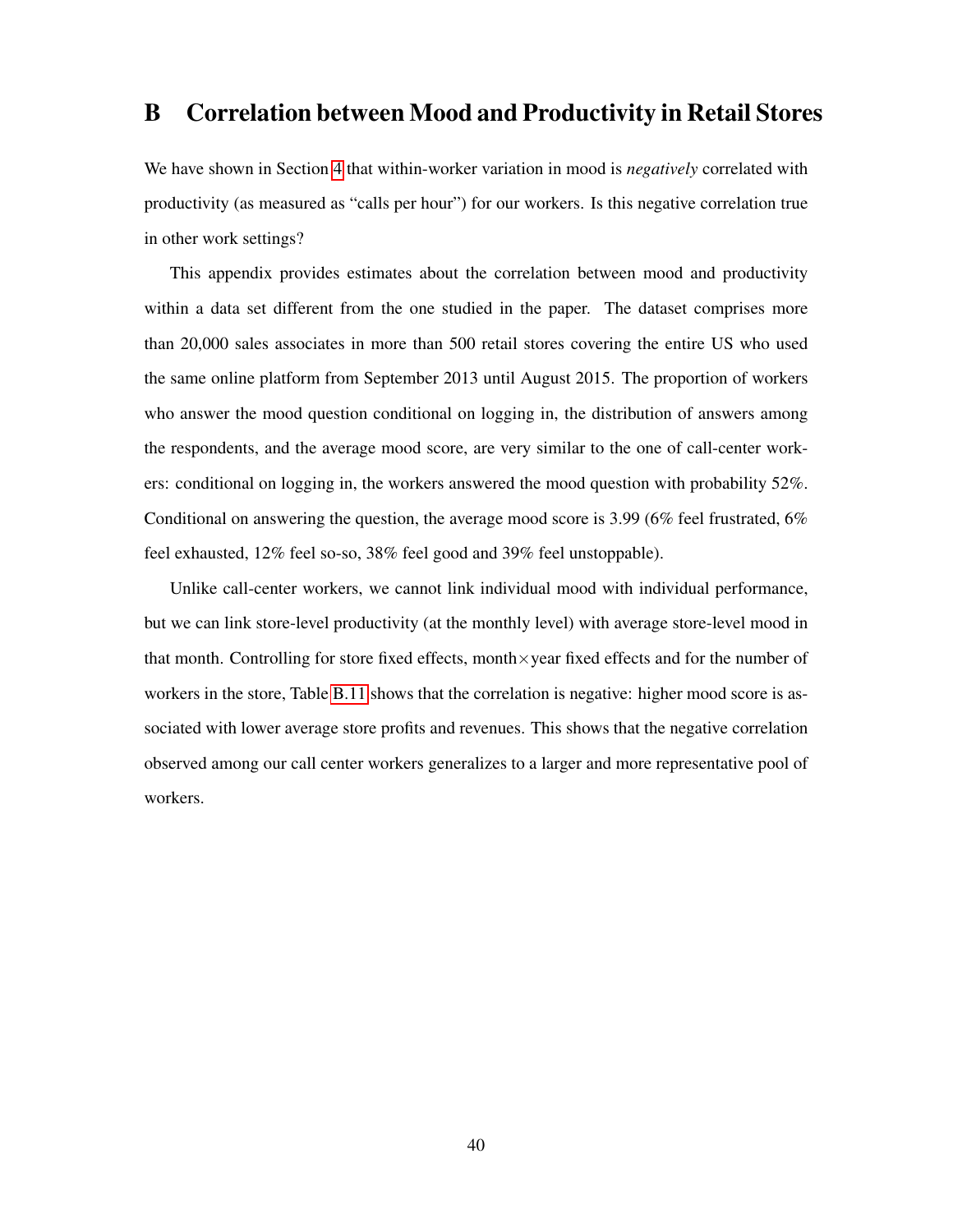|                                                                         | $\widehat{\circ}$  | Ebitda per<br>employee-<br>hour          | (0.005)<br>$-0.008$                     | 17,407<br>0.525                                 |                                                                                                                                                                                                                                                                                                                                                                                                                                                                                                                                                                                                                                                                                                                                                                                            |
|-------------------------------------------------------------------------|--------------------|------------------------------------------|-----------------------------------------|-------------------------------------------------|--------------------------------------------------------------------------------------------------------------------------------------------------------------------------------------------------------------------------------------------------------------------------------------------------------------------------------------------------------------------------------------------------------------------------------------------------------------------------------------------------------------------------------------------------------------------------------------------------------------------------------------------------------------------------------------------------------------------------------------------------------------------------------------------|
|                                                                         | $\widehat{\Theta}$ | margin per<br>employee-<br>hour<br>Gross | $-0.025***$<br>(0.006)                  | 17,407<br>0.733                                 |                                                                                                                                                                                                                                                                                                                                                                                                                                                                                                                                                                                                                                                                                                                                                                                            |
| Table B.11: Mood and Productivity, OLS Results for the "Stores Dataset" | $\bigoplus$        | employee-<br>hour<br>Revenues<br>per     | $-0.061***$<br>(0.018)                  | Hidden for anonymity reasons<br>17,407<br>0.834 |                                                                                                                                                                                                                                                                                                                                                                                                                                                                                                                                                                                                                                                                                                                                                                                            |
|                                                                         | $\widehat{\odot}$  | Ebitda                                   | $-0.058**$<br>(0.026)                   | 17,407<br>0.632                                 |                                                                                                                                                                                                                                                                                                                                                                                                                                                                                                                                                                                                                                                                                                                                                                                            |
|                                                                         | $\widehat{\Omega}$ | margin<br>Gross                          | $-0.119***$<br>(0.030)                  | 17,407<br>0.898                                 |                                                                                                                                                                                                                                                                                                                                                                                                                                                                                                                                                                                                                                                                                                                                                                                            |
|                                                                         |                    | Revenues                                 | $-0.318***$<br>(0.075)                  | 17,407<br>0.933                                 |                                                                                                                                                                                                                                                                                                                                                                                                                                                                                                                                                                                                                                                                                                                                                                                            |
|                                                                         |                    |                                          | Mood Score (1 to 5)<br>Average Employee | Mean Dep. Var.<br>Observations<br>R-squared     | p<0.01, ** p<0.05, * p<0.1. Average mood score =average mood in a store-month across workers who<br>employee-hour" is total revenues divided by the sum of all employee hours. "Ebitda per employee-<br>answered the mood question. "Gross margin" is store revenue minus cost of goods sold.""Ebitda" is<br>regressions control for the total number of workers in the store, store fixed effects and month*year<br>store's earnings before interest, taxes, depreciation and amortization for the month. "Revenue per<br>fixed effects. Robust standard errors clustered at store*date level are presented in parenthesis.<br>Notes: The outcome variables vary at the store*month level. All values are in 00,000 USD. All<br>hour' is ebitda divided by the sum of all employee hours. |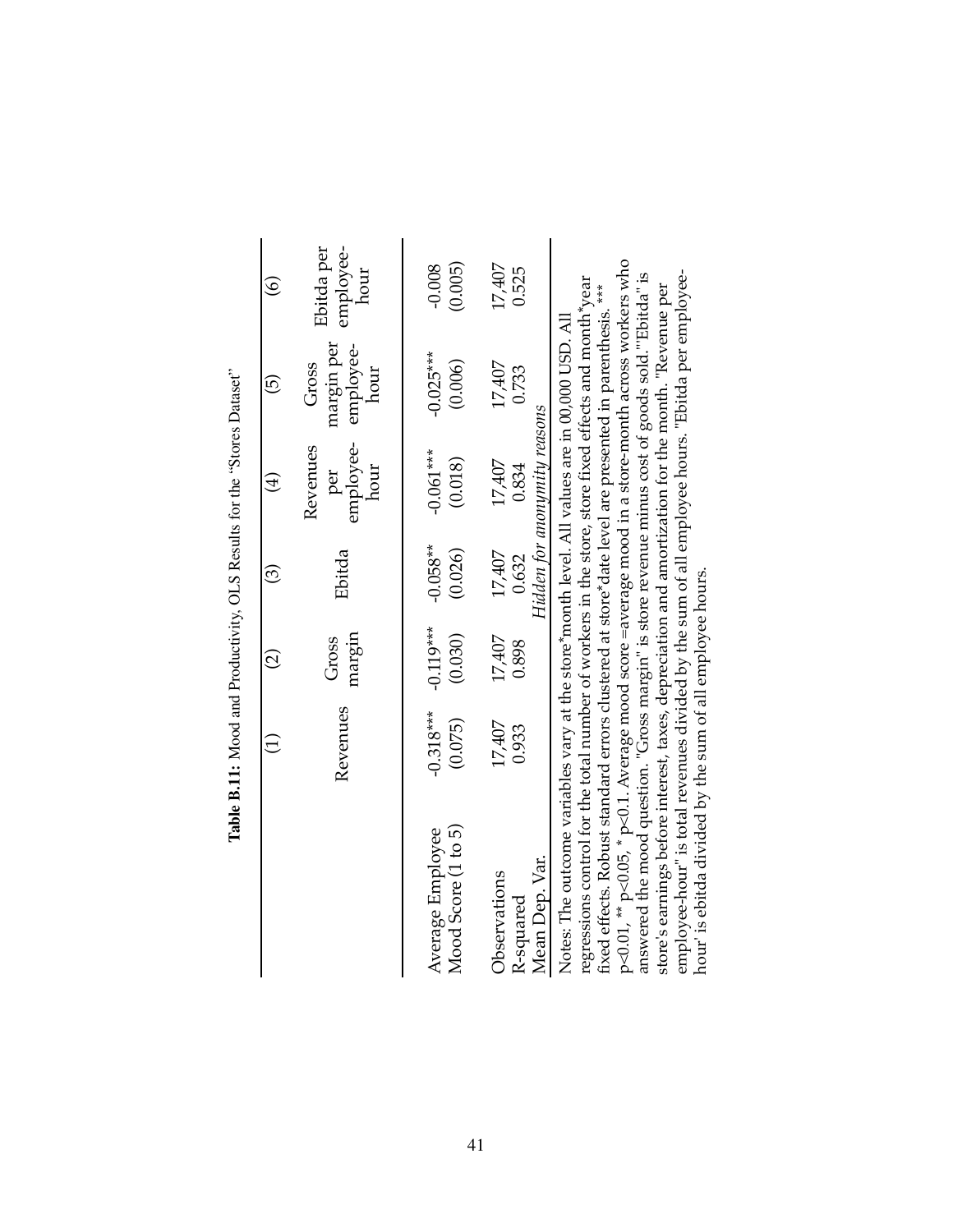## C Theoretical Framework

Through what theoretical mechanism might short-term mood shifts affect performance? We consider two.

First, worse mood might decrease sociability, and lower sociability might increase performance. While either step has been individually documented, and so their combined action cannot be definitively ruled out even in an occupation that does not require teamwork, this theoretical mechanism does not necessarily predict the emerging pattern (so far) in the small empirical literature on mood and productivity. The pattern is that, with fixed wage, positive mood decreases productivity; but with pay-for-performance, it increases it.

The second theoretical mechanism is that worse mood might make the worker more ambiguity averse. This mechanism has also been well-documented in the literature. We now show that this mechanism, combined with standard labor-economics theory, predicts the emerging empirical pattern.<sup>28</sup>

We present a model that nests two standard polar cases of interest: the fixed-wage model where incentives come from efficiency wages, and the pay-for-performance model. We build on a classic efficiency wage model (Rebitzer and Taylor 1995, henceforth RT), and introduce pay-for-performance wages in it.

A worker can exert effort  $e \in \{0, 1\}$ . Worker output is a nonnegative random variable  $Y(e)$ such that:

$$
Y(1)\succsim Y(0),
$$

where the relation  $\succeq$  denotes first-order stochastic dominance. Thus exerting high effort improves the chances of good performance. The cost of exerting high effort is *c >* 0. The wage function:

$$
w(Y) = a + bY,
$$

where *a* represents the base salary and *b* the commission rate, transforms output into compen-

<sup>&</sup>lt;sup>28</sup>Other psychological theories exists that might counteract this effect. The mood maintenance theory states that people in a good mood becomes more loss averse because they are afraid of losing their current feelings of good mood. If this effect dominates, happier workers would become more productive because they might be more afraid of losing their jobs of they shirk.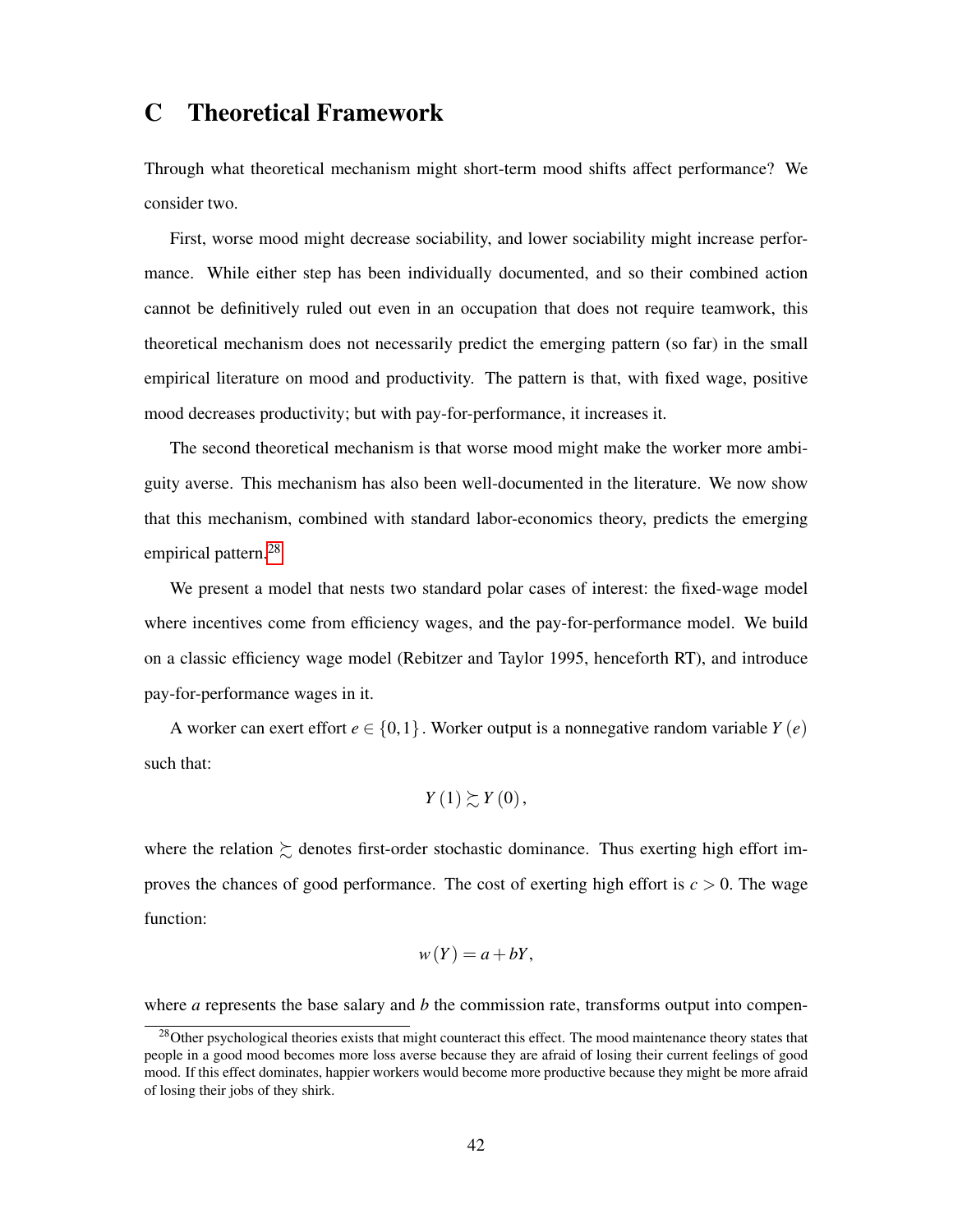sation. The fixed-wage case obtains when  $b = 0$ . Denote a worker's subjectively-expected wage by:

$$
w(e) = \mathbb{E}\left(a + bY(e)\right),\,
$$

where the expectation is taken over the worker's subjective probability. As in RT, we denote by *r* the discount rate, by  $D < 1$  the worker's subjective probability that shirking is detected (in which case the worker is terminated), and by *s* her subjective probability of exiting unemployment. The workers' value from not shirking, shirking, and being unemployed, solve:

(1) 
$$
V^N = w(1) - c + \frac{1}{(1+r)} V^N
$$

(2) 
$$
V^{S} = w(0) + \frac{1-D}{(1+r)}V^{S} + \frac{D}{(1+r)}V^{A}
$$

$$
V^A = \frac{s\overline{V} + (1-s)V^A}{(1+r)}
$$

These equations are directly comparable with equations (2-4) of RT, except that wages are allowed to depend on effort. Equation  $\overline{3}$  specifies the value to a worker who separates: an unemployed worker receives a flow utility of zero, and transitions with subjective probability *s* to a job in the local economy that yields a flow utility  $\overline{V}$ . We keep the subjective probability that shirking is detected equal to *D*, independent of performance, for comparability with RT.

The no-shirking condition is  $V^N \ge V^S$ . In Deserranno et al. (2020) we show that this condition is equivalent to:

(4)  
\n
$$
\frac{w(1)}{\text{efficiency-wave}} + \frac{r}{D} [w(1) - w(0)] \ge \omega + \left(1 + \frac{r}{D}\right)c,
$$
\n
$$
\text{effective channel}
$$
\n
$$
\text{incentive channel}
$$
\n
$$
\text{(from RT)} \qquad \text{(new)}
$$

where:

$$
\omega = \frac{rs}{(1+r)(r+s)}\overline{V},
$$

is the discounted value of being unemployed  $V^A$ .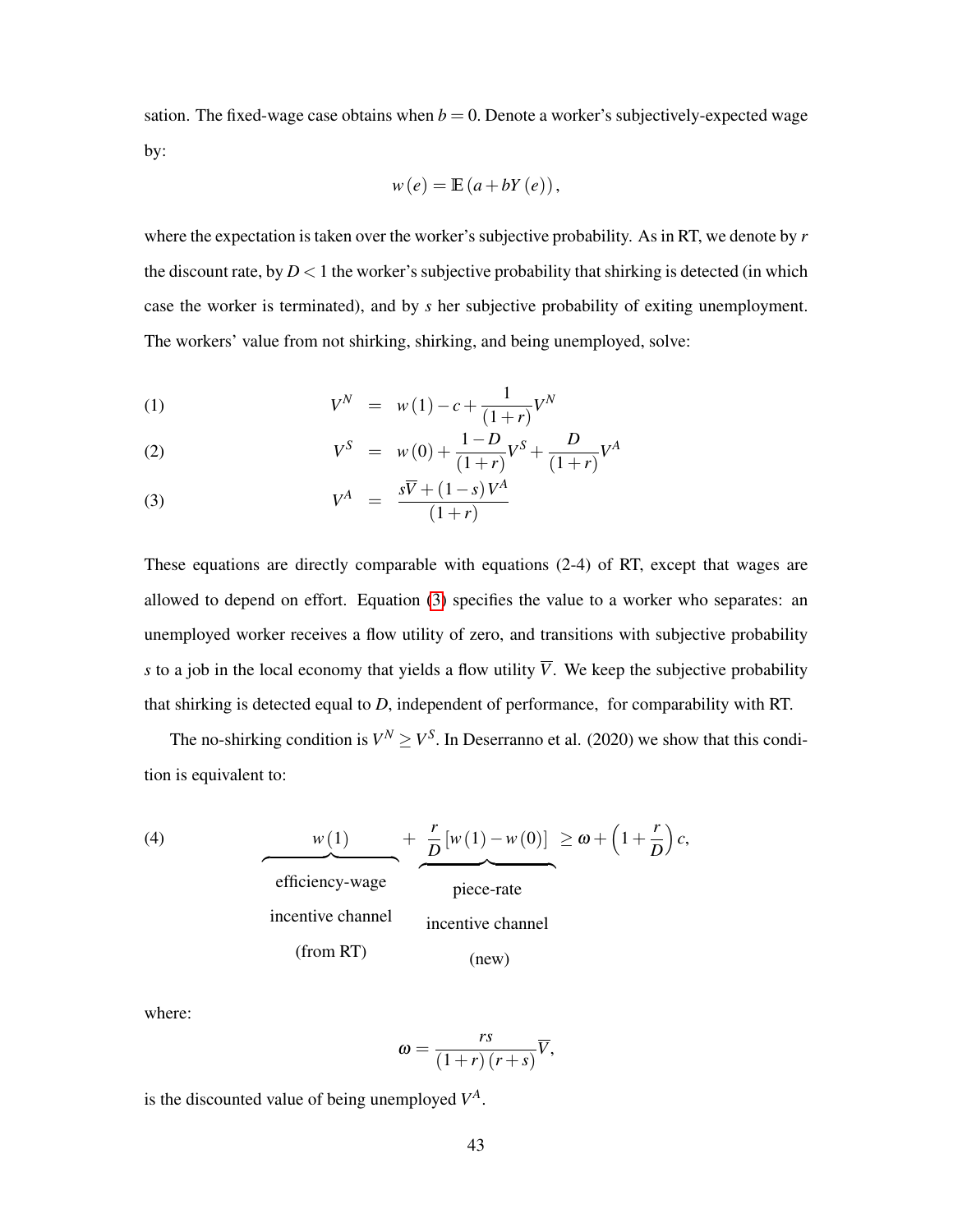### Fixed wage model

If  $b = 0$ , that is, if pay is independent of performance, then  $w(1) = w(0) = a$ , and condition (4) reduces to:

(5) 
$$
a \ge \omega + \left(1 + \frac{r}{D}\right)c.
$$

This condition is directly comparable with condition (5) in RT. This the efficiency wage model, where the worker's incentives come entirely from the efficiency wage channel.

### Pay-for-performance model

We define a pay-for-performance model as one where all the incentives to exert effort come from the wage schedule, and none from being fired for lack of effort. If  $D \rightarrow 0$  (i.e., no-one is ever fired for lack of effort), the efficiency-wage channel vanishes and condition  $\overline{4}$  converges to:

(6) 
$$
\mathbb{E}\left[Y\left(1\right)\right]-\mathbb{E}\left[Y\left(0\right)\right]\geq\frac{c}{b},
$$

which means that the worker's incentives come entirely from the piece rate.

## C.1 Modeling the behavioral effect of mood

We model the effect of mood as changing the workers' attitudes toward ambiguity. Consistent with the experimental literature, we assume that a worse mood makes the worker more ambiguity-averse (or, which is the same, a better mood makes the worker more ambiguityloving).

In our model, only four quantities are unobserved by the worker at the time of choosing *e*, and thus potentially ambiguous:  $\omega$  and *D* in eq. (5), and *Y* (1) and *Y* (0) in eq. (6). A more ambiguity-averse worker will evaluate these quantities more pessimistically, specifically, at levels denoted by:  $\underline{\omega}, \overline{D}, \mathbb{E}[Y(1)] = \underline{y}(1)$ , and  $\mathbb{E}[Y(0)] = \underline{y}(0)$  (low value when unemployed, high probability of being detected if shirking, low productivity whether or not effort is exerted). A less ambiguity-averse (or more ambiguity-loving) worker will evaluate these quantities at